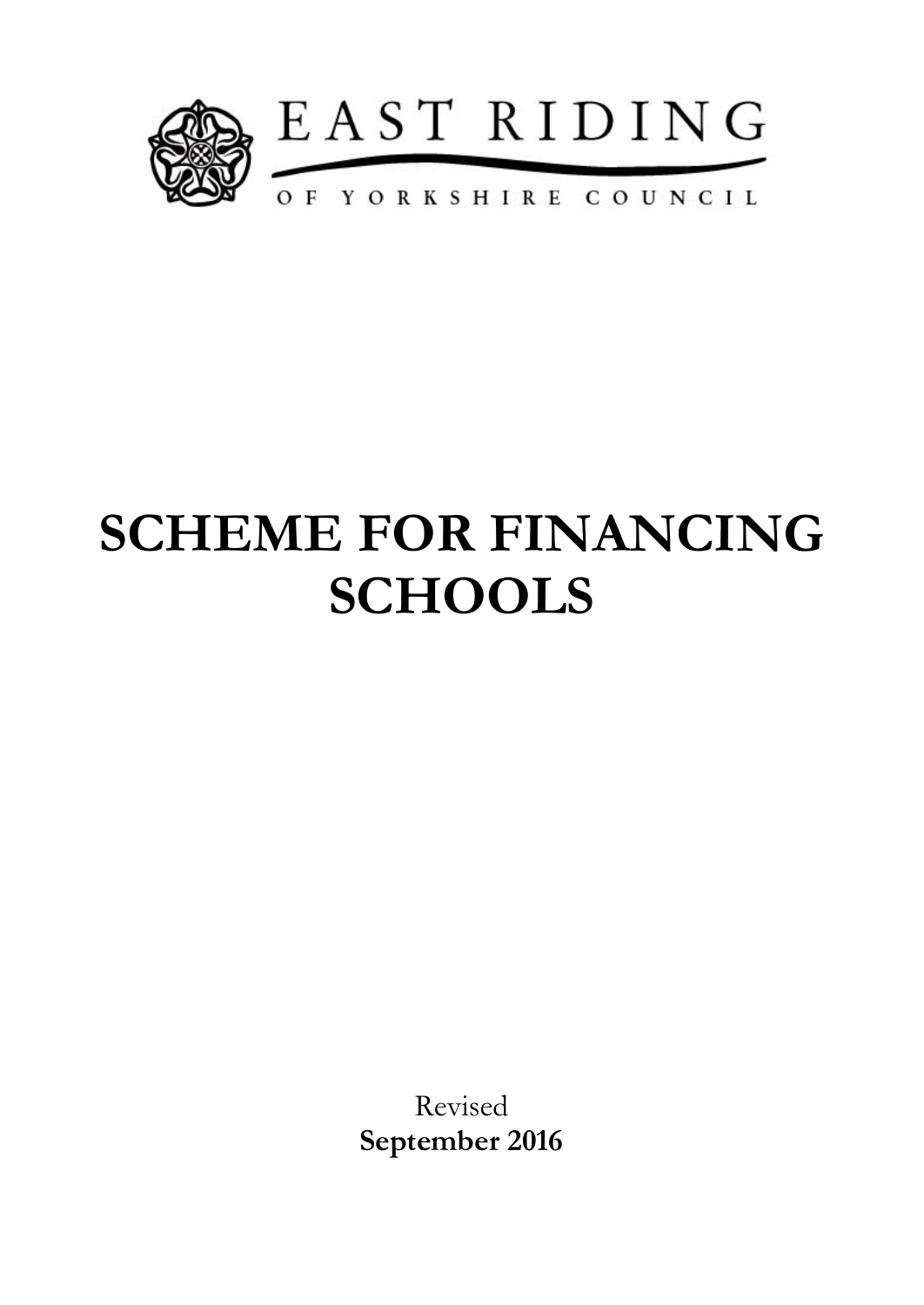# **CONTENTS**

|      | Section 1: Introduction                                                 | $\mathbf{1}$                               |
|------|-------------------------------------------------------------------------|--------------------------------------------|
| 1.1  | The Funding Framework: Main Features                                    | $\mathbf{1}$                               |
| 1.2  | The Role of the Scheme                                                  | $\overline{c}$                             |
|      | 1.2.1 Application of the Scheme to the Authority and Maintained Schools |                                            |
| 1.3  | Publication of the Scheme                                               | $\frac{2}{2}$                              |
| 1.4  | Revision of the Scheme                                                  | $\overline{c}$                             |
| 1.5  | Delegation of Powers to Headteachers                                    | $\overline{c}$                             |
| 1.6  | Maintenance of Schools                                                  | $\mathfrak{Z}$                             |
|      | <b>Section 2: Financial Controls</b>                                    | 4                                          |
| 2.1  | 2.1.1<br>Application of Financial Controls to Schools                   | $\overline{4}$                             |
|      | 2.1.2<br>Provision of Financial Information and Reports                 | $\overline{4}$                             |
|      | 2.1.3<br>2.1.3.1 Payment of Salaries                                    | $\overline{4}$                             |
|      | 2.1.3.2 Payment of Invoices                                             |                                            |
|      | 2.1.4<br>2.1.4.1<br>Control of Assets - Inventory                       | $\begin{array}{c} 5 \\ 5 \\ 5 \end{array}$ |
|      | 2.1.4.2 Disposal of Assets                                              |                                            |
|      | 2.1.4.3 ICT                                                             | 5                                          |
|      | 2.1.5<br><b>Accounting Policies</b>                                     | $\sqrt{6}$                                 |
|      | Writing Off of Debts<br>2.1.6                                           | 6                                          |
| 2.2  | Basis of Accounting                                                     | 6                                          |
| 2.3  | Submission of Budget Plans and Forecasts                                | 6                                          |
| 2.4  | Efficiency and Value for Money                                          | $\boldsymbol{7}$                           |
| 2.5  | Virement                                                                | $\overline{7}$                             |
| 2.6  | Audit: General                                                          | $\overline{7}$                             |
| 2.7  | Separate External Audits                                                | $\, 8$                                     |
| 2.8  | Audit of Voluntary and Private Funds                                    | $\, 8$                                     |
| 2.9  | Register of Business Interests                                          | $\,$ $\,$                                  |
| 2.10 | Purchasing, Tendering and Contracting Requirements                      | $\, 8$                                     |
| 2.11 | Application of Contracts to Schools                                     | $\boldsymbol{9}$                           |
| 2.12 | Central Funds and Earmarking                                            | $\overline{9}$                             |
| 2.13 | Spending for the Purposes of the School                                 | $\overline{9}$                             |
| 2.14 | Capital Spending from Budget Shares                                     | 10                                         |
| 2.15 | Notice of concern                                                       | 10                                         |
| 2.16 | Schools Financial Value Statement (SFVS)                                | 10                                         |
| 2.17 | Fraud                                                                   | 11                                         |
|      | Section 3: Instalments of the Budget Share: Banking arrangements        | 12                                         |
| 3.1  | Frequency of Instalments                                                | 12                                         |
| 3.2  | Proportion of Budget Share Payable at Each Instalment                   | 12                                         |
| 3.3  | Interest Clawback                                                       | 12                                         |
|      | Interest on late budget share payments<br>3.3.1                         | 12                                         |
| 3.4  | <b>Budget Shares for Closing Maintained Schools</b>                     | 13                                         |
| 3.5  | Bank and Building Society Accounts                                      | 13                                         |
|      | Restrictions on Accounts<br>3.5.1                                       | 13                                         |
| 3.6  | Borrowing by Schools                                                    | 13                                         |
| 3.7  | Other Provision                                                         | 14                                         |
| 3.8  | Academy Conversion Banking Arrangements                                 | 14                                         |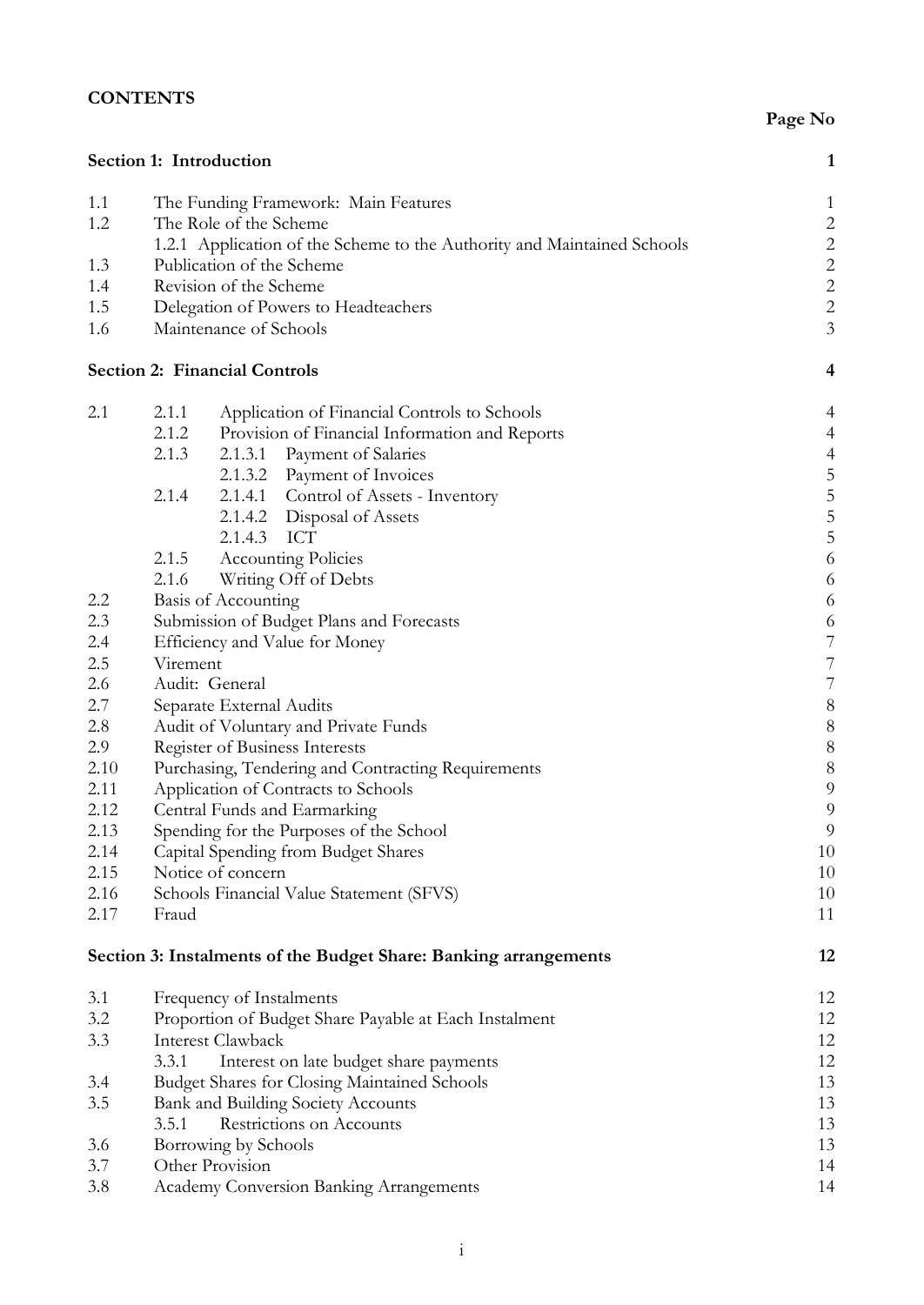|      | <b>CONTENTS</b> continued                                                                     |         |
|------|-----------------------------------------------------------------------------------------------|---------|
|      |                                                                                               | Page No |
|      | Section 4: The treatment of surplus and deficit balances arising in relation to budget shares | 15      |
| 4.1  | The Right to Carry Forward Surplus Balances                                                   | 15      |
| 4.2  | Controls on Surplus Balances                                                                  | 15      |
| 4.3  | <b>Interest on Surplus Balances</b>                                                           | 15      |
| 4.4  | Obligation to Carry Forward Deficit Balances                                                  | 15      |
| 4.5  | Planning for Deficit Budgets                                                                  | 15      |
| 4.6  | Charging of Interest on Deficit Balances                                                      | 15      |
| 4.7  | Writing Off Deficits                                                                          | 16      |
| 4.8  | Balances of Closing and Replacement Schools                                                   | 16      |
| 4.9  | <b>Licensed Deficits</b>                                                                      | 16      |
|      |                                                                                               |         |
| 4.10 | Loan Schemes                                                                                  | 17      |
|      | <b>Section 5: Income</b>                                                                      | 18      |
| 5.1  | Income from Lettings                                                                          | 18      |
| 5.2  | Income from Fees and Charges                                                                  | 18      |
| 5.3  | Income from Fund Raising Activities                                                           | 18      |
| 5.4  | Income from the Sale of Assets                                                                | 18      |
| 5.5  | Administration Procedures for the Collection of Income                                        | 18      |
| 5.6  | Purposes for which Income may be used                                                         | 18      |
|      | Section 6: The Charging Of School Budget Shares                                               | 19      |
| 6.1  | General Provision                                                                             | 19      |
|      | Charging of salaries at actual cost<br>6.1.1                                                  | 19      |
| 6.2  | Circumstances in which Charges may be made by the LA without the consent                      |         |
|      | of the Governing Body                                                                         | 19      |
|      | Section 7: Taxation                                                                           | 21      |
| 7.1  | Value Added Tax                                                                               | 21      |
| 7.2  | Construction Industry Taxation Scheme (C.I.T.S.)                                              | 21      |
|      |                                                                                               |         |
|      | Section 8: The provision of services and facilities by the Authority                          | 22      |
| 8.1  | Provision of Services from Centrally Retained Budgets                                         | 22      |
| 8.2  | Provision of Services Bought Back from the Authority Using Delegated Budgets                  | 22      |
|      | Packaging<br>8.2.1                                                                            | 22      |
| 8.3  | Service Level Agreement                                                                       | 22      |
| 8.4  | Teachers Pensions                                                                             | 22      |
|      | Section 9: Private Finance Initiative (PFI)/Public Private Partnership (PPP)                  | 24      |
|      | Section 10: Insurance                                                                         | 24      |
| 10.1 | Insurance cover                                                                               | 24      |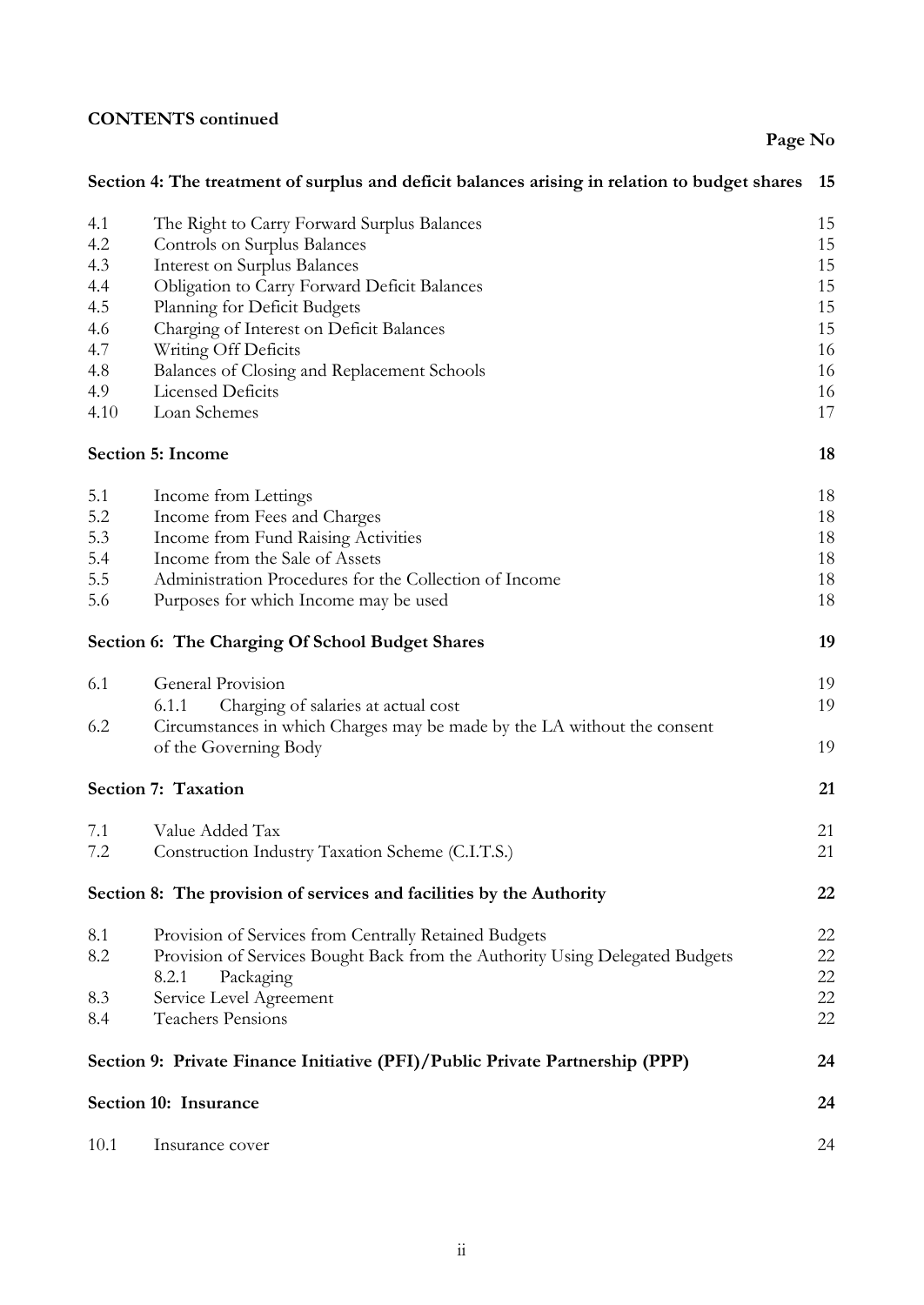# **Page No**

|                                                                                          | Section 11: Miscellaneous                                                       | 25        |  |  |
|------------------------------------------------------------------------------------------|---------------------------------------------------------------------------------|-----------|--|--|
| 11.1                                                                                     | Right of Access to Information                                                  | 25        |  |  |
| 11.2                                                                                     | Liability of Governors                                                          | 25        |  |  |
| 11.3                                                                                     | Governors' Expenses                                                             |           |  |  |
| 11.4                                                                                     | Responsibility for Legal Costs                                                  |           |  |  |
| 11.5                                                                                     | Health and Safety                                                               |           |  |  |
| 11.6                                                                                     | Right of Attendance for Director of Corporate Resources                         | 26        |  |  |
| 11.7                                                                                     | Special Educational Needs                                                       | 26        |  |  |
| 11.8                                                                                     | <b>Interest on Late Payments</b>                                                | 26        |  |  |
| 11.9                                                                                     | Whistleblowing                                                                  | 26        |  |  |
| 11.10                                                                                    | Child Protection                                                                | 26        |  |  |
| 11.11                                                                                    | Redundancy / Early Retirement Costs                                             | 26        |  |  |
|                                                                                          |                                                                                 |           |  |  |
|                                                                                          | Section 12: Responsibility for Repairs and Maintenance                          | 27        |  |  |
| 12.1                                                                                     | Introduction- scheme should have a list of work GB expected to meet from budget | 27        |  |  |
| 12.2                                                                                     | Voluntary Aided Schools                                                         | 27        |  |  |
|                                                                                          | <b>Section 13: Community Facilities</b>                                         | 28        |  |  |
| 13.1                                                                                     | Introduction                                                                    | 28        |  |  |
| 13.2                                                                                     | Consultation with the Authority - Financial Aspects                             | 28        |  |  |
| 13.3                                                                                     | Funding Agreements - Authority Powers                                           | 28        |  |  |
| 13.4                                                                                     | Other Prohibitions, Restrictions and Limitations                                | 29        |  |  |
| 13.5                                                                                     | Supply of Financial Information                                                 | 29        |  |  |
| 13.6                                                                                     | Audit                                                                           | 29        |  |  |
| 13.7                                                                                     | Treatment of Income and Surpluses                                               | 29        |  |  |
| 13.8                                                                                     | Health and Safety Matters                                                       | 29        |  |  |
| 13.9                                                                                     | Insurance                                                                       | 30        |  |  |
| 13.10                                                                                    | Taxation                                                                        | 30        |  |  |
| 13.11                                                                                    | Banking                                                                         | 30        |  |  |
| Annex 1:                                                                                 | Schools within the scope of the scheme                                          | $31 - 33$ |  |  |
|                                                                                          |                                                                                 |           |  |  |
| Annex 2:                                                                                 | <b>Responsibility for Redundancy and Early Retirement Costs</b>                 | $34 - 35$ |  |  |
| Annex 3:                                                                                 | <b>Best Value and Schools</b>                                                   | 36        |  |  |
| Annex 4:                                                                                 | <b>Scheme of Delegation</b>                                                     | $37 - 38$ |  |  |
| Annex 5:<br>Financial Information and Reports required by the Local Authority<br>$39-40$ |                                                                                 |           |  |  |
| Annex 6:                                                                                 | <b>Examples of Capital/Revenue Expenditure</b>                                  | 41-46     |  |  |
| Annex 7:                                                                                 | <b>CFR Framework Table</b>                                                      | 47-48     |  |  |
| Annex 8:                                                                                 | <b>Glossary of Terms</b>                                                        | 49-51     |  |  |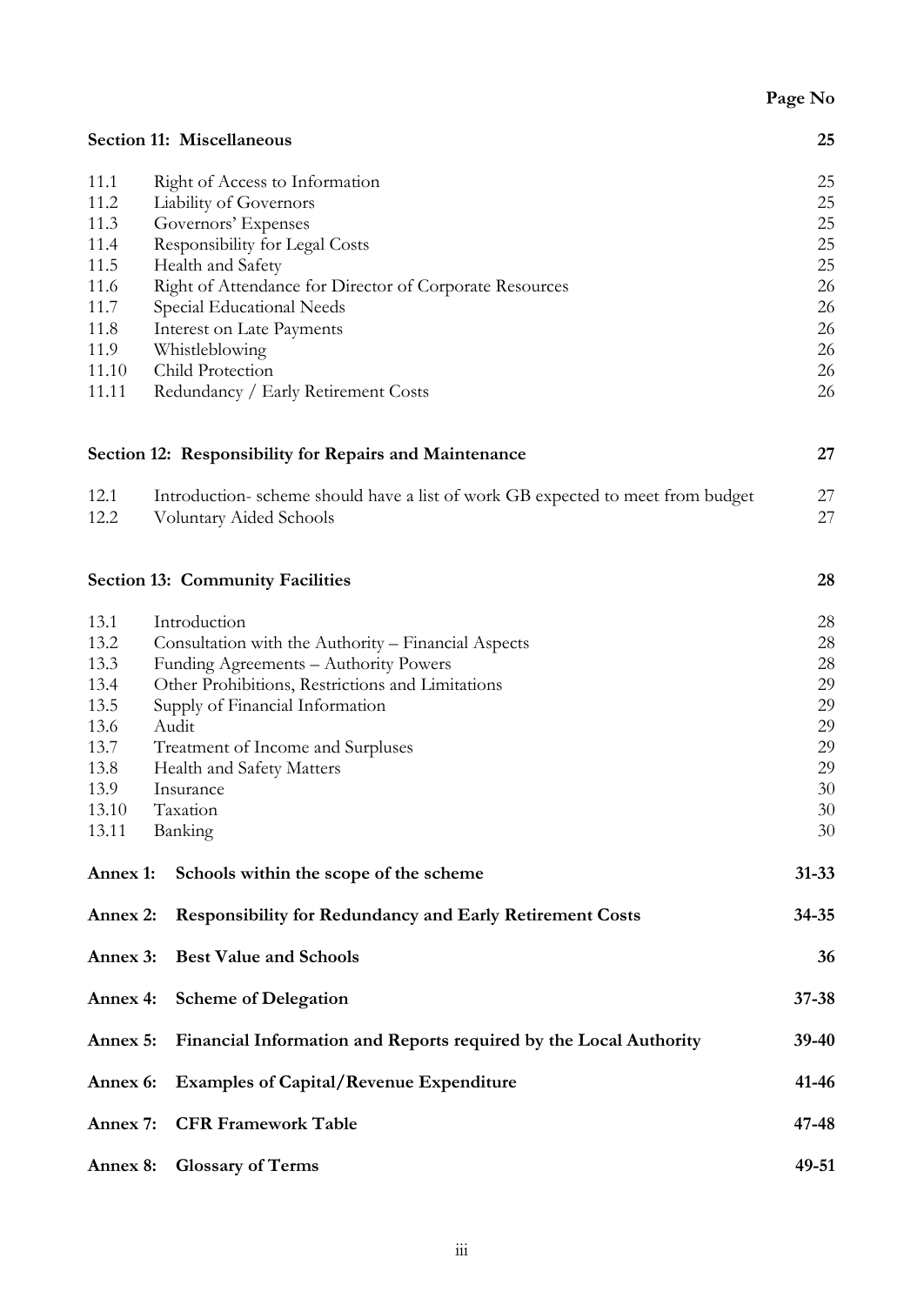# **SECTION 1: INTRODUCTION**

#### **1.1 The Funding Framework: Main Features**

The funding framework which replaces Local Management of Schools is set out in the legislative provisions in Sections 45-53 of the School Standards and Framework Act (SSFA) 1998.

Under this legislation, Local Authorities determine for themselves the size of their Schools Budget and their Non-Schools Education Budget – although at a minimum a Local Authority must appropriate its entire Dedicated Schools Grant to their Schools Budget. The categories of expenditure which fall within the two budgets are prescribed under regulations made by the Secretary of State. Included within the two budgets, taken together, is all expenditure, direct and indirect, on an Authority's maintained schools except for capital and certain miscellaneous items. Local Authorities may centrally retain funding in the Schools Budget for purposes defined in regulations made by the Secretary of State under s.45A of the Act. The amounts to be retained centrally are decided by the Authority, subject to any limits or conditions (including gaining the approval of their School Forum or the Secretary of State in certain instances) as prescribed by the Secretary of State. The balance of the Schools Budget left after deduction of centrally retained funds is termed the Individual Schools Budget (ISB). Expenditure items in the Non-Schools Education Budget must be retained centrally (although earmarked allocations may be made to schools).

Authorities may retain an unallocated reserve within the ISB but must otherwise distribute the ISB amongst their maintained schools using a formula which accords with regulations made by the Secretary of State. This formula enables the calculation of a budget share for each maintained school. This budget share is then delegated to the governing body of the school concerned, unless the school is a new school which has not yet received a delegated budget, or the right to a delegated budget has been suspended in accordance with s.51 of the Act. The financial controls within which delegation works are set out in this scheme made by the Authority in accordance with s.48 of the Act and regulations made under that section. All proposals to revise the scheme must be approved by the schools forum, though the authority may apply to the Secretary of State for approval in the event of the forum rejecting a proposal or approving it subject to modifications that are not acceptable to the authority.

Subject to provisions of the scheme, governing bodies of schools may spend their budget shares as they think fit for the purposes of their school\* and for any additional purposes prescribed by the Secretary of State in regulations made under s.50 of the Act. (\*Section 50 has been amended to provide that amounts spent by a governing body on providing community facilities or services under section 27 of the Education Act 200 are treated as if they were amounts spent for the purpose of the school(s50(3A) of the Act

An Authority may suspend a school's right to a delegated budget if the provisions of the scheme for financing schools (or rules applied by the scheme) have been substantially or persistently breached, or if the budget share has not been managed satisfactorily. A school's right to a delegated budget share may also be suspended for other reasons (s.17 of the SSFA 1998).

Each Authority is obliged to publish each year a statement setting out details of its planned Schools Budget and other expenditure on children's services, showing the amounts to be centrally retained and funding delegated to schools After each financial year the Authority must publish a statement showing out-turn expenditure at both central level and for each school, and the balances held in respect of each school. Details of the funding formula can be found in the Finance Manual for Schools.

The detailed publication requirements for financial statements are set out in directions issued by the Secretary of State, but each school must receive a copy of each year's budget and out-turn statements so far as they relate to that school or central expenditure.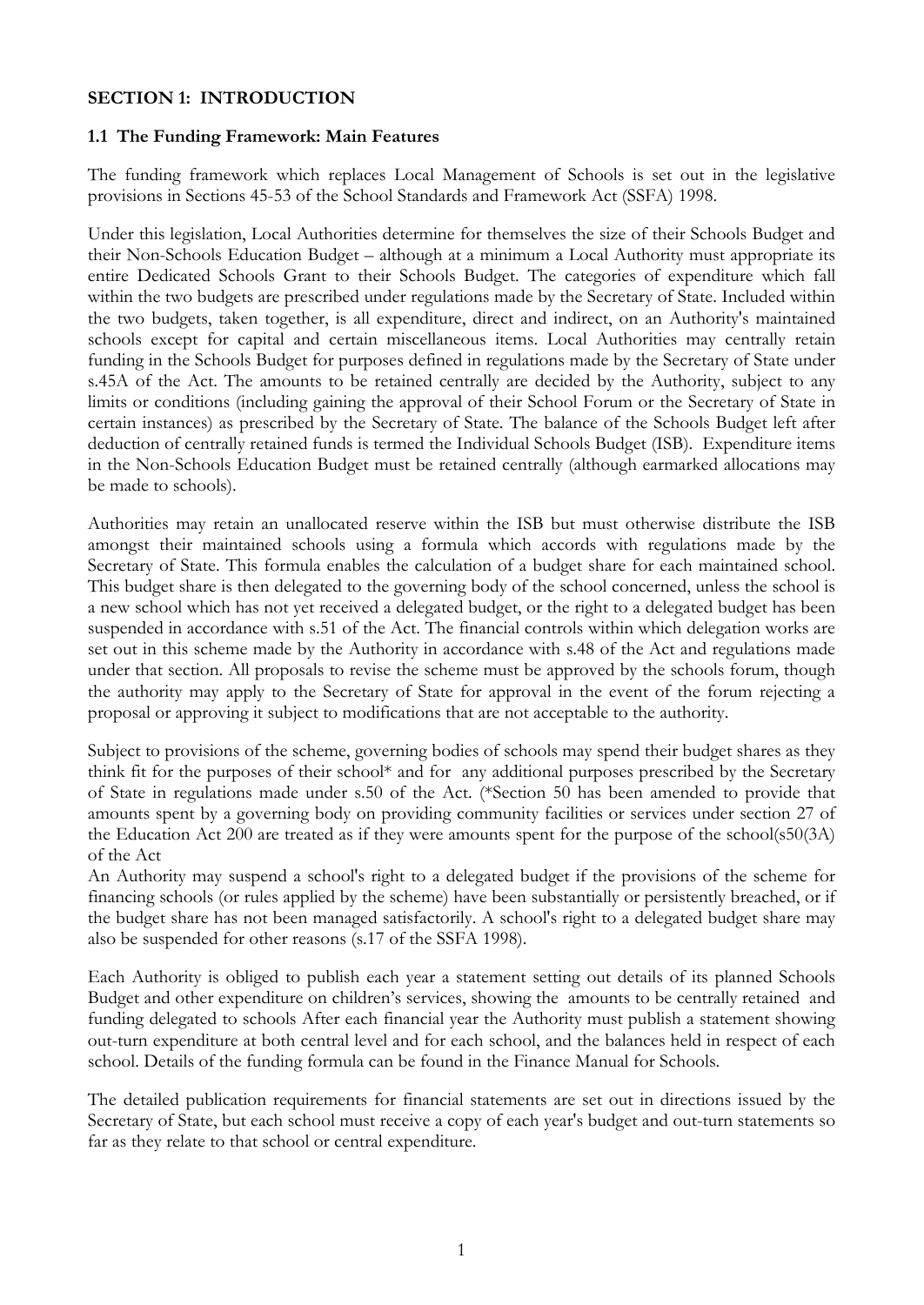The authority must also publish the scheme and any revisions on a website accessible to the general public, by the date that any revisions come into force, together with a statement that the revised scheme comes into force on that date.

# **1.2 The Role of the Scheme**

This scheme sets out the financial relationship between the Authority and the maintained schools which it funds. The Scheme contains requirements relating to financial management and associated issues, binding on both the Authority and on schools.

# **1.2.1 Application of the Scheme to the Authority and Maintained Schools**

The scheme applies to all community, nursery, special, voluntary, foundation (including trust), foundation special schools and Pupil Referral Units (PRUs) maintained by the Authority whether they are situated in the area of the authority or situated elsewhere. It does not apply to schools situated in the authority's area which are maintained by another authority. Nor does it apply to academies. The schools to which this scheme applies are listed in Annex 1.

# **1.3 Publication of the Scheme**

A copy of the scheme will be made available on the East Riding of Yorkshire Council website, and the East Riding of Yorkshire Council Intranet, together with the date any revisions were made. Schools will be advised of any revisions to the scheme through the Schools Finance monthly newsletter.

# **1.4 Revision of the Scheme**

Any proposed revisions to the scheme will be the subject of consultation with schools before being submitted to the Schools Forum for approval by members of the forum representing maintained schools. Where the forum does not approve them or approves them subject to modifications which are not acceptable to the authority, the authority may apply to the Secretary of State for approval.

## **1.5 Delegation of Powers to Headteachers**

The governing body is required to consider the extent to which it wishes to delegate its financial powers to the Headteacher, and to record its decision (and any revisions) in the minutes of the governing body. Specifically, the Authority's Financial Regulations require that:

The governing body of a school with delegated powers is responsible for managing the budget and should formally: -

- (a) nominate a budget holder (normally the headteacher and if required other senior staff) and
- (b) agree a statement which sets out the delegated tasks of the nominated budget holder and the level of expenditure or virement which can be made without reference to the governing body (guidance on the delegation of financial powers can be found within the Finance Manual (adapted) for Schools in Chapter 27. An example template is included here, in Annex 4).

The delegation of financial powers to the headteacher and relevant committees should be reviewed and submitted to the authority annually

The first formal budget plan of each financial year must be approved no later than 31<sup>st</sup> May by the governing body, or by a committee of the governing body, who should also ratify all significant in-year revisions to the spending plan.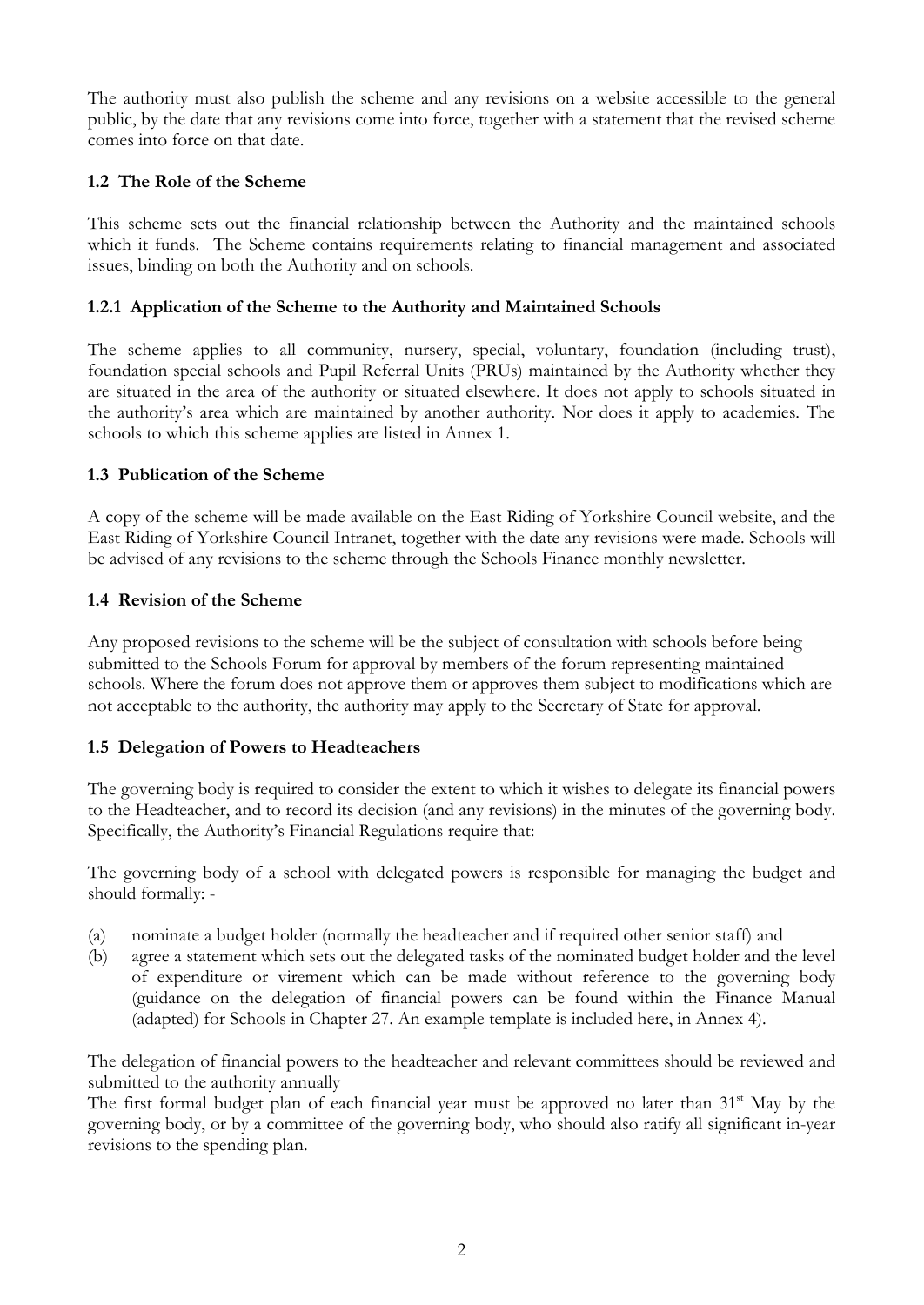## **1.6 Maintenance of Schools**

The Local Authority is responsible for maintaining the schools covered by the scheme, including the duty of defraying all the expenses of maintaining them (except in the case of a voluntary aided school where some of the expenses are, by statute, payable by the governing). Part of the way an Authority maintains schools is through the funding system put in place under Sections 45 to 53 of the Schools Standards and Framework Act 1998.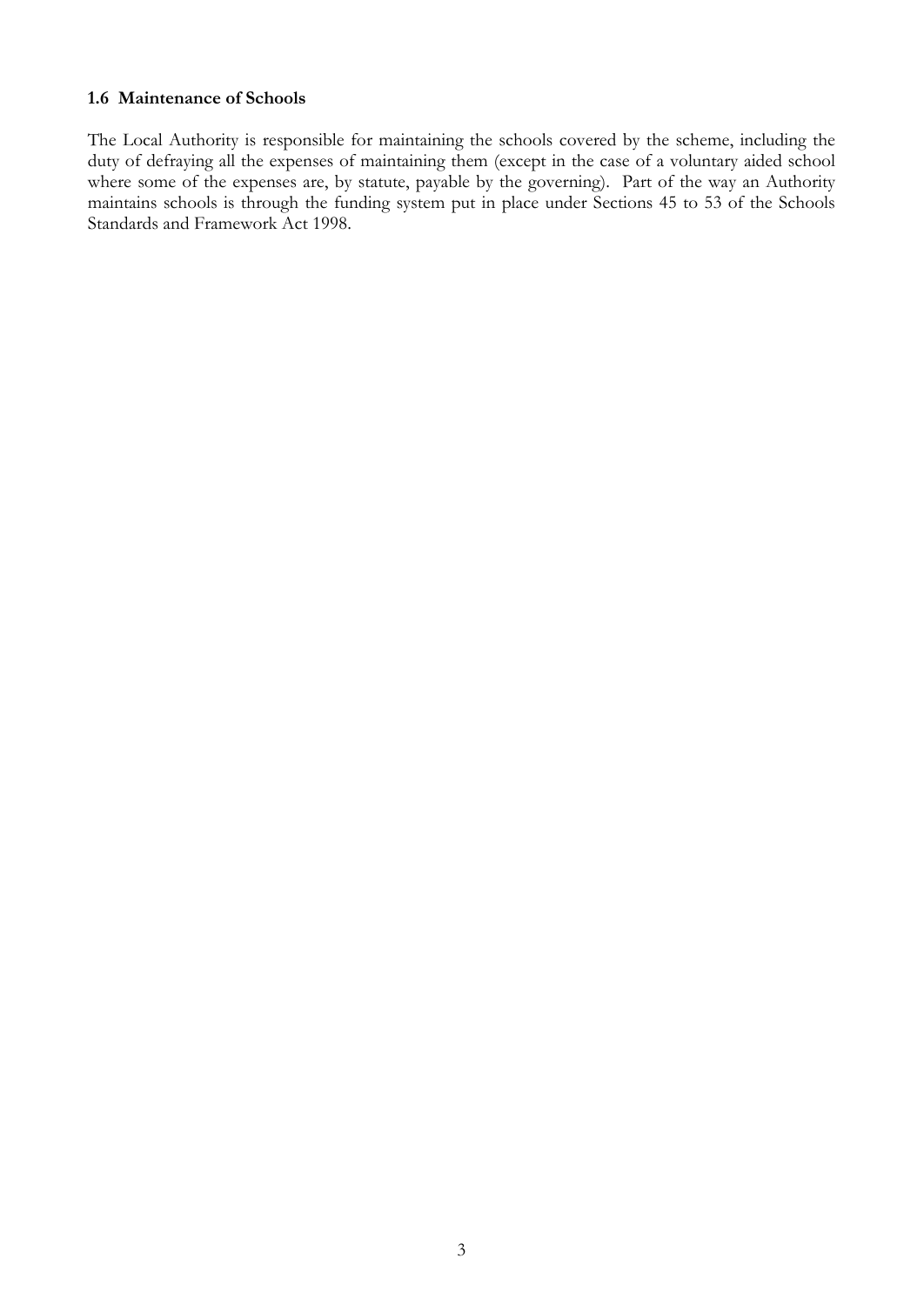# **SECTION 2: FINANCIAL CONTROLS**

# **2.1.1 Application of Financial Controls to Schools**

In managing their delegated budgets all schools covered by this scheme must comply with the Council's requirement for financial controls and monitoring which are set out in the Finance Manual (adapted) for Schools and the Bank Account Manual for Schools operating their own bank account.

The regulations apply to all governors, head teachers and staff (teaching and non-teaching). It is the responsibility of the governors and head teachers to ensure that all relevant staff within the school is aware of, understand, and comply with financial regulations. Any staff who fails to observe financial regulations may be subject to disciplinary action.

# **2.1.2 Provision of Financial Information and Reports**

Schools are required to provide the Authority with details of anticipated and actual expenditure and income, in a form and at times determined by the Authority.

The Authority will not require submission of such details more often than once every 3 months except for those connected with tax or banking reconciliation - unless the Authority has notified the school in writing that in its view the school's financial position requires more frequent submission or the school is in its first year of operation. The restriction to a minimum 3 month interval does not apply to schools which are part of an on-line financial accounting system operated by the Authority.

The form determined by the Authority for submission of information will, as far as possible, take account of the Consistent Financial Reporting framework and the desirability of compatibility with that framework.

Schools that are not using the Council's own 3 year planning tool are required to provide reports that are in the CFR format (See Annex 7) for at least 3 years and a breakdown by ledger code for the current year.

The Schools Finance Team monitor the Schools Budget overall. Significant variances on individual schools are challenged with the support of the Schools Forum and the number of responses is reported back to each meeting.

If a school is in a deficit position, the school must gain approval to operate with a deficit and produce a recovery plan. If a school is projecting a deficit in the forthcoming year the school will be required to supply further information, with costings, on how they intend to bring the budget back into balance. The Budget Adjustment Scenario Calculator provided by the School's Finance team should be used to assist in this process. Minutes of Governing Body meetings will also be required to ensure the financial position of the school is being managed.

For a full list of financial information and reports expected from schools and individual deadlines, please refer to Annex 5.

## **2.1.3.1 Payment of Salaries**

The procedure for the payment of salaries will vary according to the choices schools make about the buying back of the Local Authority's payroll system. Further details on the Local Authority's payroll administration can be found in Chapter 12 of the Finance Manual (adapted) for Schools.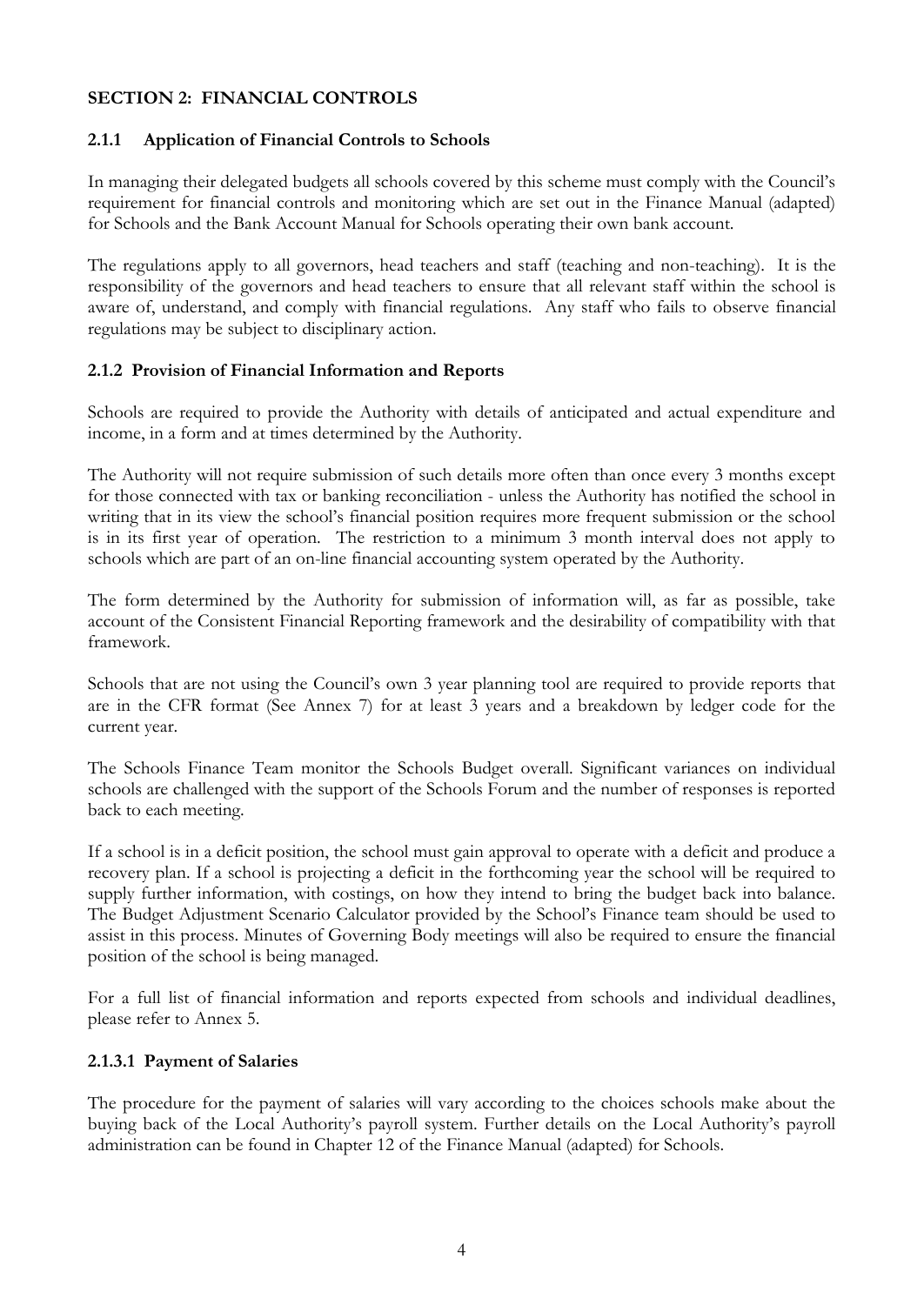Should the school decide to enter into a contract with another payroll provider, the school must ensure the provider concerned can adequately carry out the payroll functions required. For example: monthly payroll deductions to HM Revenue and Customs and appropriate pension funds within agreed timescales.

# **2.1.3.2 Payment of Invoices**

The procedure for the payment of invoices will vary according to the choices schools make about holding bank accounts. Schools without their own bank account can find further details on ordering and payments in Chapter 10 of the Finance Manual (adapted) for Schools.

Further details on bank account administration can be found in Bank Accounts for Schools: Manual of Guidance.

# **2.1.4 Control of Assets**

## **2.1.4.1 Inventory**

Each school must maintain an inventory of its moveable non capital assets in a form to be agreed by the Authority.

The inventory must include all items valued at more than  $f(250)$ . In addition a register of assets which are valued at less than  $f(250 \text{ must be kept})$ , but schools may determine the form and method in which this is kept.

## **2.1.4.2 Disposal of Assets**

A governing body of a school with delegated powers may authorise the disposal of stock or inventory items over which they have delegated responsibility, which are surplus to requirements, subject to steps being taken to maximise income and will be entitled to utilise any proceeds from such disposals. Further guidance is available in Chapter 11 of the Authority's Finance Manual (adapted) for Schools.

## **2.1.4.3 ICT**

It is the user's responsibility to ensure that the following points are adhered to at all times:

- All tablet PCs and laptops must be encrypted by the Council and password protected.
- Users must take due care and attention of portable computer devices when moving between home and another business site or between business sites.
- Users must ensure that portable computer devices are protected against loss, damage or theft and therefore must not leave them unattended unless the device is secured.
- All data stored on removable media devices must be encrypted unless prior approval is gained by a Director. All personal and sensitive data must always be encrypted when stored on removable media.
- All removable media devices and any associated equipment and software must only be purchased and installed by IT Services. Explicit permission must be gained from Corporate ICT for the use of non-council owned removable media devices.
- In order to minimise physical risk, loss or theft, all storage media must be stored in an appropriately secure and safe environment.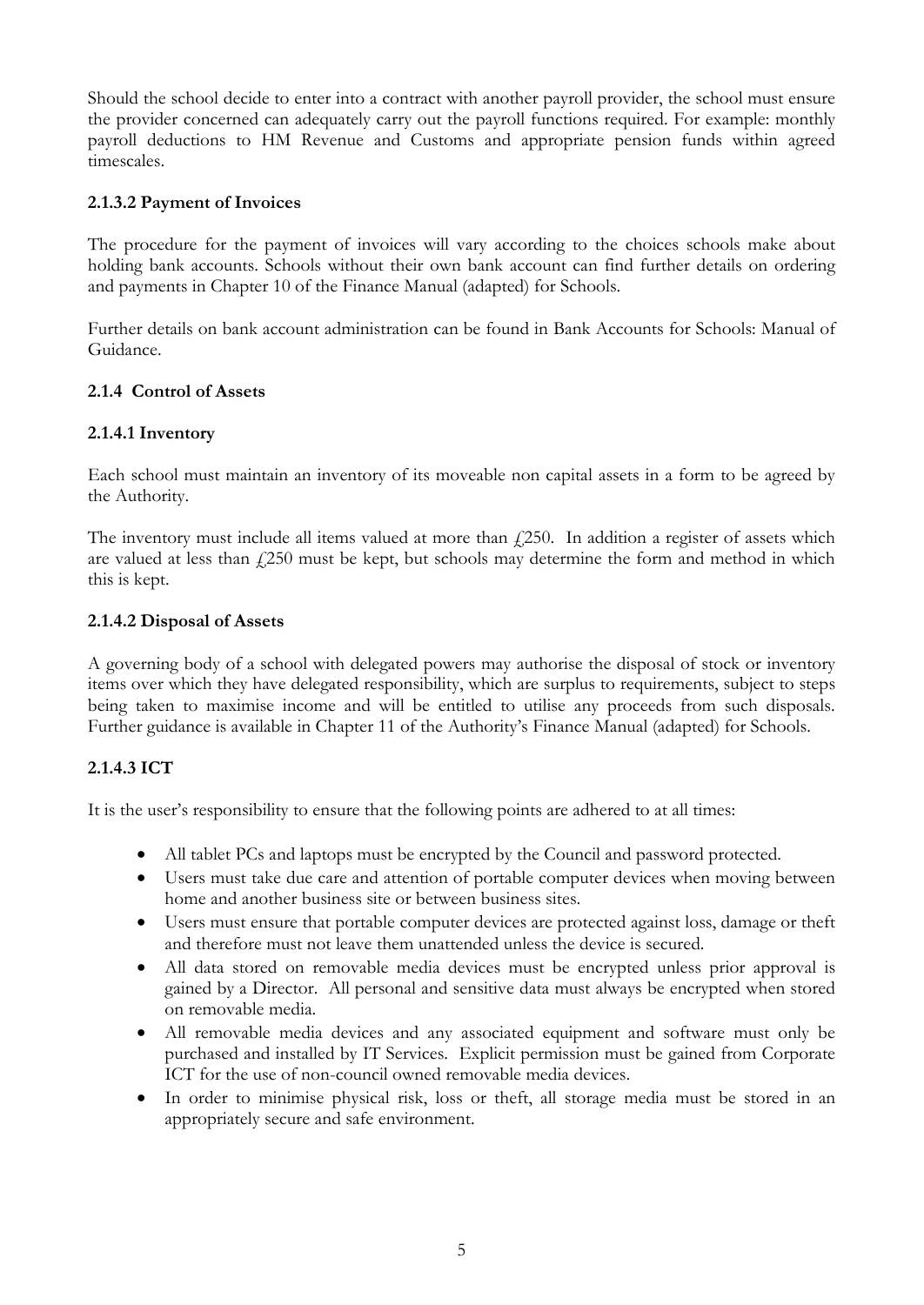# **2.1.5 Accounting Policies**

Schools are required to abide by this Authority's Accounting Policies and Procedures as published in the Authority's Finance Manual (adapted) for Schools (including year end procedures found in Chapter 6).

# **2.1.6 Writing Off of Debts**

The write off procedure in Chapter 11 of the Finance Manual (adapted) for Schools will be followed for debts that have been raised by the Corporate Billing Section on behalf of the school.

If a school opts to raise its own invoices to recover debts the governing body are authorised to write off debts that cannot be recovered up to a level of  $\sqrt{2500}$ .

In the case of writing off larger debts (above  $f<sub>z</sub>500$ ) the school must consult with the Director of Corporate Resources.

## **2.2 Basis of Accounting**

The final accounts of the Authority are produced on an accrual basis. Maintained schools are required to ensure that annual spending notified to the authority and Consistent Financial Reporting returns to the DfE are on an accruals basis. However schools internal accounts can be produced on a cash or accruals basis and schools are free to use any financial software they wish provided they meet any costs of modification to provide output required by the authority.

## **2.3 Submission of Budget Plans and Forecasts**

Each school must submit a financial plan, approved by the governing body, to the Local Authority before 31<sup>st</sup> May. Each school can submit a revised financial plan during the Autumn term. The revised plan, or confirmation that the school does not wish to revise the plan, must be submitted to the Local Authority by 31<sup>st</sup> October following approval by the governing body.

The financial plan must cover at least a three year period, taking into account anticipated pupil numbers and be in the Consistent Financial Reporting (CFR) format.

The Local Authority will provide monthly budget monitoring prints showing all income and expenditure data for the month to facilitate efficient financial planning by schools.

The school's financial management system should accurately reflect the approved budget plan at all times.

The financial plans will be used to confirm that schools are undertaking effective financial planning; be used as evidence to support the Local Authority's responsibility for declaring the schools adherence to financial controls; be used in support of the Local Authority's balance control mechanism; and identify to the Local Authority potential budgetary problems in future years.

Schools that are showing significant deficit balances in future years may be asked to provide some evidence to show how they plan to avoid going into financial difficulty. This will enable the Local Authority to prioritise support for those schools in most need of financial advice.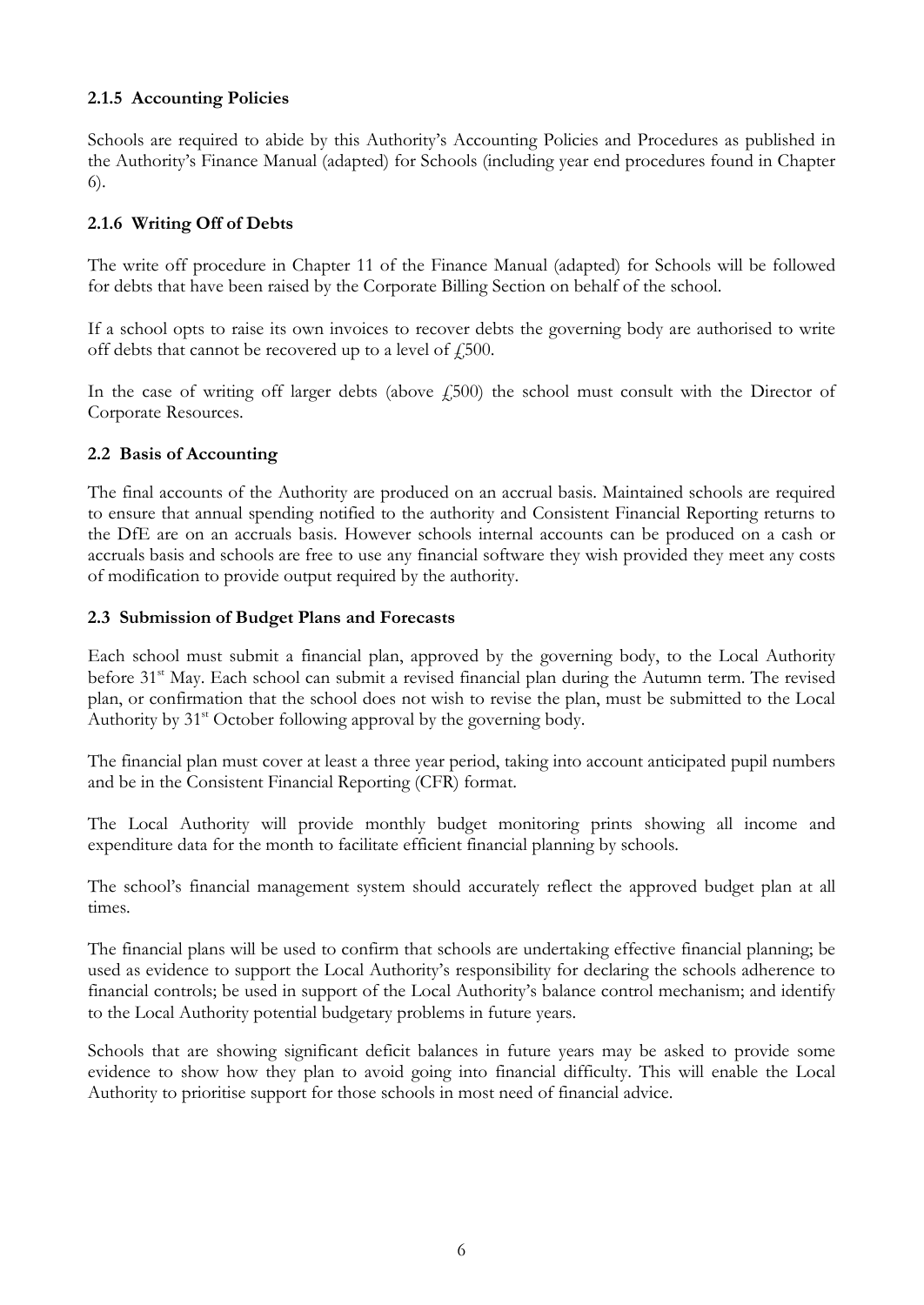# **2.4 Efficiency and Value for Money**

Schools must seek to achieve value for money and efficiencies, to optimise their resources and invest in teaching and learning, taking into account the purchasing, tendering and contracting requirements outlined in section 2.10.

Given the very high proportion of LA spending which flows through delegated budgets, the government considers it desirable that schools demonstrate they are following best value principles.

It is for heads and governors to determine at school level how to secure better value for money. Annex 3 includes a statement on Best Value and also sets out the main features of Best Value, however it is no longer a requirement for schools to submit a best value statement along with their budget plan There are significant variations in efficiency between similar schools, and so it is important for schools to review their current expenditure, compare it with other schools and think about how to make improvements.

# **2.5 Virement**

Schools are allowed to vire freely between budget headings in the expenditure of their budget shares, however, any virements submitted to the authority should be in line with the schools scheme of delegation. Further details are contained in the Authority's Finance Manual (adapted) for Schools, Chapter 27, and Annex 18.

# **2.6 Audit: General**

Schools will be subject to internal audit as deemed appropriate by the Authority's Director of Corporate Resources and to external audit as determined by KPMG. Schools are required to co-operate and to provide access to the school's records for both internal and external auditors.

Schools are audited using a risk based approach. The frequency and extent of audits can depend on a number of factors such as previous audit findings and reports, staffing/school structure changes, OFSTED reports, whistle blowing referrals and materiality.

Schools are advised to complete the Control Risk Self Assessment (CRSA) before completing the Schools Financial Value Standard (SFVS) on an annual basis.

Internal Audit would expect the following from a School and its Governing Body:

i) The auditor would require somewhere to work within the school during the course of the audit, ideally within the school

ii) Access will be required to all records and staff involved in the process being audited

iii) All staff should be notified of the audit process including its purpose and duration etc

iv) A written response will be required at the end of each audit to acknowledge the school's agreement to the implementation of the findings and recommendations.

The Internal Audit Section of the Financial Procedure Rules formalises these expectations and states at paragraph 5.5 the following:

The Head of Finance or his/her authorised representative shall have authority to:-

i) Enter at all reasonable times on any Council premises or land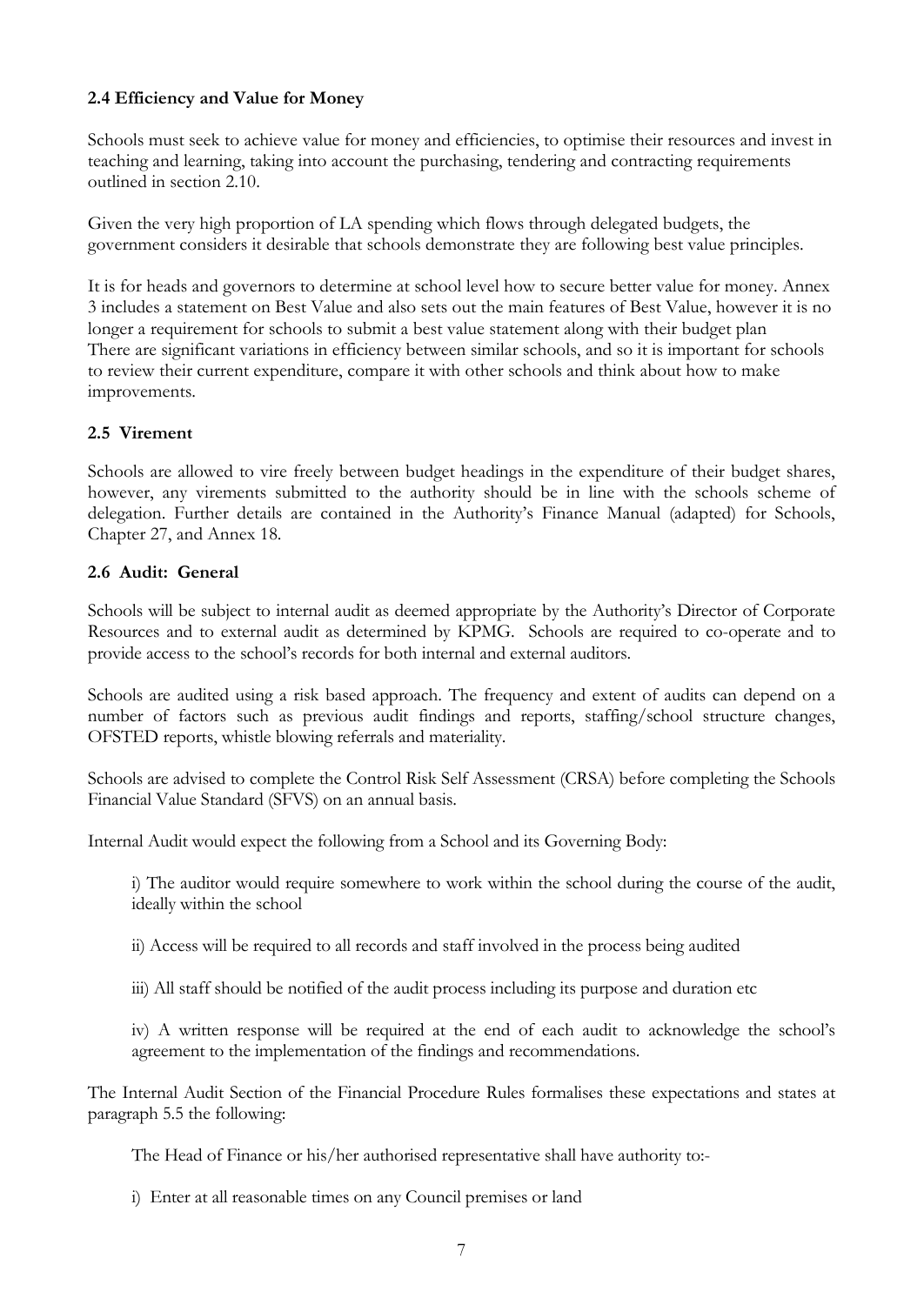ii) Have access to all records, documents and correspondence relating to any matter or business of the Council.

iii) Require and receive explanations as considered necessary concerning any matter under examination

iv) Require any employee of the Council to produce cash, stores or any other Council property under their control.

v) Report uncensored to any department, Director, Chief Executive, Committee, Audit Committee, The Cabinet or the Council as considered necessary.

## **2.7 Separate External Audits**

A Governing body is permitted to spend funds from its budget share to obtain external audit certification of its accounts, separate from any Authority or external audit process. The cost of external auditors shall be met from the schools' budget share.

There is no expectation by the Secretary of State that routine annual external audit at school level of budget share expenditure should be a usual feature of the funding system; merely that schools should not be prevented from seeking an additional source of assurance at their own expense.

# **2.8 Audit of Voluntary and Private Funds**

Schools are required to provide audit certificates on an annual basis to the Authority's Internal Audit Section in respect of voluntary and private funds held by them, and of the accounts of any trading organisations controlled by the school. The cost of the audit of such funds (including certificates) should be met from each fund concerned. A school refusing to provide a certificate is in breach of the scheme, upon which the authority may take action. The School's finance team offer the service of auditing the school fund through a service level agreement.

## **2.9 Register of Business Interests**

The governing body of each school is required to establish a register which lists for each member of the governing body, the Headteacher and any member of staff with financial management responsibility any business interests they or any member of their immediate family have which may conflict with their role as governor, Headteacher or staff member. The register should be kept up to date with notification of changes and through annual review of entries. The register should be made available for inspection by governors, staff, parents and the Authority.

The register of business interests should be formally referred to prior to the acceptance of quotations or the awarding of contracts. Where a supplier for which a business interest has been declared is proposed to be used, the matter should be referred to the Governing Body for approval. The staff member with the interest should have no part in the procurement of the goods or services in question. It should be minuted that this procedure has been followed.

# **2.10 Purchasing, Tendering and Contracting Requirements**

Schools are required to abide by the Authority's Financial Regulations and standing orders in purchasing, tendering and contracting matters. This includes a requirement to assess in advance, where relevant, the health and safety competence of contractors, taking into account of the Authority's policies and procedures.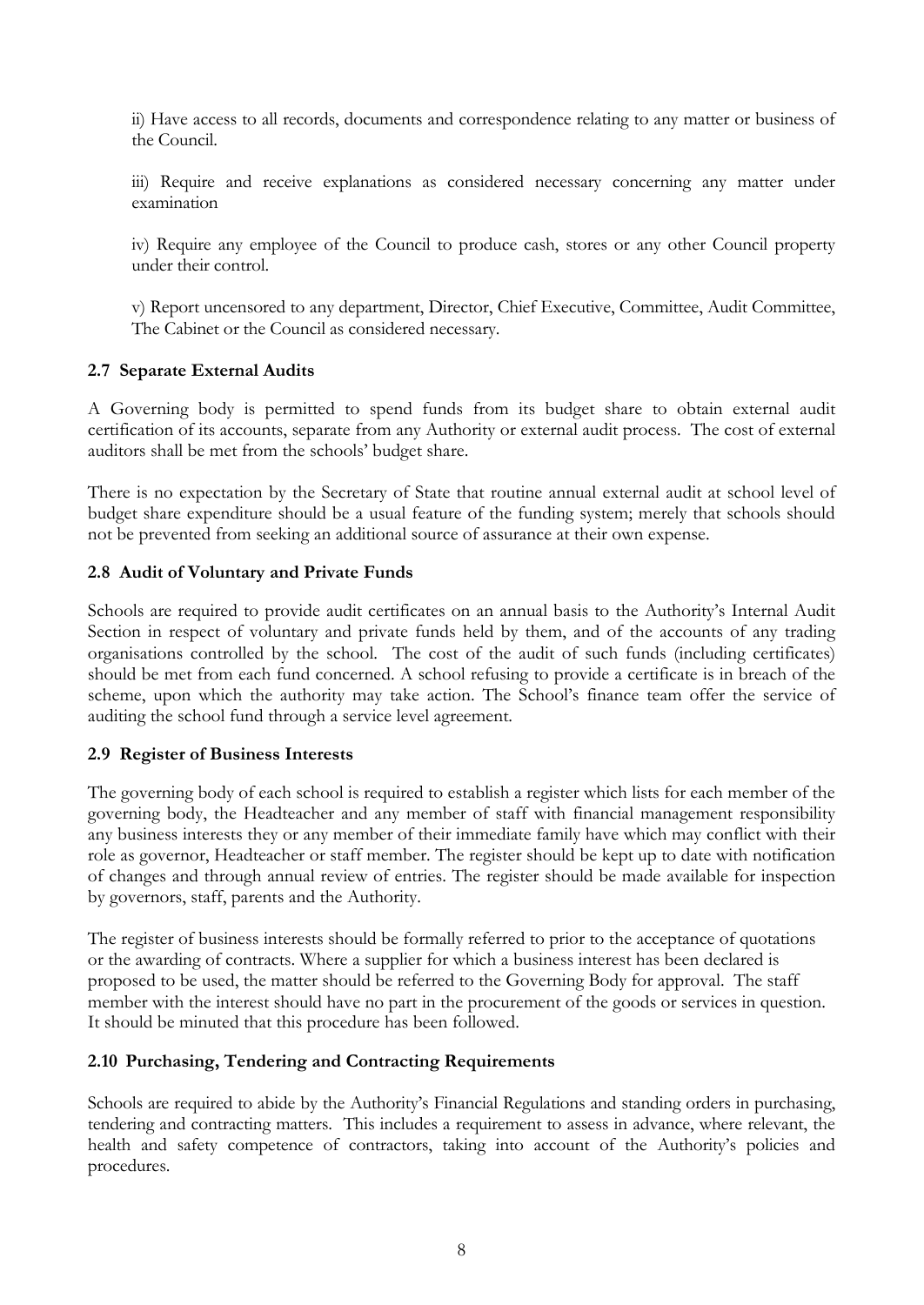These regulations and standing orders will not apply if they would require schools to:-

- (a) do anything incompatible with any of the provisions of the scheme, or any statutory provision, or any EU Procurement Directive,
- (b) seek Local Authority officer counter signature for any contracts for goods or services for a value below  $\sqrt{60,000}$  in any one year
- (c) select suppliers only from an approved list:

or would permit schools to seek fewer than three tenders or quotations in respect of any contract with a value exceeding  $\mu$ 10,000 in any one year.

# **2.11 Application of Contracts to Schools**

Schools have the right to opt out of Authority arranged contracts.

Governing bodies are empowered under paragraph 3 of schedule 1 to the Education Act 2002 to enter into contracts. In most cases this is on behalf of the Authority as maintainer of the school and owner of the funds in budget share. In some cases contracts may be made solely on behalf of the governing body when the governing body has clear statutory obligations - for example: contracts made by aided or foundation schools for the employment of staff.

If schools feel they need to acquire assets such as computer equipment or photocopiers under a lease, they need to contact the School's Finance Team in the first instance to discuss other options such as the School's Loan Fund, or if the school has agreed to adopt the Council's Contract Procedure Rules, follow the appropriate procurement route. Legal advice should also be sought.

# **2.12 Central Funds and Earmarking**

The Authority is authorised to make funds available to schools from central funds in the form of allocations which are additional to and separate from the school's budget shares. Such allocations will be subject to conditions setting out the purpose or purposes for which the funds may be used and must be spent only for the purpose for which it is given. Any earmarked funds must be returned to the Authority if not spent in the year unless otherwise agreed with the Authority.

The Authority will not be permitted to make any deductions, in respect of interest costs to the Authority, from payments to schools of devolved specific or special grant.

## **2.13 Spending for the Purposes of the School**

In accordance with s.50(3) of the School Standards and Framework Act 1998 governing bodies are free to spend budget shares 'for the purposes of the school' including pupils on the roll of other maintained schools or academies.However, it should be noted that under s.50(3)(b) the Secretary of State may prescribe additional purposes for which expenditure of the budget share may occur.

Spending on the community facilities should not put the main school budget into a deficit position.

Schools should ensure that they secure value for money on all expenditure. All expenditure that is incurred should be spent with a single goal in mind, providing the best possible chances for their pupils.

The pupil premium (although outside the Dedicated Schools Grant) has been introduced with the aim of 'narrowing the gap' between disadvantaged and non disadvantaged pupils. Schools need to consider their spending with this aim in mind. Schools will have to report on how this money has been spent.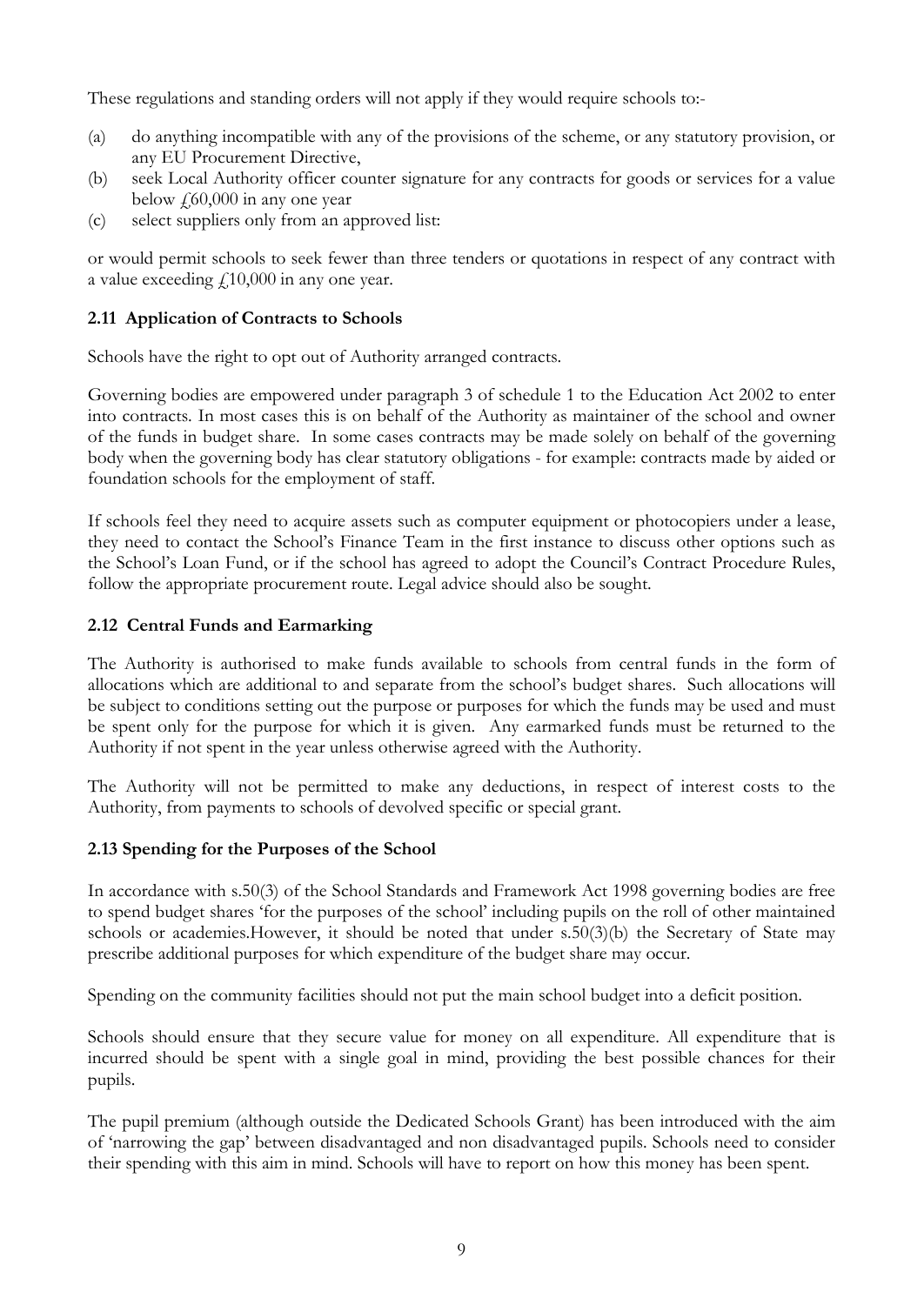# **2.14 Capital Spending from Budget Shares**

Governing bodies may use their budget shares to meet the cost of capital expenditure on the school premises (See Annex 6 for examples of capital spend). This includes expenditure by the governing body of a voluntary aided school on work which is their responsibility under paragraph 3 of Schedule 3 of the Education Act 2002. If any such proposed capital expenditure in any one year exceeds  $\ell$ 10,000 the governing body must notify the Authority and take into account any advice from the Director of Children, Family and Adult Services as to the merits of the proposed expenditure. This does not apply to specifically devolved capital funds e.g. devolved capital formula grant.

Any capital expenditure funded by the budget share cannot cause the school to go into a deficit position, which is carried forward into the future year.

Schools are required to notify the Finance department of any purchases on plant, equipment and vehicles over  $f(10,000)$ .

## **2.15 Notice of concern**

The Authority may issue a notice of concern to the governing body of any school it maintains where, in the opinion of the Director of Corporate Resources and the Director of Children's, Family and Adult Services, the school has failed to comply with any provisions of the scheme, or where actions need to be taken to safeguard the financial position of the local Authority or the school.

Such a notice will set out the reasons and evidence for it being made and may place on the governing body restrictions, limitations or prohibitions in relation to the management of funds delegated to it.

These may include:

- insisting that relevant staff undertake appropriate training to address any identified weaknesses in the financial management of the school;
- insisting that an appropriately trained/qualified person chairs the finance committee of the governing body;
- placing more stringent restrictions or conditions on the day to day financial management of a school than the scheme requires for all schools – such as the provision of monthly accounts to the Local Authority;
- insisting on regular financial monitoring meetings at the school attended by local Authority officers;
- requiring a governing body to buy into a local Authority's financial management systems; and
- imposing restrictions or limitations on the manner in which a school manages extended school activity funded from within its delegated budget share – for example by requiring a school to submit income projections and/or financial monitoring reports on such activities.

The notice will clearly state what these requirements are and the way in which, and the time by which, such requirements must be complied with in order for the notice to be withdrawn. It will also state the actions that the authority may take where the governing body does not comply with the notice.

## **2.16 Schools Financial Value Statement (SFVS)**

All Local Authority maintained schools (including nursery schools and pupil referral units (PRUs) that have a delegated budget) must demonstrate compliance with the Schools Financial Value Standard (SFVS) and complete the assessment form on an annual basis. It is for the school to determine at which time of year they wish to complete the form.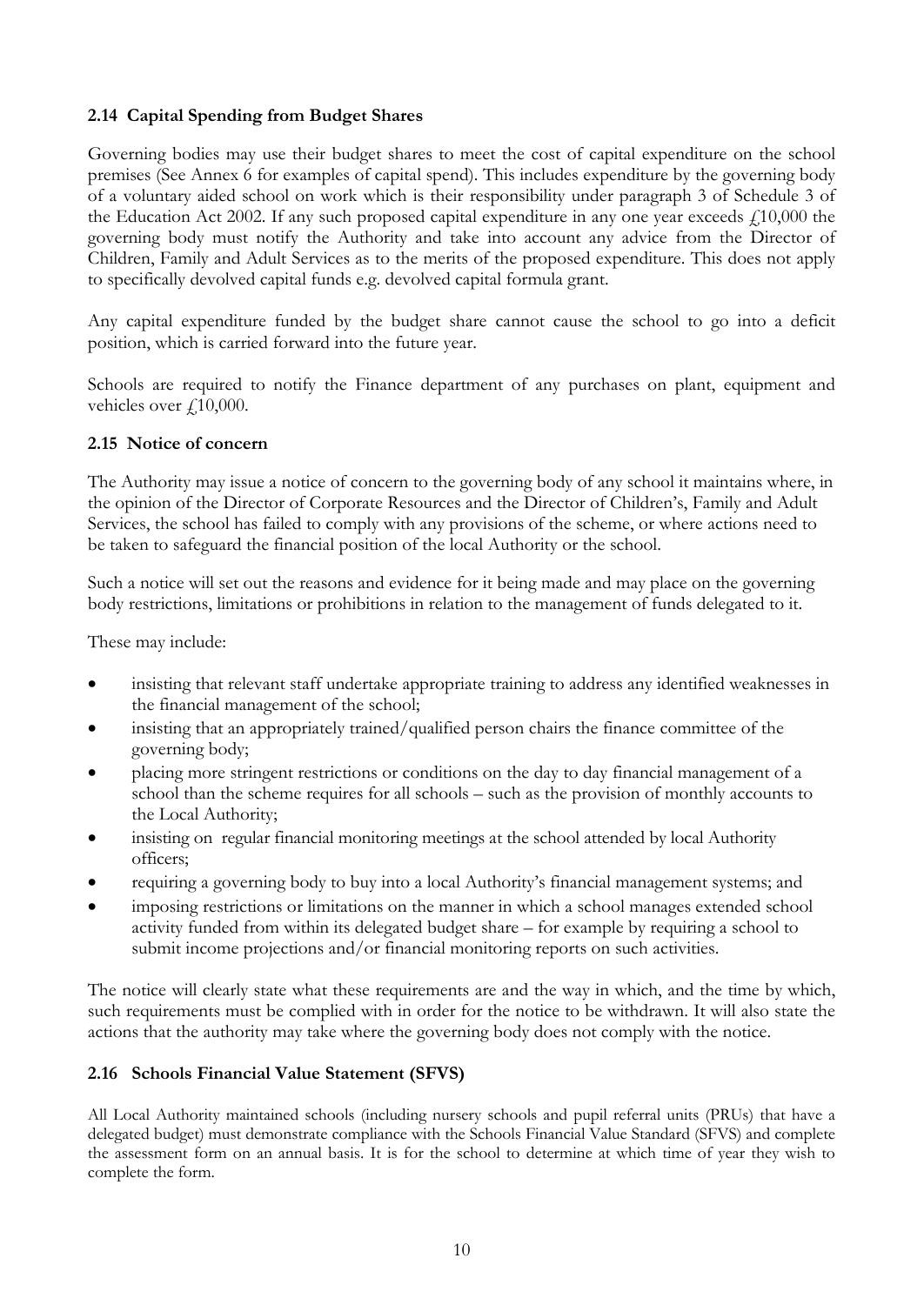Governors must demonstrate compliance through the submission of the SFVS assessment form signed by the Chair of Governors. The form must include a summary of remedial actions with a clear timetable, ensuring that each action has a specified deadline and an agreed owner. **Governors must monitor the progress of these actions to ensure that all actions are cleared within specified deadlines**. All maintained schools with a delegated budget must submit the form to the Local Authority before 31 March each year.

# **2.17 Fraud**

All schools must have a robust system of controls to safeguard themselves against fraudulent or improper use of public money.

The governing body and head teacher must inform all staff of school policies and procedures related to fraud and theft, the controls in place to prevent them and the consequences of breaching those controls. This information must also be included in the induction for new school staff and governors. In particular staff should be made aware of how to raise concerns they may have. The Whistle Blowing Policy (Schools) (G5a) is available on the corporate intranet site.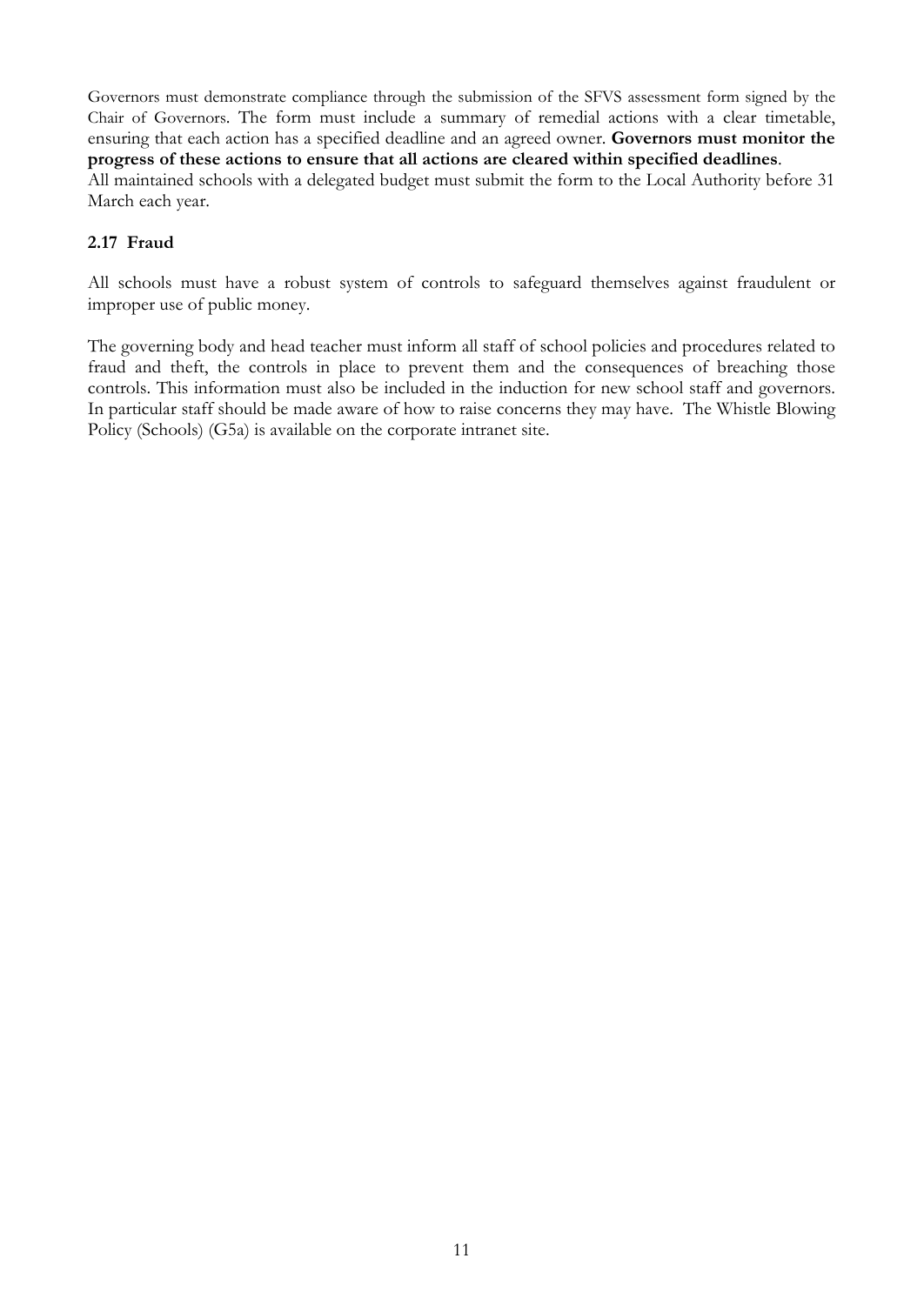# **SECTION 3: INSTALMENTS OF THE BUDGET SHARE: BANKING ARRANGEMENTS**

For the purposes of this section, Budget Share includes any place-led funding for special schools or pupil referral units.

# **3.1 Frequency of Instalments**

Schools holding their own bank accounts will be advanced their school budget share (less the estimated cost of staff payroll or other centrally paid costs for those schools using the Authority's payroll service) on the 1st April each year. This payment will be subject to an interest clawback - see para. 3.3.

As an alternative, schools may opt to have the budget share made available on a monthly basis in which case the following instalments will apply:

| 1st April      | $\frac{1}{2}$ and of $\frac{1}{12}$ th of budget share |
|----------------|--------------------------------------------------------|
| 18th April     |                                                        |
| 18th May       |                                                        |
| 18th June      |                                                        |
| 18th July      |                                                        |
| 18th August    |                                                        |
| 18th September | $\frac{1}{12}$ th of budget share                      |
| 18th October   |                                                        |
| 18th November  |                                                        |
| 18th December  |                                                        |
| 18th January   |                                                        |
| 18th February  |                                                        |
| 18th March     | $\frac{2}{3}$ and $\frac{1}{12}$ th of budget share    |

For schools utilising the Authority's banking arrangements the whole budget share will be available at the beginning of the financial year (see paragraph 3.4).

Top up payments for pupils with high needs should be made on a monthly basis unless alternative arrangements have been agreed with the provider.

# **3.2 Proportion of Budget Share Payable at Each Instalment**

The budget share referred to in paragraph 3.1 above represents the total budget share of the school, including staff costs, except that for any school which uses the Authority payroll service. In these cases a deduction from the budget share representing the monthly staffing or other centrally paid costs will be made from each instalment.

## **3.3 Interest Clawback**

If the budget share is advanced to the school on 1st April (see para. 3.1 above) interest will be charged to the school to recognise the loss of interest to the Authority. The basis for this interest calculation will be the estimated Bank of England base rate for the financial year and will be adjusted to the actual rate as part of the deduction for the following financial year.

No interest will be charged to schools by the Authority on the monthly advances.

## **3.3.1 Interest on late budget share payments**

The Authority will add interest to late payment of budget share instalments, where such late payment is the result of Local Authority error. The basis for this interest calculation will be the estimated Bank of England base rate for the financial year and will be adjusted to the actual rate as part of the deduction for the following financial year.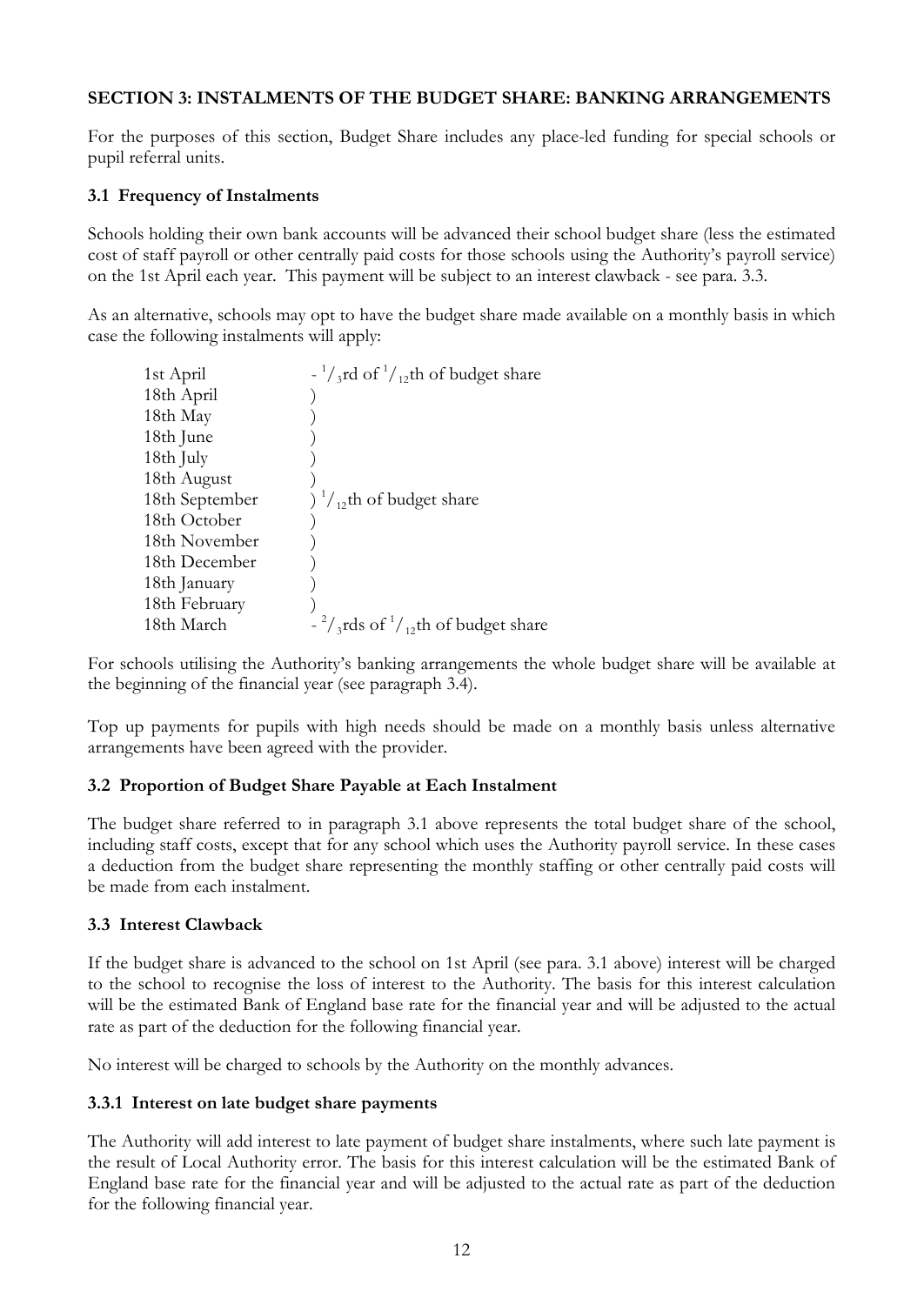# **3.4 Budget Shares for Closing Maintained Schools**

The arrangements for instalments in paragraph 3.1 will apply for any school where approval for discontinuation has been secured regardless of banking arrangements.

# **3.5 Bank and Building Society Accounts**

All schools are permitted to hold external bank accounts into which their budget share instalments are paid. Where schools have external bank accounts they shall be allowed to retain all interest payable on the account.

For both financial and administrative reasons schools transferring to external bank accounts may only do so from 1st April, in each financial year. It will be necessary for a school to give the Director of Corporate Resources 4 months notice of its intention to transfer to external bank account arrangements.

Any school holding a deficit budget will not be allowed to operate an external bank account until the deficit is cleared without specific approval from the Director of Children, Family and Adult Services.

If a school opens an external bank account the Authority must, if the school desires, transfer immediately to the account an amount agreed by both School and Authority as the estimated surplus balance held by the Authority in respect of the schools budget share, on the basis that there is then a subsequent correction when accounts for the relevant year are closed.

## **3.5.1 Restrictions on Accounts**

The selection of banks for external banking purposes must be made by the full governing body of the school and the bank selected must be consistent with the Local Authorities Treasury Management Policy which includes the following banks:

## **Clearing Banks**

| • National Westminster | • Barclays Bank PLC   | • Co-operative Bank PLC |
|------------------------|-----------------------|-------------------------|
| $\bullet$ HSBC PLC     | $\bullet$ Lloyds Bank | • Yorkshire Bank PLC    |

Schools may open their accounts for budget share purposes in the name of the individual school or in the name of the Authority. If a school has such an account, then the account mandate should provide that the Authority is the owner of the funds in the account; that the Authority is entitled to receive statements; and that it can take control of the account if the school's right to a delegated budget is suspended by the Authority.

Budget share funds paid by the authority and held in school accounts remain authority property until spent (s.49(5) of the act).

## **3.6 Borrowing by Schools**

Governing bodies may only borrow money (including the use of finance leases) with the written permission of the Secretary of State and following consultation with the Authority. The Secretary of State's general position is that schools will only be granted permission for borrowing (including finance leases) in exceptional circumstances. However, the Secretary of State may introduce limited schemes in order to meet broader policy objectives, and schools can use any scheme that the Secretary of State has said is available to schools without specific approval, currently including the Salix scheme, which is designed to support energy saving.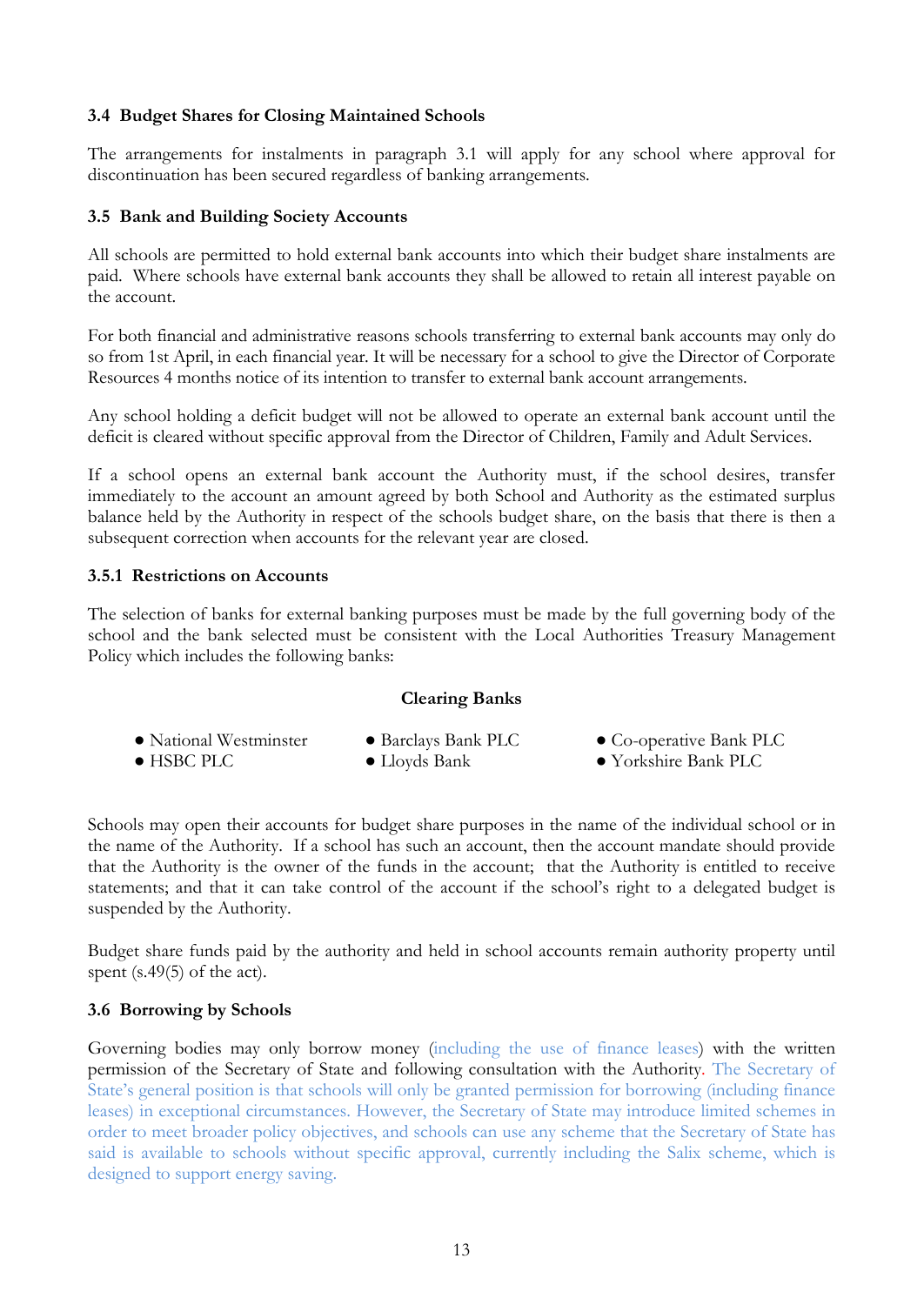# This provision does not apply to the loan scheme run by the authority (see section 4.10).

Although schools are barred from using credit cards they are encouraged to use the authority's purchase cards which have reduced transaction costs and can enable schools to benefit from significant discounts. Further details are included within the Finance Manual (adapted) for Schools, chapter 13 which is on the East Riding of Yorkshire Council intranet.

#### **3.7 Other Provision**

Further details and guidance on the operation of bank accounts are contained in the Bank Account Manual for Schools.

#### **3.8 Academy Conversion Banking Arrangements**

The banking arrangements will be suspended on the conversion date.

The bank account will then become the joint responsibility of a nominated officer of the school and a senior officer of the Local Authority until the account is closed.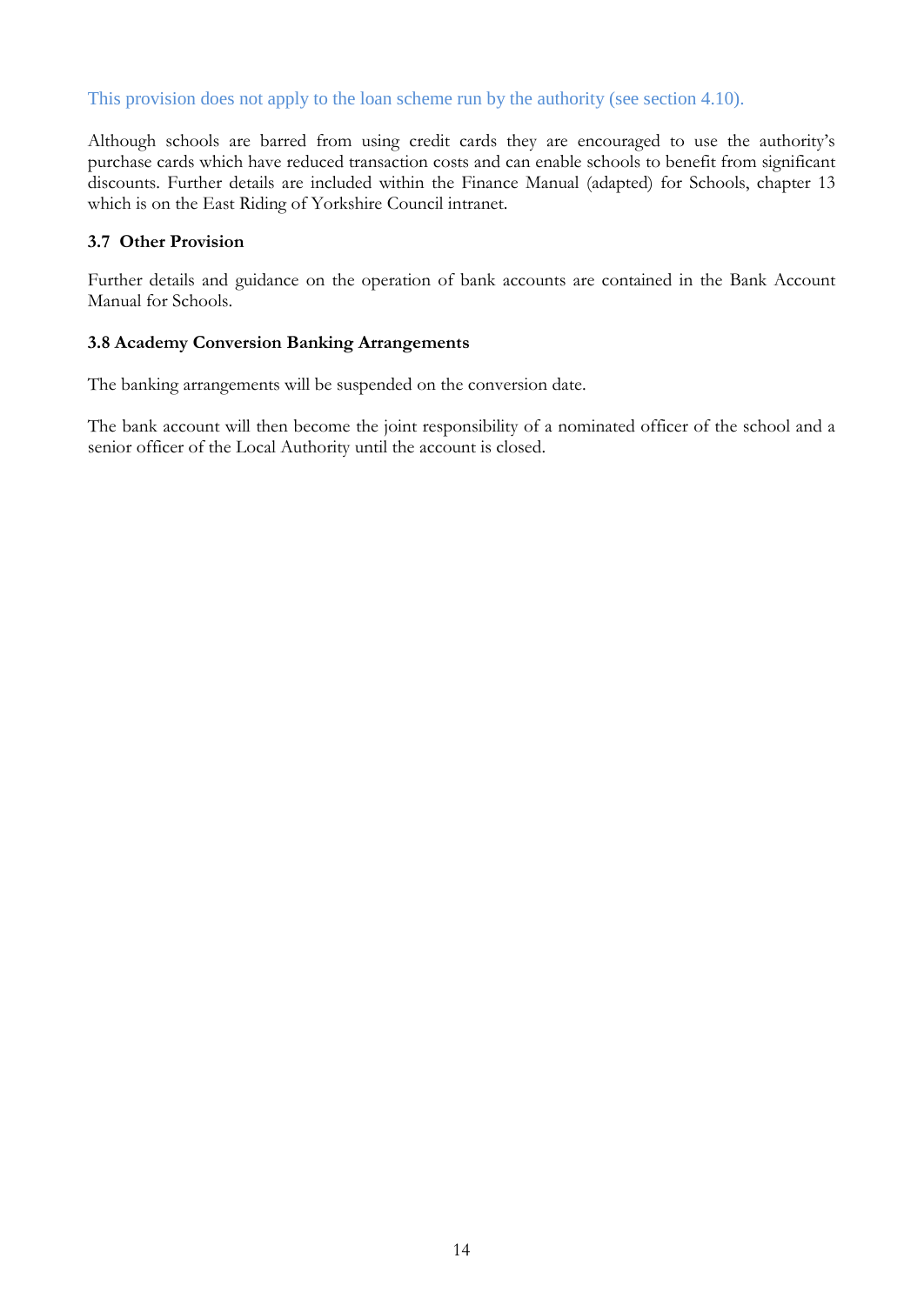# **SECTION 4: THE TREATMENT OF SURPLUS AND DEFICIT BALANCES ARISING IN RELATION TO BUDGET SHARES**

# **4.1 The Right to Carry Forward Surplus Balances**

Schools are entitled to carry forward from one financial year to another any budget surplus. Schools may accumulate balances, carry them forward from one year to another and be able to draw on them to any, or their full extent at any time.

For a school opening a new bank account a provisional balance will be agreed between the Authority and the school and transferred to the new bank account before the end of April. This provisional transfer will be adjusted following the closure of the Authority's accounts for the previous year.

## **4.2 Controls on Surplus Balances**

The Schools Forum agreed on 19 November 2012 to suspend the Scheme for Recycling Excessive School Balances for a period of two years. On 7 October 2013 the School Forum agreed to hold the scheme in abeyance for a further year 2014-15 and for it to be reviewed on an annual basis.

## **4.3 Interest on Surplus Balances**

Any surplus balances held by schools at the end of each financial year will attract payment of interest on the following basis:

The surplus balance on which interest will be calculated is the opening and closing balances divided by two.

Interest will be calculated using the average rate over the course of the financial year. The interest rate will be the average Bank of England base rate for the year minus 2%. If the average Bank of England base rate for the year is less than 2% no interest will be paid to schools.

# **4.4 Obligation to Carry Forward Deficit Balances**

Any deficit balance will be carried forward and deducted from the following year's budget share.

## **4.5 Planning for Deficit Budgets**

Governing bodies may not plan for a deficit budget in any financial year without receiving the prior approval of the Local Authority (see 4.9). Such approval will only be granted in exceptional circumstances, such as:

- Elimination of underlying budget deficit
- Investment of other service improvement
- Other development(s) as set out in the Schools Development Plan
- Pressures arising as a result of changes in pupil numbers or unexpected increases in expenditure

If a governing body discovers during a financial year that a budget deficit may occur then they are required to notify the Authority of the level of any anticipated deficit and state how it proposes to recover the situation.

## **4.6 Charging of Interest on deficit balances**

Any deficit balance held by schools at the end of the financial year will be charged interest on the following basis: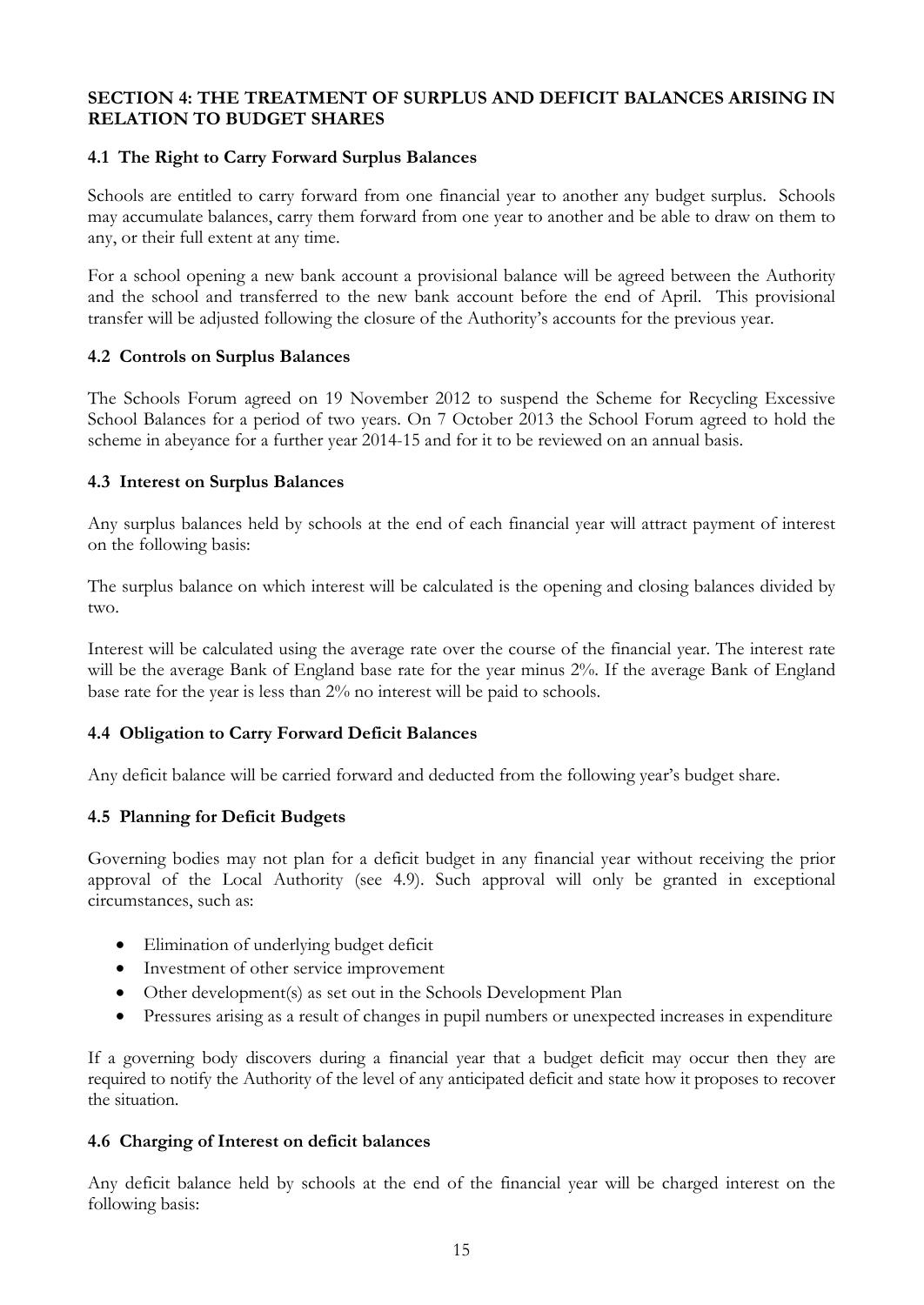Interest will be charged after the end of the financial year calculated on the average deficit balance taking the opening and closing balances divided by two. The interest rate will be the average Bank of England base rate for the year minus 2%. If the average Bank of England base rate for the year is less than 2% no interest will be charged to schools.

# **4.7 Writing Off Deficits**

The Authority will not write off the deficit balance of any school. Schools should be aware of a small contingency fund where schools in financial difficulties can apply if there have been exceptional circumstances at the school which has resulted in this position. This is a de-delegated contingency budget agreed by the School Forum.

# **4.8 Balances of closing and replacement schools**

When a maintained school closes, any balance (whether surplus or deficit) reverts to the Authority. It cannot be transferred to any other school, even where the school is a successor to the closing school. However, a surplus does transfer to an academy where a school converts to academy status under section 4(1)(a) of the Academies Act 2010. Where a school with a deficit balance converts to academy status, the Authority shall be compensated by central government for the amount of deficit inherited at the date of conversion. Central government will then recover the deficit from budget allocations made by them to the new academy

# **4.9 Licensed Deficits**

Approval for governing bodies to plan for budget deficits will only be given in exceptional circumstances (see paragraph 4.5). If approval is given then the following criteria shall apply:

- (a) The maximum term over which schools must eliminate the deficit will be 3 years unless a specific limit in excess of this has been approved by the Director of Children, Family and Adult Services.
- (b) Deficit budgets will only be considered to accommodate short-term budget pressures arising as a result of changes in pupil numbers or unexpected increases in expenditure.
- (c) The maximum proportion of the collective balances for schools held by the Local Authority which will be used to back the arrangement will be 50%
- (d) Governing Bodies will be required to apply in writing to the Schools Management Accountant at the Local Authority by the 30 June. The application must be approved by the Director of Children, Family and Adult Services.
- (e) Where a school is in deficit at the end of the financial year without notifying the Local Authority in advance, this will be reported to the Schools Forum and the school will be required to make a formal application.
- (f) The local authority will, during the period of the approval, conduct its own analysis of the school's progress using the information of the school's expenditure and income as recorded on the Local Authority's financial system.
- (g) If a school thinks it will not be able to recover the deficit within the timescale the school should contact the Local Authority to discuss remedial action as soon as possible.
- (h) Where a school does not recover the deficit within the timescale of the approval, this may result in the issue of a Notice of Concern and Local Authority action which may include the withdrawal of delegation (see paragraph 2.15).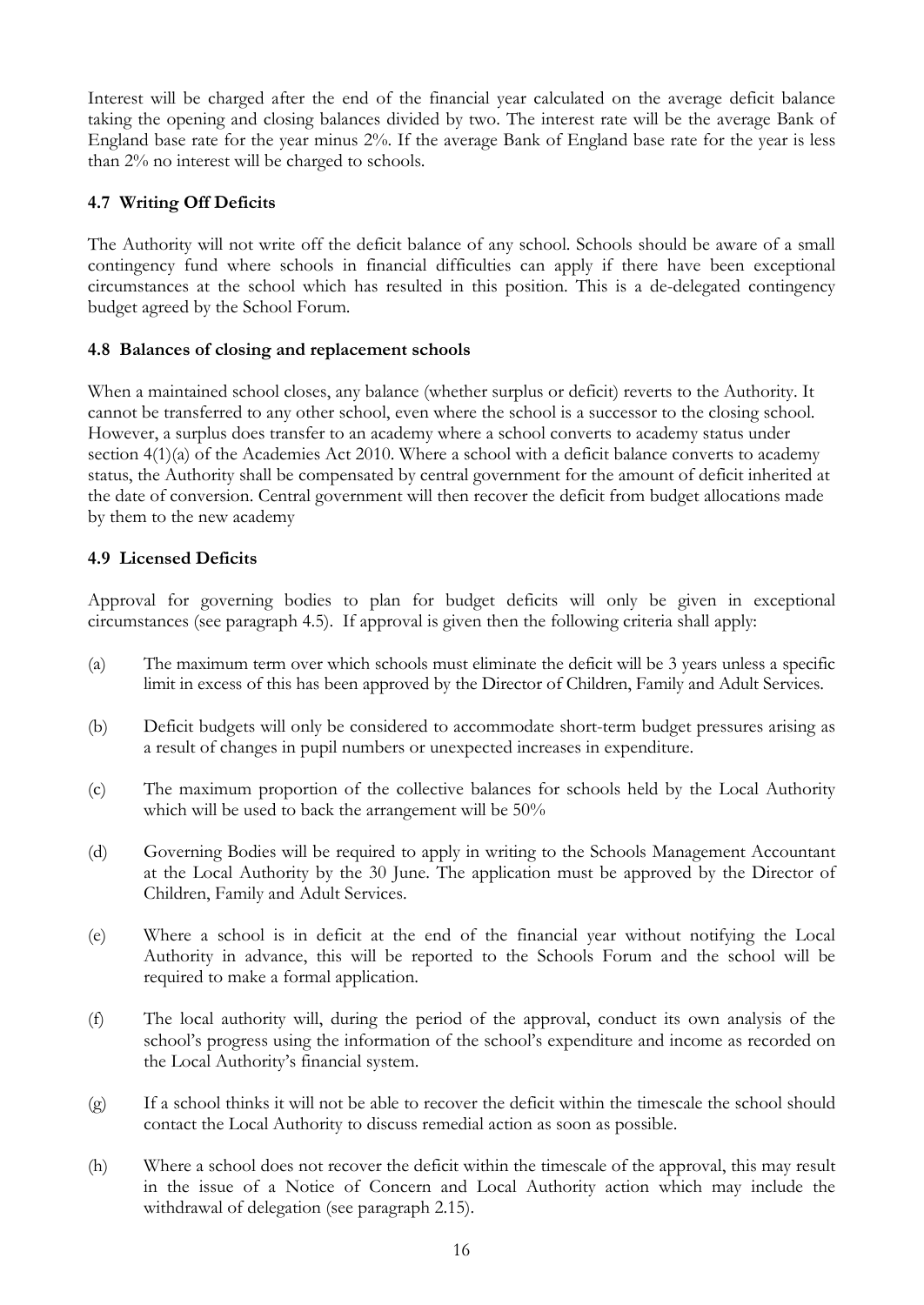(i) Where a school succeeds in achieving a balanced budget prior to the licensed deficit application's end date, it will be considered as having completed that application's term. Should a subsequent deficit budget then occur, a new application will be required.

#### **4.10 Loan Schemes**

The Authority will operate a Loans Scheme which will enable individual schools to borrow from the overall pooled balances held by the Authority on behalf of schools. The terms and restrictions on which the Loans Scheme will operate are set out within the Finance Manual (adapted) for Schools, Chapter 25. The general provision in paragraph 3.6 restricting the powers of Governing Bodies from borrowing money shall not apply to any loan scheme operated by the Authority.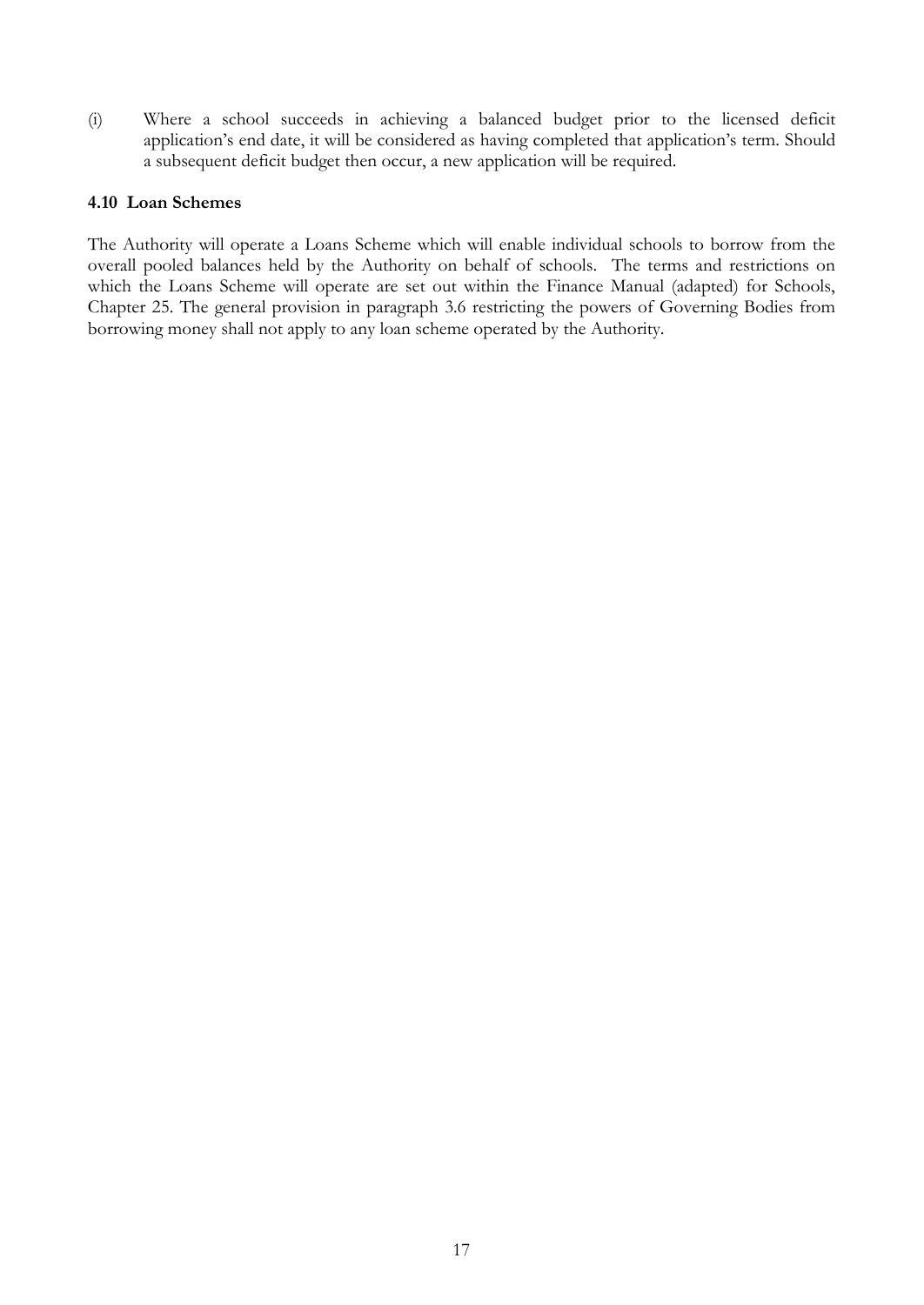## **SECTION 5: INCOME**

## **5.1 Income from Lettings**

School premises may be let to outside organisations at any time outside of school use, subject to the Authority's Scheme for Directed Community Use or any alternative provisions arising from any joint use or Private Finance Initiative (P.F.I.) agreements. Any income generated from such lettings may be retained by the school which may cross-subsidise lettings for community and voluntary use with income from other lettings provided the governing body is satisfied that this will not interfere to a significant extent with the performance of any duties imposed on them by the Education Acts, including the requirement to conduct the school with a view to promoting high standards of educational achievement. Schools will be required to have regard to directions issued by the Authority as to the use of school premises as permitted under the School Standards and Framework Act 1998 for various categories of schools.

Income from lettings of school premises owned by the authority may not be paid into voluntary or private funds held by the school.

## **5.2 Income from Fees and Charges**

Schools may retain any income raised from fees and charges (net of VAT) except where a service is provided by the Authority from centrally retained funds. Each school should have its own charging policy, which meets the authority's requirements and approved by the Governors on an annual basis. Income from boarding charges is collected on behalf of the authority and should not exceed that needed to provide board and lodging for the pupils concerned.

#### **5.3 Income from Fund Raising Activities**

Schools may retain any income raised from fund raising activities which should be paid into a school fund account. Donations or contributions may be paid into either the school fund account or delegated budget where the payments are freely given and not in return for any service or sale.

#### **5.4 Income from the Sale of Assets**

Schools may retain any proceeds from the sale of assets (net of VAT) except in cases where the asset was purchased with non-delegated funds in which case it will be for the Authority to decide whether or not the school should retain the proceeds. Schools may not dispose of assets forming part of the land or buildings or school premises if owned by the Authority without first consulting the Authority.

#### **5.5. Administration Procedures for the Collection of Income**

Schools will be expected to take account of guidelines published separately in the Authority's Finance Manual (adapted) for Schools relating to the appropriate administrative procedures for the collection of income which accrues to the Authority (e.g. where a school has contracted with the council meals service). The Headteacher will be responsible for the security and prompt banking of all monies received. Monies held on the school grounds should not exceed the insurance limits of the school.

Schools may wish to seek advice from the authority as to whether it should charge VAT on lettings and on services which lead to fees and charges, and on VAT implications of fund raising and sale of assets.

#### **5.6 Purposes for which income may be used**

Income generated by a school from the sale of assets purchased with delegated funds may only be spent for the purposes of the school.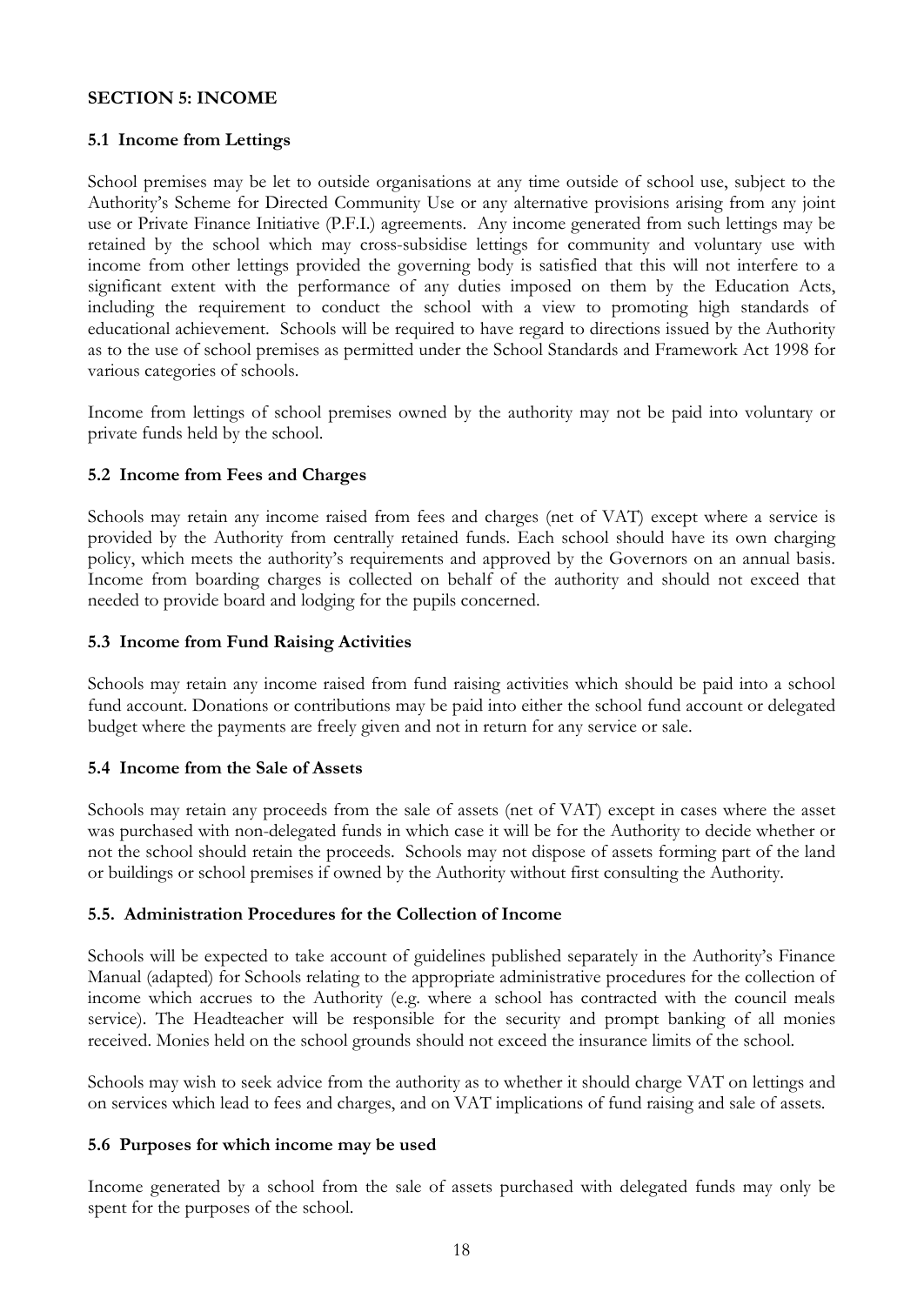# **SECTION 6: THE CHARGING OF SCHOOL BUDGET SHARES**

# **6.1 General Provision**

Expenditure may be charged against the budget share of a school by the Authority without the consent of the governing body only in those circumstances expressly permitted under paragraph 6.2 of this scheme. The Authority must consult the school as to the intention to so charge, and notify the school when it has been done.

Schools are reminded that the authority cannot act unreasonably in the exercise of any power given by this scheme, or it may be subject of a direction under section 496 of the Education Act 1996.

For the avoidance of doubt, Local Authorities may de-delegate funding for permitted services without the express permission of the governing body, provided this has been approved by the appropriate phase representatives of the Schools Forum.

## **6.1.1 Charging of salaries at actual cost**

The authority is required to charge salaries of school-based staff to school budget shares at actual cost.

# **6.2 Circumstances in which charges may be made by the Authority without the consent of the Governing Body**

6.2.1 Where premature retirement costs have been incurred without the prior written agreement of the Authority to bear such costs (the amount chargeable being only the excess over any amount agreed by the Authority).

6.2.2 Other expenditure incurred to secure resignations where the school had not followed Authority advice.

6.2.3 Awards by courts and industrial tribunals against the Authority or out of court settlements arising from action or inaction by the governing body contrary to the Authority's advice.

6.2.4 Expenditure by the Authority in carrying out health and safety work or capital expenditure for which the Authority is liable where funds have been delegated to the governing body for such work, but the governing body has failed to carry out the required work.

6.2.5 Expenditure by the Authority incurred in making good defects in building work funded by capital spending from budget shares, where the premises are owned by the Authority or the school has voluntary controlled status.

6.2.6 Expenditure incurred by the Authority in insuring its own interests in a school where funding has been delegated but the school has failed to demonstrate that it has arranged cover at least as good as that which would be arranged by the Authority.

6.2.7 Recovery of monies due from a school for services provided to the school, where a dispute over the monies due has been referred to a disputes procedure set out in a service level agreement, and the result is that monies are owed by the school to the Authority.

6.2.8 Recovery of penalties imposed on the Authority by the Board of Inland Revenue, , H.M. Revenue and Customs, Teachers Pensions, the Environment Agency or regulatory bodies as a result of school negligence.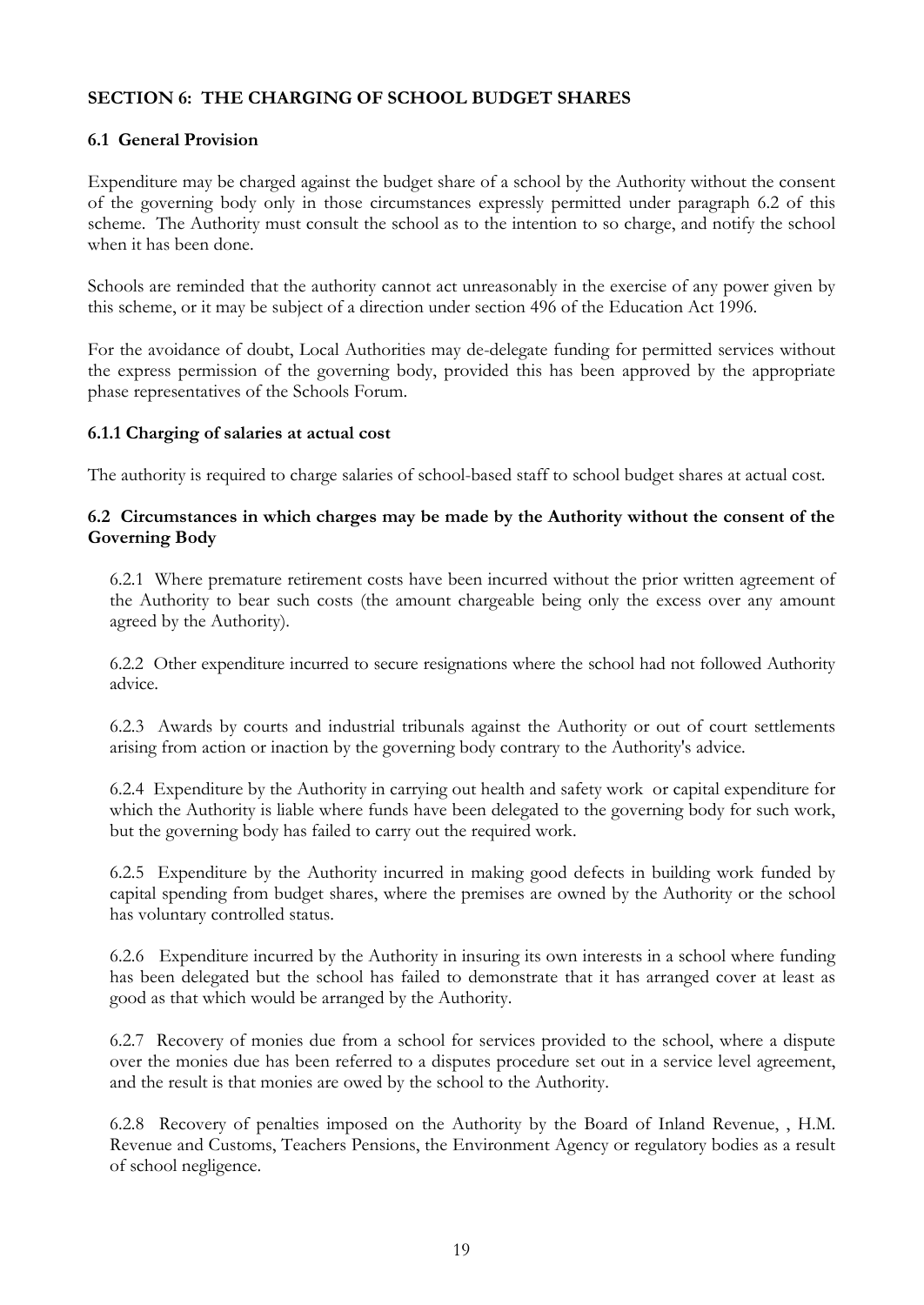6.2.9 Correction of Authority errors in calculating charges to a budget share (e.g. pension deductions).

6.2.10 Additional transport costs incurred by the Authority arising from decisions by the governing body on the length of the school day, and failure to notify the Authority of non-pupil days resulting in unnecessary transport costs.

6.2.11 Legal costs which are incurred by the Authority because the governing body did not accept the advice of the Authority (see also section 11).

6.2.12 Costs of necessary health and safety training for staff employed by the Authority where funding for training had been delegated but the necessary training not carried out.

6.2.13 Compensation paid to a lender where a school enters into a contract for borrowing beyond its legal powers, and the contract is of no effect.

6.2.14 Cost of work done in respect of teacher pension remittance and records for schools using non-Authority payroll contractors. The charge to be the minimum needed to meet the cost of the Authority's compliance with its statutory obligations.

6.2.15 Costs incurred by the Authority in securing provision specified in a statement of SEN where the governing body of a school fails to secure such provision despite the delegation of funds in respect of low cost high incidence SEN and/or specific funding for a pupil with High Needs.

6.2.16 Costs incurred by the Authority due to submission by the school of incorrect data.

6.2.17 Recovery of amounts spent from specific grants on ineligible purposes.

6.2.18 Costs incurred by the Authority as a result of the governing body being in breach of the terms of a contract.

6.2.19 Payments due to the Authority for services provided to a school under a service level agreement (SLA) where within the SLA the school has specifically agreed that charges may be made by journal transfer against the budget share.

6.2.20 Costs incurred by the authority or another school as a result of a school withdrawing from a cluster arrangement, for example: where this has funded staff providing services across the cluster.

6.2.21 Costs incurred by the authority in administering admissions appeals, where the local authority is the admissions authority and the funding for admission appeals has been delegated to all schools as part of their formula allocation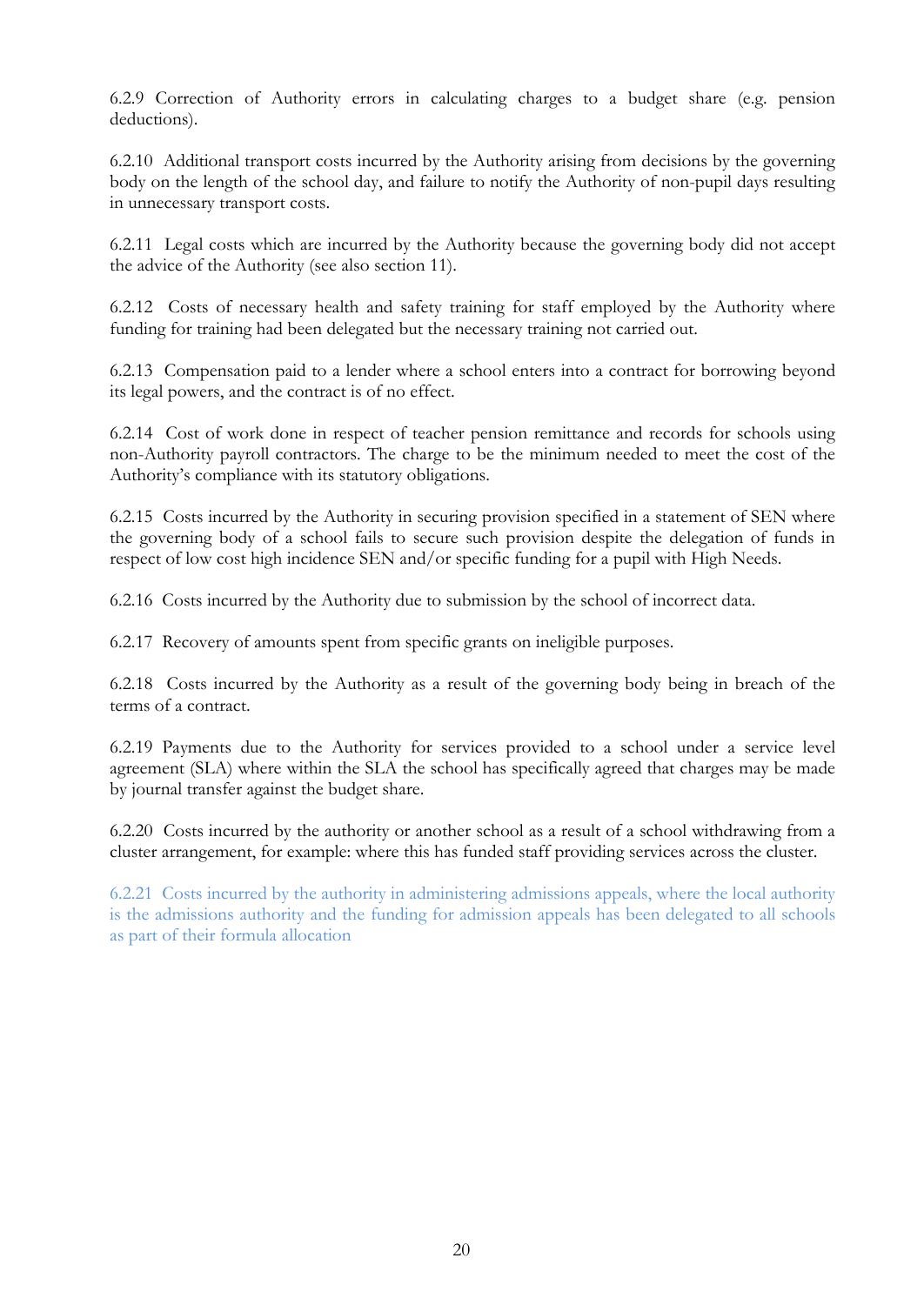# **SECTION 7: TAXATION**

# **7.1 Value Added Tax**

H.M. Revenue and Customs have agreed that V.A.T. incurred by schools when spending any funding made available by the Authority relating to non-business activity is treated as being incurred by the Authority and qualifies for reclaim by the Authority.

For those schools operating through the Authority's bank account, charges to school budgets will be made net of any V.A.T. which will be reclaimed separately by the Authority.

Schools operating their own bank account must submit a monthly claim to the Authority and all V.A.T. recovered will be reimbursed promptly to the school.

This does not apply to expenditure by governors of voluntary aided schools when carrying out their statutory responsibilities to maintain the external fabric of their buildings.

Further details on V.A.T. issues are included in the Authority's Finance Manual (adapted) for Schools Chapter 14.

# **7.2 Construction Industry Scheme (CIS)**

The new Construction Industry Scheme (CIS) rules took effect from 6 April 2007. The new rules were first outlined in the 2004 Finance Act and these were expanded upon in the Statutory Instrument 2005/2045.

The new scheme states 'where a maintained school has a delegated budget and the construction contract is between the governing body (or headteacher) and the subcontractor, then CIS will not apply'.

'Capital works undertaken by the Local Authority, where the contract will be between the Authority and subcontractor, will remain within CIS.

As capital works undertaken by the Local Authority will be processed in Infrastructure and Facilities, the CIS elements will be picked up that way, and as such school's will not need to record or collect the CIS element.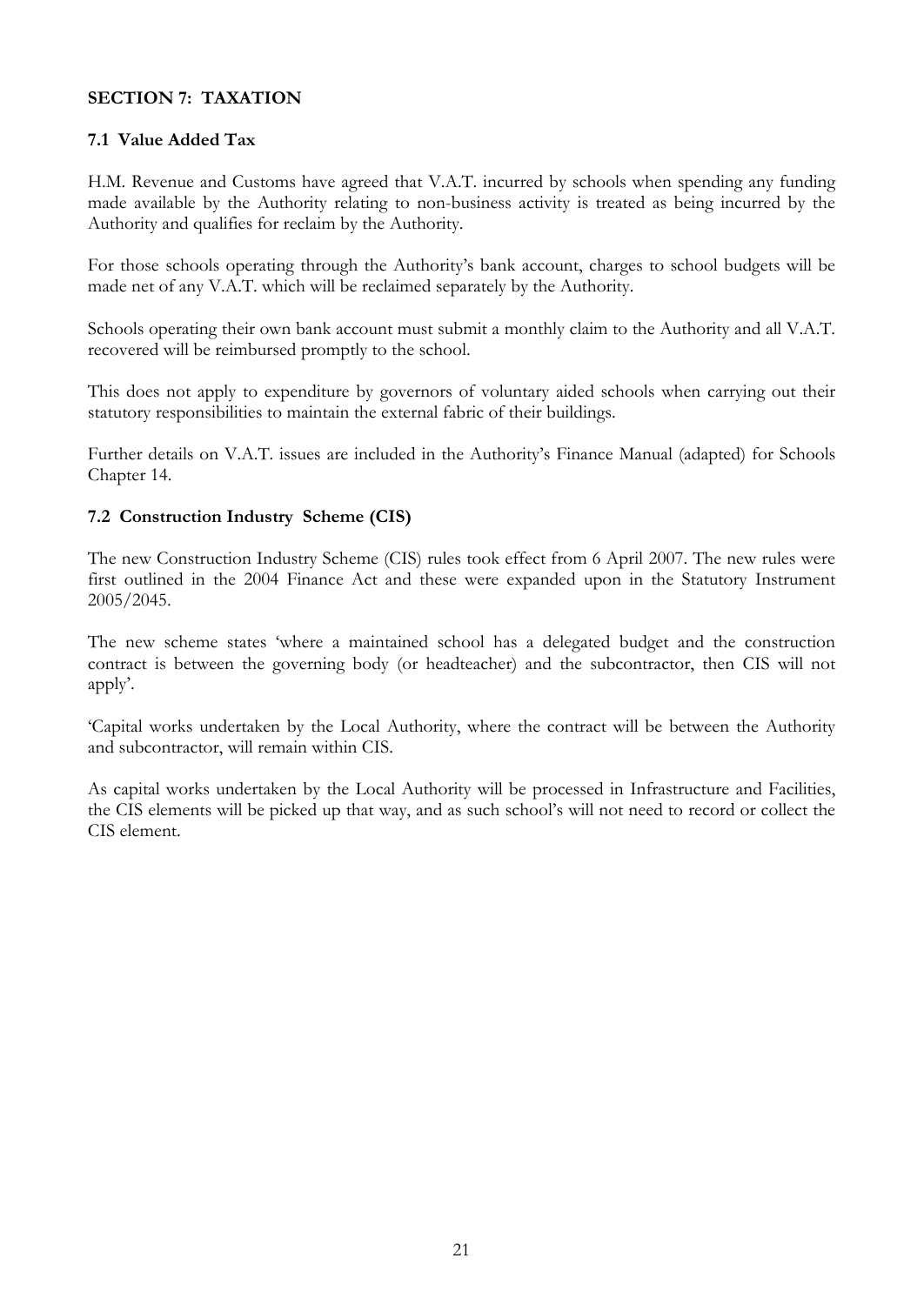# **SECTION 8: THE PROVISION OF SERVICES AND FACILITIES BY THE AUTHORITY**

# **8.1 Provision of Services from Centrally Retained Budgets**

It is for the Authority to determine the basis on which services from centrally retained funds will be provided to schools. However the Authority will not discriminate in its provision of services on the basis of categories of schools except where such discrimination is justified by differences in statutory duties

Services in this sense encompass existing premature retirement costs and redundancy payments.

# **8.2 Provision of Services Bought Back from the Authority Using Delegated Budgets**

The term of any arrangement with a school to buy services or facilities from the Authority will be limited to a maximum of 3 years from the date of the agreement and periods not exceeding 5 years for any subsequent agreement relating to the same services. These restrictions will not apply to centrally funded premises and liability insurance as such restrictions may be impracticable for insurance purposes.

When a service is provided for which expenditure is not retained centrally by the Authority under the Regulations made under Section 45A of the School Standards and Framework Act 1998, it must be offered at prices which are intended to generate income which is no less than the cost of providing those services. The total cost of the service must be met by the total income, even if schools are charged differentially.

# **8.2.1 Packaging**

Any service which the Authority is providing on a buy back basis must be offered by the Authority in a way which does not unreasonably restrict school's freedom of choice among the services available, and where practicable, this will include provision on a service-by-service basis as well as in packages of services.

## **8.3 Service Level Agreements**

Service Level Agreements with the Authority must be in place by  $31<sup>st</sup>$  March to be effective for the following financial year and schools must have at least a month to consider the terms of any agreement.

8.3.1 Any services or facilities provided under a service level agreement - whether free or on a buy back basis - the terms of which start on or after the inception of the scheme will be reviewed at least every three years if the agreement lasts longer than that.

8.3.2 Any services offered by the Authority will be available on a basis which is not related to an extended agreement.

## **8.4 Teachers Pensions**

In order to ensure that the performance of the duty on the Authority to supply Teachers Pensions with information under the Teachers' Pensions Regulations 1997, the following conditions are imposed on the authority and governing bodies of all maintained schools covered by this Scheme in relation to their budget shares.

The conditions only apply to governing bodies of maintained schools that have not entered into an arrangement with the authority to provide payroll services.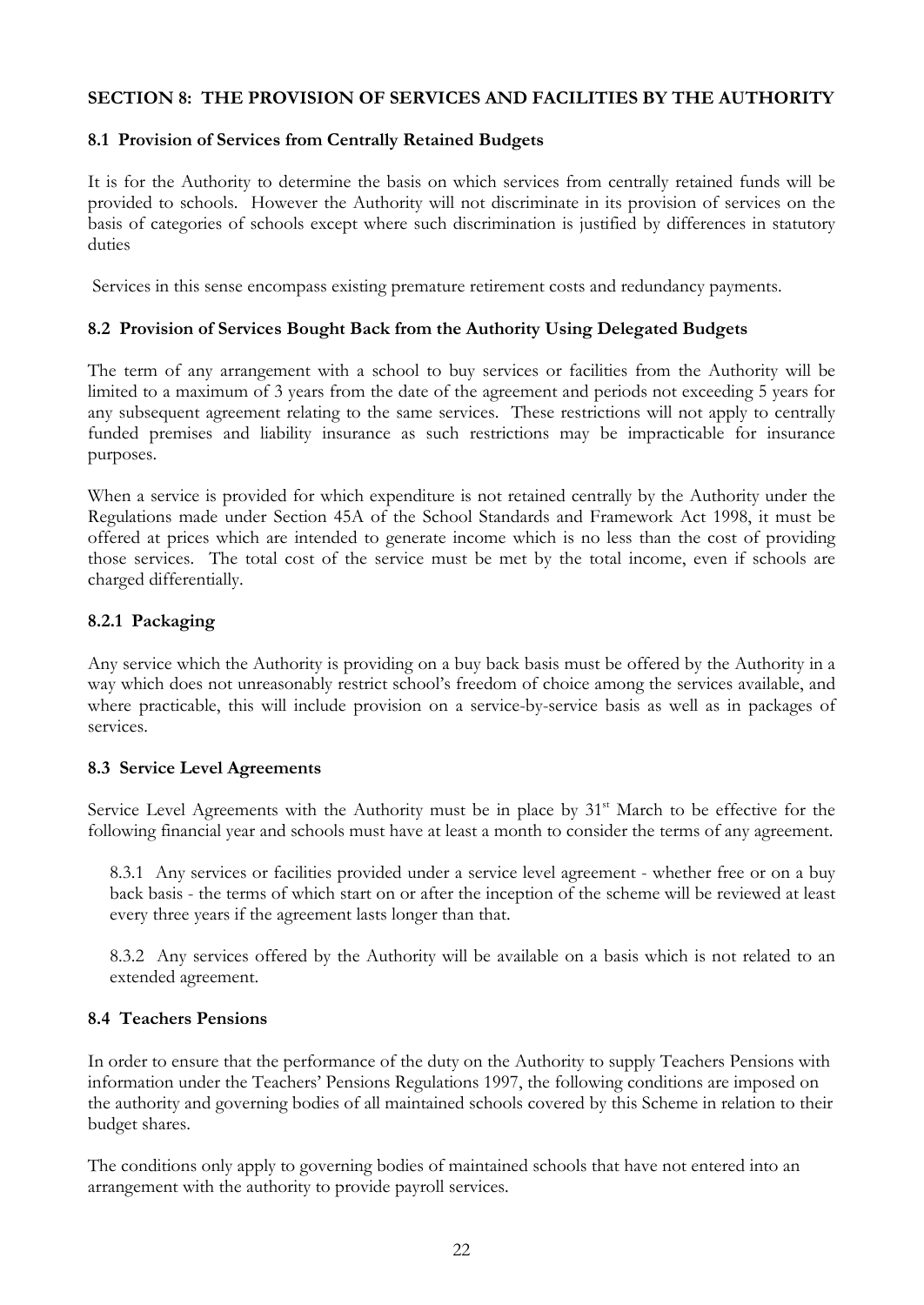A governing body of any maintained school, whether or not the employer of the teachers at such a school, which has entered into any arrangement or agreement with a person other than the authority to provide payroll services, shall ensure that any such arrangement or agreement is varied to require that person to supply salary, service and pensions data to the authority which the authority requires to submit its annual return of salary and service to Teachers' Pensions and to produce its audited contributions certificate. The authority will advise schools each year of the timing, format and specification of the information required. A governing body shall also ensure that any such arrangement or agreement is varied to require that Additional Voluntary Contributions (AVCs) are passed to the authority within the time limit specified in the AVC scheme. The governing body shall meet any consequential costs from the school's budget share.

A governing body of any maintained school which directly administers its payroll shall supply salary, service and pensions data to the authority which the authority requires to submit its annual return of salary and service to Teachers' Pensions and to produce its audited contributions certificate. The authority will advise schools each year of the timing, format and specification of the information required from each school. A governing body shall also ensure that Additional Voluntary Contributions (AVCs) are passed to the authority within the time limit specified in the AVC scheme. The governing body shall meet any consequential costs from the school's budget share.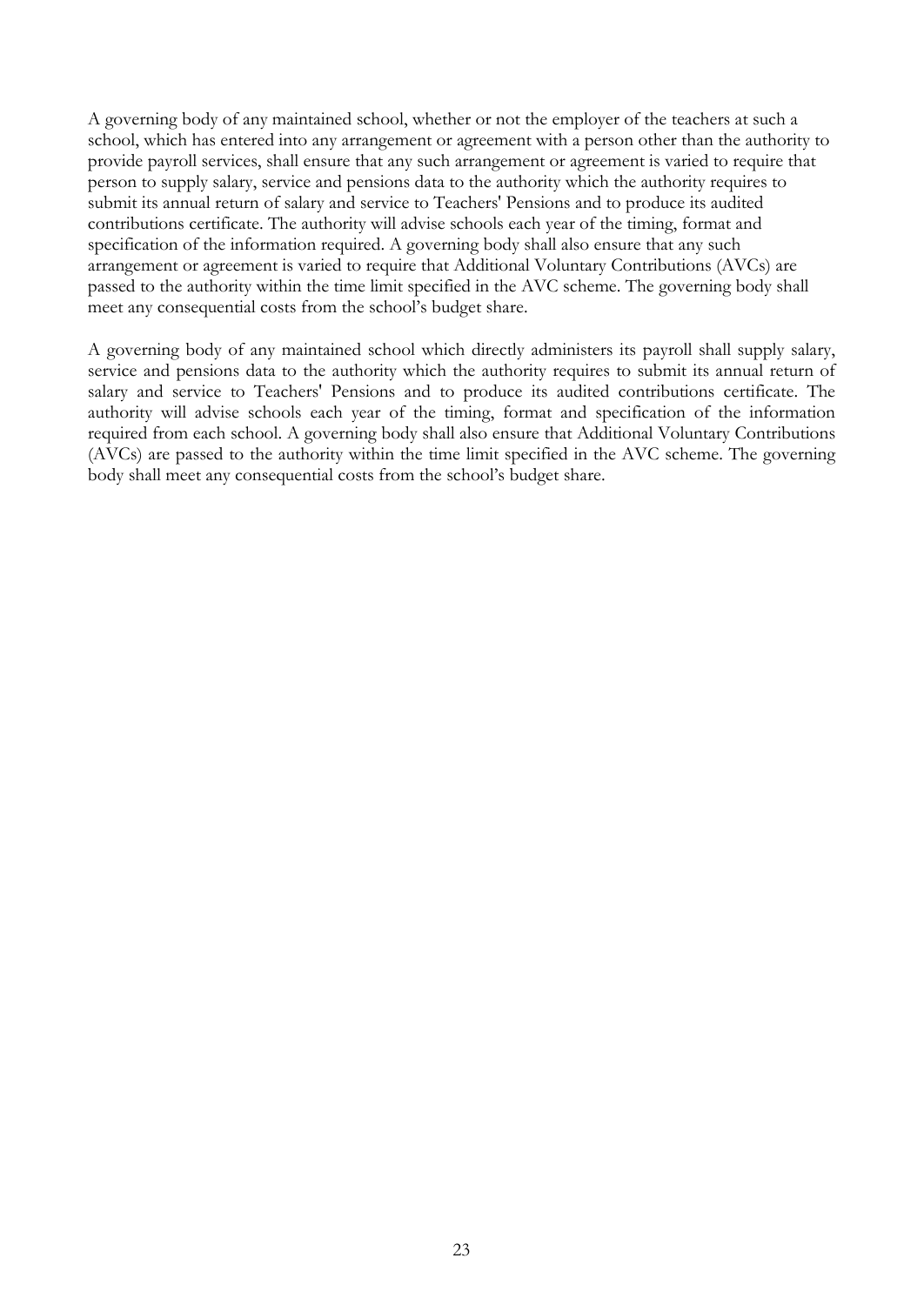# **SECTION 9: Private Finance Initiative (PFI)/Public Private Partnership (PPP)**

## **9.1 PFI/PPP arrangement**

Any governing body which has jointly with the Authority entered into a PFI/PPP arrangement will be required to enter into a separate agreement with the Authority and shall take account of any separate provisions and requirements published by the Authority. These will include such matters as the power of the Authority to charge to the school's budget share amounts agreed under a PFI/PPP agreement entered into by the governing body of a school.

## **SECTION 10: INSURANCE**

#### **10.1 Insurance Cover**

Given that funds for insurance are delegated to schools, the Authority requires any school to demonstrate that cover relevant to an Authority's insurable interests, under a policy arranged by the governing body, is at least as good as the relevant minimum cover arranged by the Authority under its own arrangements.

The Authority will have regard to the actual risks which might reasonably be expected to arise at any particular school in operating such a requirement, rather than by applying an arbitrary minimum level of cover for all schools.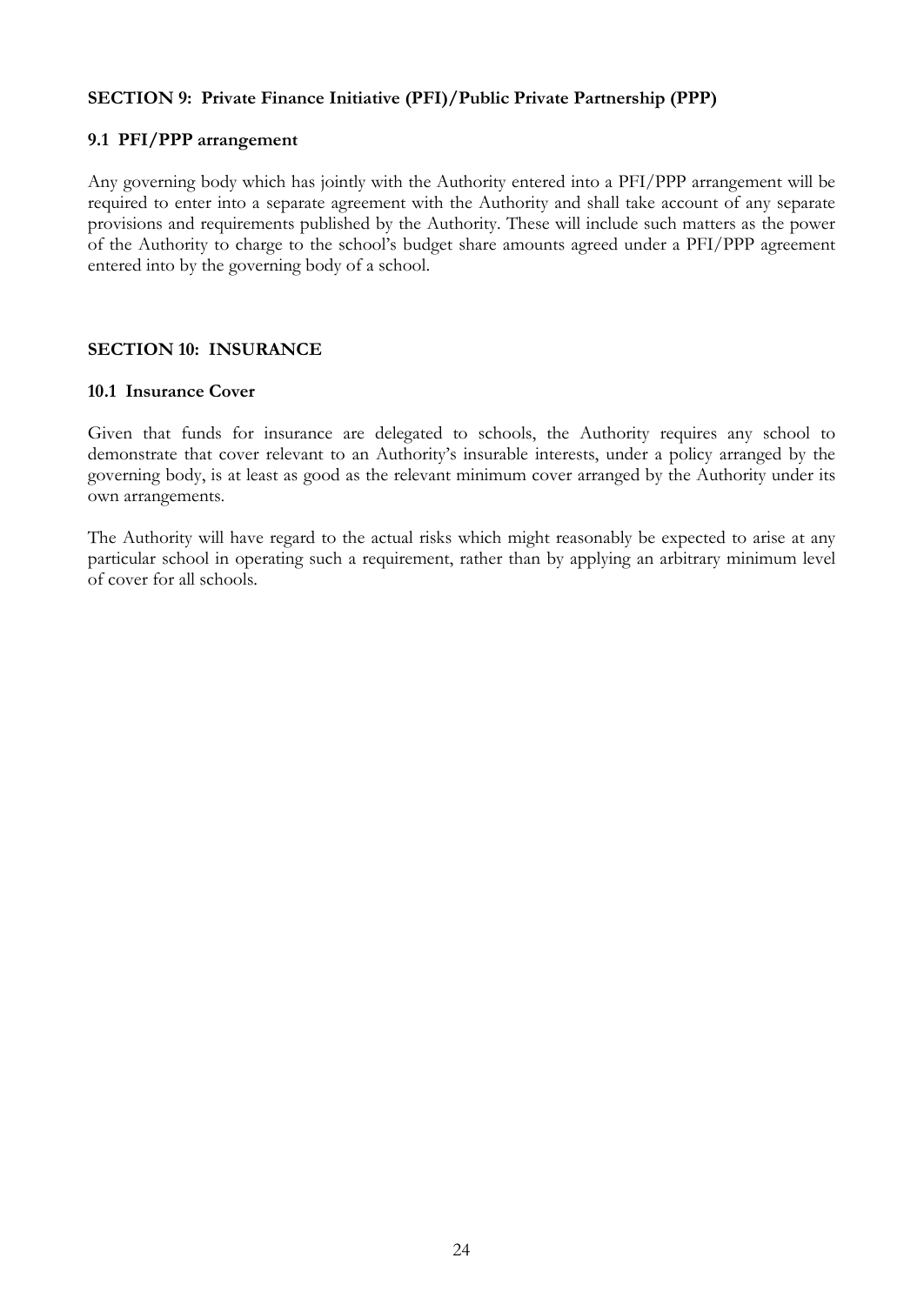# **SECTION 11: MISCELLANEOUS**

## **11.1 Right of Access to Information**

Governing bodies are required to supply upon request, and within a reasonable timescale, all financial and other information (including the specific requirements outlined in this document) which might reasonably be required to enable the Authority to satisfy itself as to the school's management of its delegated budget share, or the use made of any central expenditure by the Authority (e.g. earmarked funds) on the school.

## **11.2 Liability of Governors**

As the governing bodies of schools are corporate bodies, and because of the terms of Section 50(7) of the School's Standards and Framework Act 1998, governors of maintained schools will not incur personal liability in the exercise of their power to spend the delegated budget share provided that they act in good faith.

Breaches of the scheme are not in themselves failures to act in good faith; neither is rejection of authority advice as to financial management. An example of failure to act in good faith is the carrying out of fraudulent acts.

## **11.3 Governors' Expenses**

The Authority may delegate funds to meet governors expenses to the governing body of a school yet to receive a delegated budget and any such amounts would be determined by the Authority.

Under Schedule 11 of the School Standards and Framework Act 1998 only allowances in respect of purposes specified in regulations may be paid to governors from a school's delegated budget share and payment of any allowances not so specified are forbidden. Neither are schools permitted to pay expenses duplicating those paid by the Secretary of State to additional governors appointed by him to schools under special measures.

## **11.4 Responsibility for Legal Costs**

Legal costs incurred by the governing body, although the responsibility of the Authority as part of the cost of maintaining the school (unless they relate to the statutory responsibility of aided school governors for buildings), may be charged to the school's budget share unless the governing body acts in accordance with the advice of the Authority.

If a school seeks legal advice from the Authority's Director of Corporate Resources, and in the view of that Officer such a request may result in a conflict of interest between the Authority and the governing body, then the Director of Corporate Resources shall represent the Authority and the school will be advised to consult an independent solicitor. The appointment of an independent solicitor shall be a matter for the full governing body of the school and the cost shall be met from the school's budget share or accumulated balance.

## **11.5 Health and Safety**

In expending the school's budget share the governing body should have due regard to duties placed on the Authority in relation to health and safety, and the Authority's policy on health and safety matters in the management of the budget share.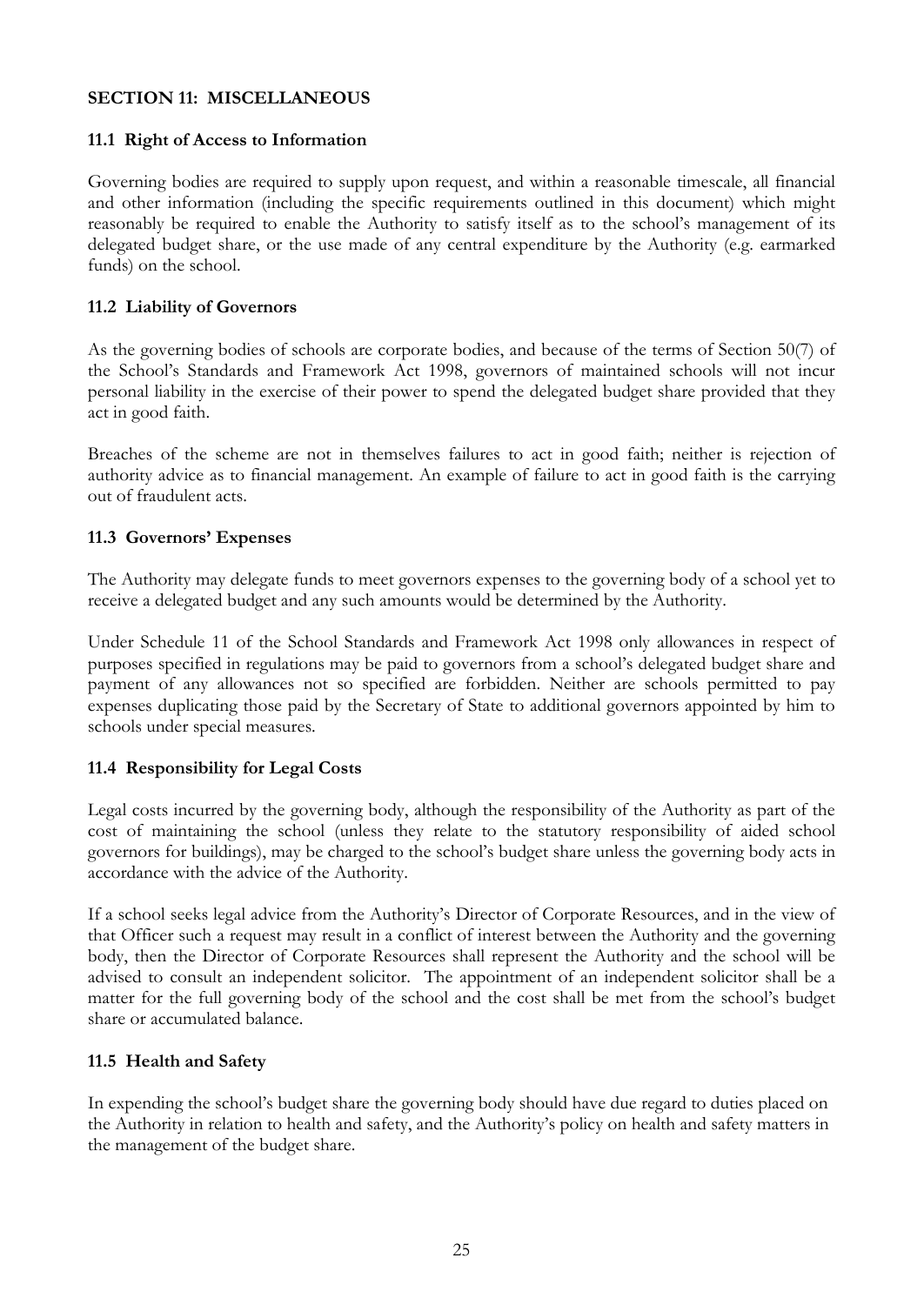# **11.6 Right of Attendance for Director of Corporate Resources**

Governing bodies are required to permit the Director of Corporate Resources, or any officer of the Authority nominated by the Director of Corporate Resources to attend meetings of the governing body at which any of the agenda items are relevant to the exercise of their responsibilities.

# **11.7 Special Educational Needs**

Schools are required to use their best endeavours in spending the budget share to secure the special educational needs of their pupils. This is a statutory requirement and may lead to suspension of delegation where a situation is serious enough to warrant it. This would not normally relate to an individual pupil.

# **11.8 Interest on Late Payments**

School are reminded that all invoices should be paid within the terms and conditions of the suppliers and that late payment may attract charges which will be met from the schools budget share.

# **11.9 'Whistle Blowing'**

Any person working in a school or a school governor who wishes to complain about financial management or financial propriety at the school without predudice to their personal position can use the Whistle Blowing hotline on the East Riding of Yorkshire Council intranet. Alternatively they should write to or telephone the Authority's Audit & Technical Manager in the Corporate Resources Directorate.

## **11.10 Child Protection**

Schools must be prepared to release staff to attend child protection case conferences and other related events. The Authority will consider meeting the costs of complying with this requirement.

## **11.11 Redundancy/Early Retirement Costs**

The 2002 Education Act sets out how premature retirement and redundancy costs should normally be funded. Further guidance is provided at Annex 2.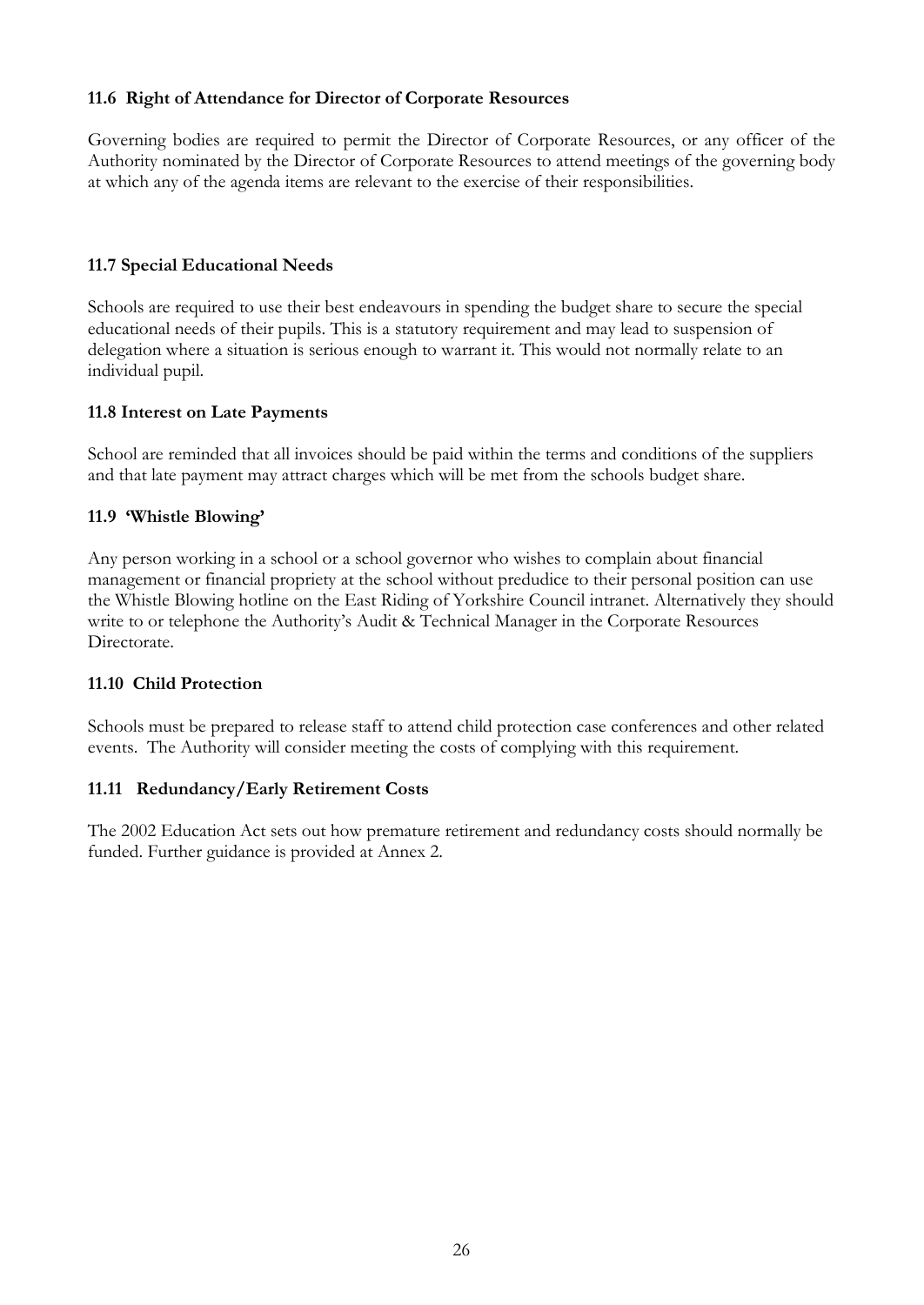# **SECTION 12: RESPONSIBILITY FOR REPAIRS AND MAINTENANCE**

# **12.1 Introduction**

The Authority will delegate funding for repairs and maintenance to schools. Only capital expenditure is to be retained. For these purposes, expenditure may be treated as capital only if it fits the definition of capital used by the Authority for financial accounting purposes in line with the CIPFA Code of Practice on Authority accounting. In particular, where, the Authority uses de minimise limits for what expenditure is treated as capital and what is revenue in its financial accounts, the same de minimis limits will be used in defining what is delegated.

# **12.2 Voluntary Aided Schools**

For voluntary aided schools, the liability of the authority for repairs and maintenance (albeit met by delegation of funds through the budget share) is the same as for other maintained schools, and no separate list of responsibilities is necessary. However, eligibility for capital grant from the Secretary of State for capital works at voluntary aided schools depends on the de minimis limit applied by the DfE to categorise such work, not the de minimis limit used by the authority.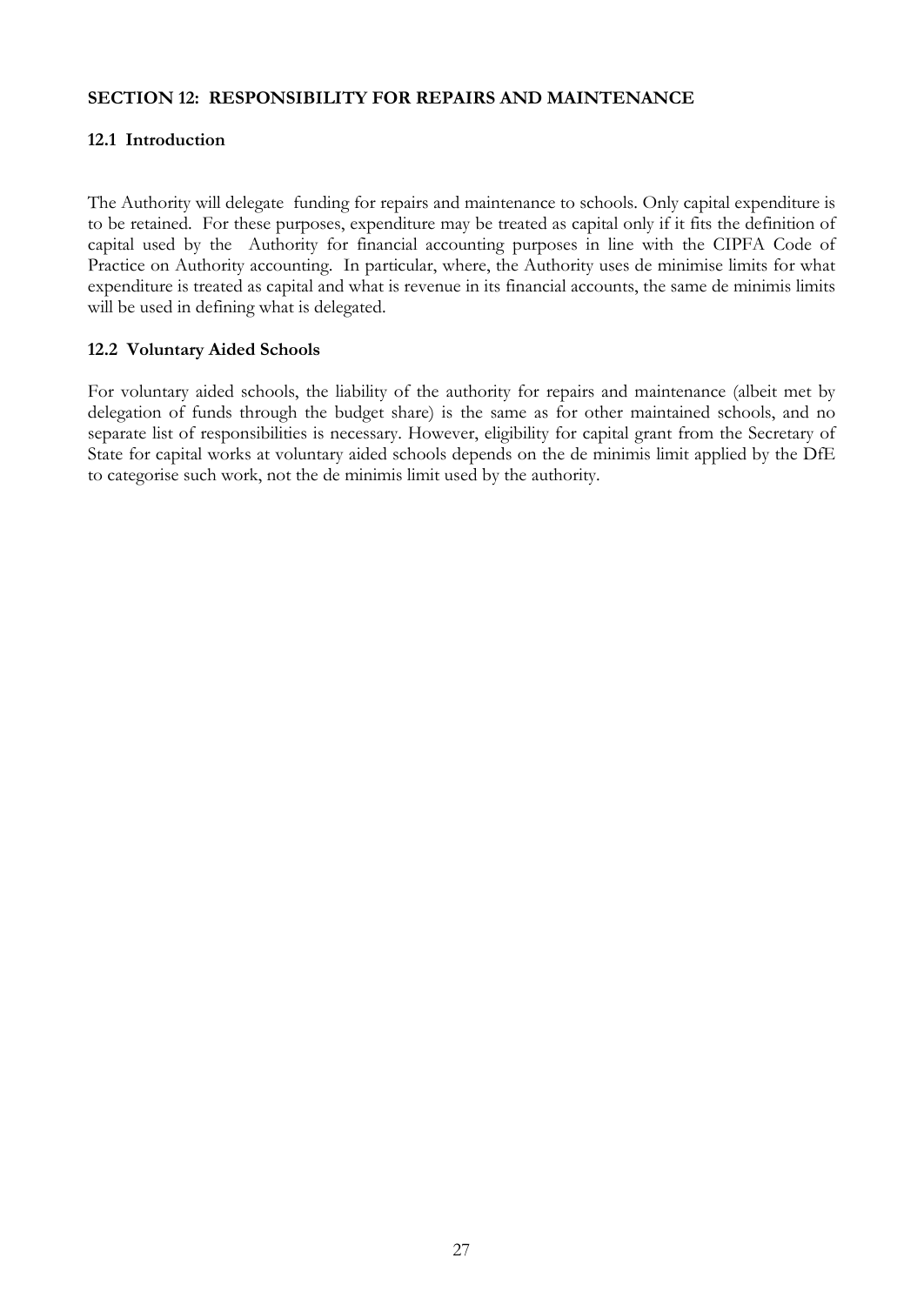# **SECTION 13: COMMUNITY FACILITIES**

# **13.1 Introduction**

Schools which choose to exercise the power conferred by s.27 (1) of the Education Act 2002 to provide community facilities will be subject to a range of controls. First, regulations made under s.28 (2), if made, can specify activities which may not be undertaken at all under the main enabling power. Secondly, the school is obliged to consult its Authority and have regard to advice from the Authority. Thirdly, the Secretary of State issues guidance to governing bodies about a range of issues connected with exercise of the power, and a school must have regard to that.

However, under s.28(1), the main limitations and restrictions on the power will be those contained in the maintaining Authority's scheme for financing schools made under section 48 of the School Standards and Framework Act 1998. Paragraph 2 of Schedule 3 to the Education Act 2002 extends the coverage of schemes to include the exercise of the powers of governing bodies to provide community facilities.

Schools are therefore subject to prohibitions, restrictions and limitations in the scheme for financing schools.

This section of the scheme does not extend to joint-use agreements; transfer of control agreements, or agreements between the Authority and schools to secure the provision of adult and community learning.

Mismanagement of community facilities funds can be grounds for suspension of the right to a delegated budget.

## **13.2 Consultation with the Authority – financial aspects**

Section 28(4) of the Education Act 2002 requires that before exercising the community facilities power, governing bodies must consult the Authority, and have regard to advice given to them by their Authority.

Schools proposing to introduce the provision of community facilities must seek Authority advice at least 3 months in advance and provide such information as may be required by the Authority.

The Authority will respond to requests for advice within one month and subsequently schools will be required to inform the Authority of the action taken following the receipt of advice. The Authority will not levy a charge for this advice.

#### **13.3 Funding agreements – Authority powers**

The provision of community facilities in many schools may be dependent on the conclusion of a funding agreement with a third party which will either be supplying funding or supplying funding and taking part in the provision. A very wide range of bodies and organisations are potentially involved.

Any such proposed agreement should be submitted to the Authority for its comments at least three months in advance of the proposed commencement of any scheme. The Authority will not have a right of veto on such agreements. If the third party requires Authority consent to the agreement for it to proceed, such a requirement and the method by which Authority consent is to be signified is a matter for that third party, not for the scheme.

If an agreement has been or is to be concluded against the wishes of the Authority, or has been concluded without informing the Authority, which in the view of the Authority is seriously prejudicial to the interests of the school or the Authority, that may constitute grounds for suspension of the right to a delegated budget.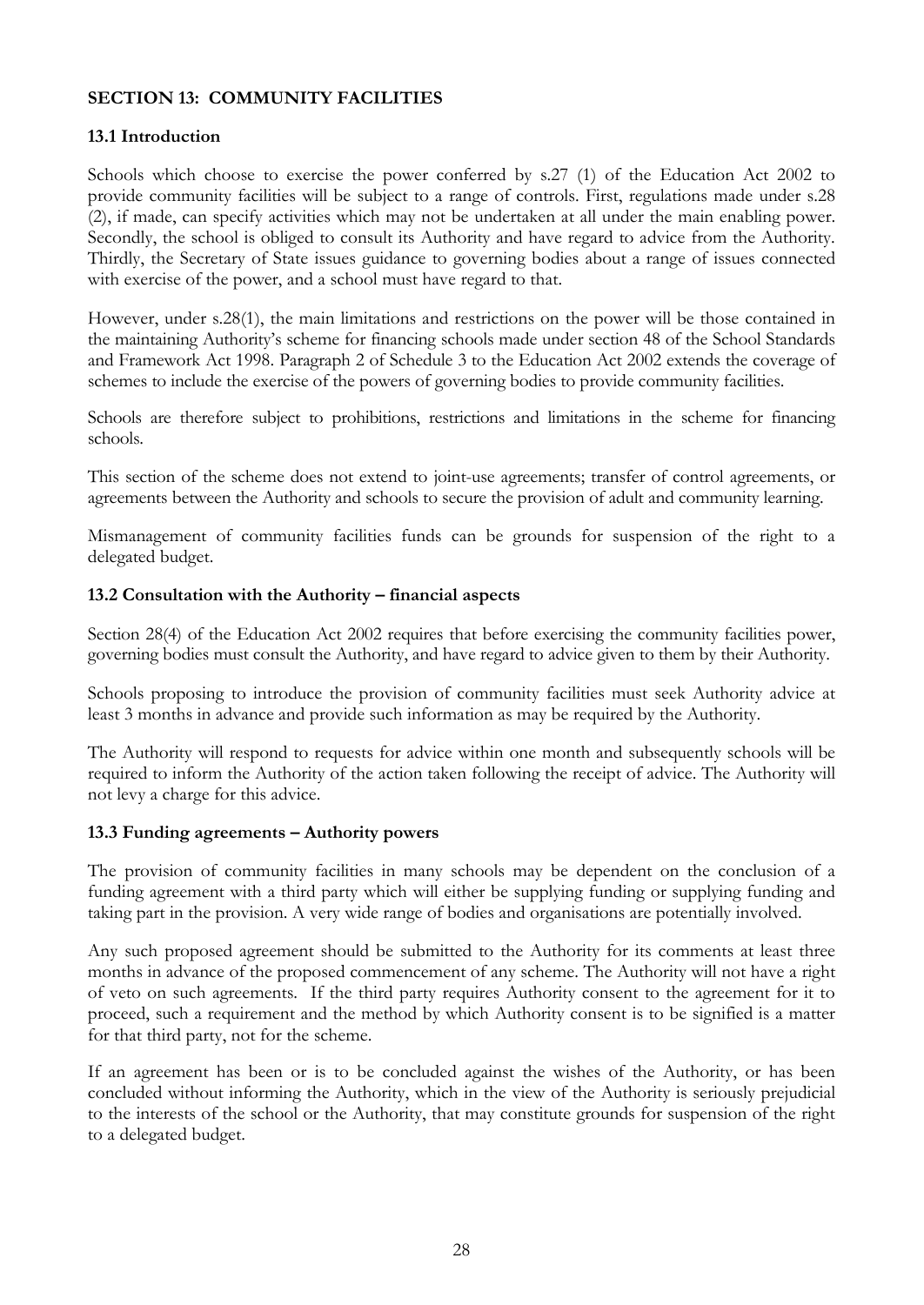## **13.4 Other prohibitions, restrictions and limitations**

The Authority may require that in a specific instance of use of the community facilities power by a governing body, the governing body concerned shall make arrangements to protect the financial interests of the Authority by either carrying out the activity concerned through the vehicle of a limited company formed for the purpose, or by obtaining indemnity insurance for risks associated with the project in question, as specified by the Authority.

## **13.5 Supply of Financial Information**

Schools which exercise the community facilities power must provide the Authority every six months with a summary statement, in a form determined by the Authority, showing the income and expenditure for the school arising from the facilities in question for the previous six months and on an estimated basis, for the next six months.

The Authority may, on giving notice to any school where it believes there to be cause for concern as to the school's management of the finances of the community facilities power, require the submission of a recovery plan for the activity in question.

## **13.6 Audit**

Schools will be required to grant access to the school's records connected with exercise of the community facilities power, in order to facilitate internal and external audit of relevant income and expenditure.

Schools will also be required, in concluding funding agreements with other persons pursuant to the exercise of the community facilities power, to ensure that such agreements contain adequate provision for access by the Authority to the records and other property of those persons held on the school premises, or held elsewhere insofar as they relate to the activity in question, in order for the Authority to satisfy itself as to the propriety of expenditure on the facilities in question.

## **13.7 Treatment of income and surpluses**

Schools will be allowed to retain all net income derived from community facilities except where otherwise agreed with a funding provider, whether that be the Authority or some other person.

Schools will also be allowed to carry such retained net income over from one financial year to the next as a separate community facilities surplus, or, subject to the agreement of the Authority at the end of each financial year, transfer all or part of it to the budget share balance.

If the school is a community, or community special school, and the Authority ceases to maintain the school, any accumulated retained income obtained from exercise of the community facilities power reverts to the Authority unless otherwise agreed with a funding provider.

## **13.8 Health and safety matters**

Any health and safety provisions of the main scheme will also extend to the community facilities power.

The governing body will be responsible for the costs of securing Criminal Records Bureau clearance for all adults involved in community activities taking place during the school day. Governing bodies will be free to pass on such costs to a funding partner as part of an agreement with that partner.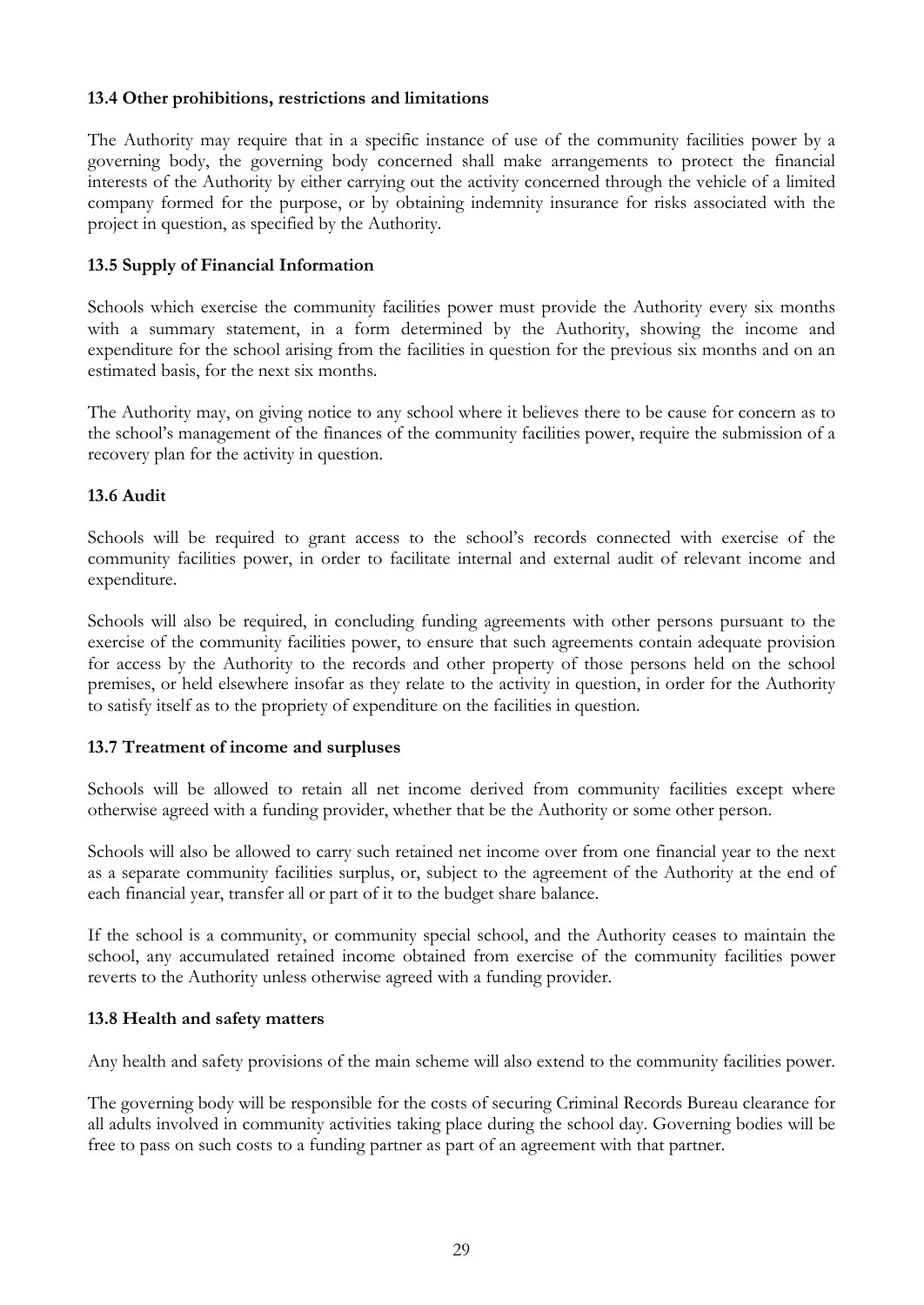# **13.9 Insurance**

It is the responsibility of the governing body to ensure adequate arrangements are made for insurance against risks arising from the exercise of the community facilities power, taking professional advice as necessary. Such insurance should not be funded from the school budget share. Schools must seek the Authority's advice before finalising any insurance arrangement for community facilities.

The Authority will be empowered to undertake its own assessment of the insurance arrangements made by a school in respect of community facilities, and if it judges those arrangements to be inadequate, make arrangements itself and charge the resultant cost to the school. Such costs could not be charged to the school's budget share.

# **13.10 Taxation**

Schools should seek the advice of the Authority and the local VAT office on any issues relating to the possible imposition of VAT on expenditure in connection with community facilities, including the use of the local authority VAT reclaim facility.

Schools are reminded that if any member of staff employed by the school or Authority in connection with community facilities at the school is paid from funds held in a school's own bank account (whether a separate account is used for community facilities or not), the school is likely to be held liable for payment of income tax and National Insurance, in line with HM Revenue & Customs rules.

Schools are required to follow Authority advice in relation to the Construction Industry Scheme where this is relevant to the exercise of the community facilities power.

# **13.11 Banking**

Schools must either maintain a separate bank account for budget share and community facilities, or have one account but with adequate internal accounting controls to maintain separation of funds. Alternatively schools may utilise Authority banking arrangements which would permit adequate separation of such funds from the school budget share and other Authority funds.

Any bank, building societies or other financial institutions with which any bank accounts may be held will be limited to those previously identified in section 3.5.

Schools are reminded that they may not borrow money without the written consent of the Secretary of State. This requirement does not extend to monies lent to schools by their maintaining Authority.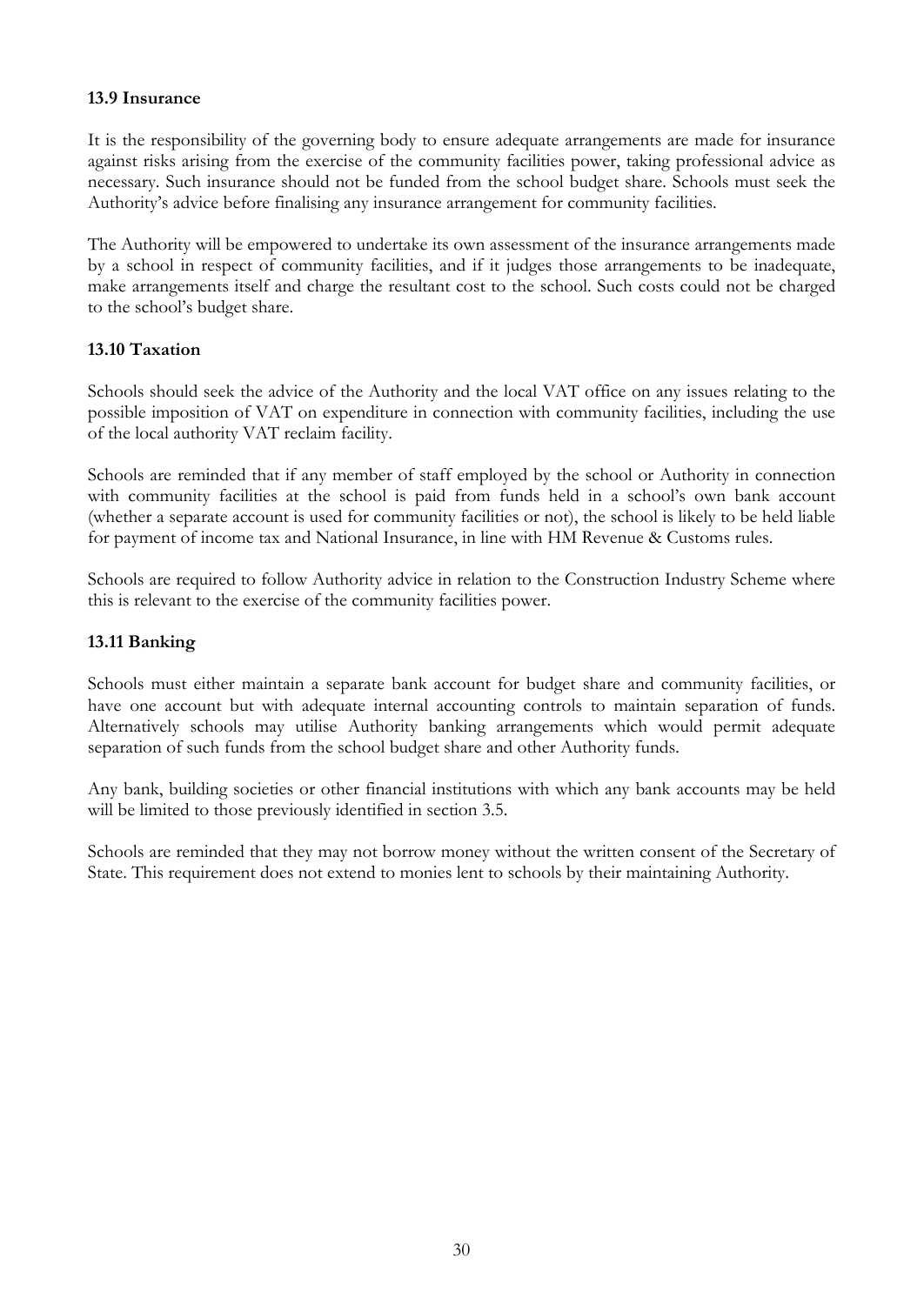# **Schools within the scope of the scheme at November 2013:**

#### **Nursery Schools**

Beverley, Manor Nursery School Bridlington Nursery School Hedon Nursery School Hornsea Nursery School

# **Primary Schools**

Airmyn Park Primary School Aldbrough Primary School All Saints CE VC Infants School All Saints CE VC Junior School Anlaby Acre Heads Primary School Anlaby Primary School Bacon Garth Primary School Barmby on the Marsh Primary School Barmby Moor CE Primary School Bay Primary School Beeford CE VC Primary School Bempton Primary School Beswick and Watton CE VC Primary School Beverley Minster CE VC Primary School Beverley St. Nicholas Primary School Bilton Community Primary School Bishop Wilton CE VC Primary School Boothferry Primary School Boynton Primary School Brandesburton Primary School Brough Primary School Bubwith Primary School Bugthorpe CE VC Primary School Burlington Infant School Burlington Junior School Burstwick Community Primary School Burton Agnes CE VC Primary School Burton Pidsea Primary School Cherry Burton CE VC Primary School Cottingham Croxby Primary School Cowick CE VC Primary School Driffield CE VC Infant School Driffield Junior School Driffield Northfield Infant School Dunswell Primary School Easington CE Primary School Eastrington Primary School Elloughton Primary School Flamborough CE VC Primary School Garton-on-the-Wolds CE VC Primary School Gembling Primary School Gilberdyke Primary School Hallgate Primary School Hedon Primary School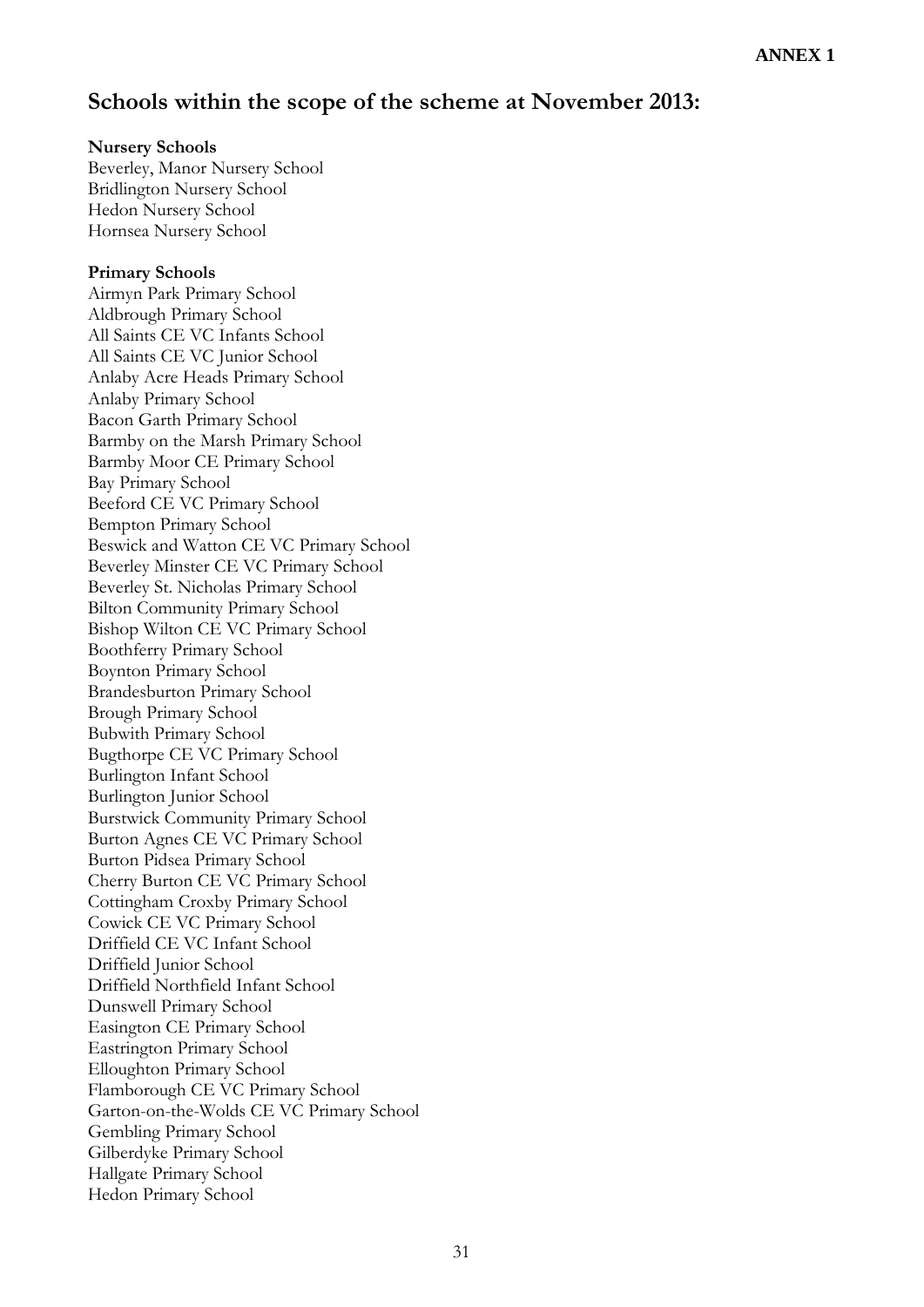**Primary Schools continued** Hilderthorpe Primary School Holme on Spalding Moor Primary School Hook CE VC Primary School Hornsea Primary School Hornsea, Burton Primary School Howden CE VC Infant School Howden Junior School Hutton Cranswick Community Primary School Inmans Primary Schoo l Keldmarsh Primary School Keyingham Primary School Kilham CE VC Primary School Kingsway Primary School Kirk Ella St.Andrew's Community Primary School Langtoft Primary School Leconfield Primary School Leven CE VC Primary School Little Weighton Rowley CE VC Primary School Lockington CE VC Primary School Market Weighton Infants School Marshlands Primary School Martongate Primary School Melbourne Community Primary School Middleton on the Wolds CE VC Primary School Molescroft Primary School Mount Pleasant CE VC School Nafferton Primary School Newbald Primary School New Pasture Lane Primary School Newport Primary School North Cave CE VC Primary School North Ferriby CE VC Primary School North Frodingham Primary School Our Lady and St Peter RC VA Primary Parkside Primary School Patrington CE VC Primary School Paull Primary School Pocklington CE VC Infants School Pocklington Community Junior School Pollington -Balne CE Primary School Preston Primary School Quay Primary School Rawcliffe Bridge Primary School Rawcliffe Primary School Reedness Primary School Riston CE VC Primary School Roos CE VC Primary School Sigglesthorne CE VC Primary School Skidby CE VC Primary School Skipsea Primary School Skirlaugh CE VC Primary School Sledmere CE VC Primary School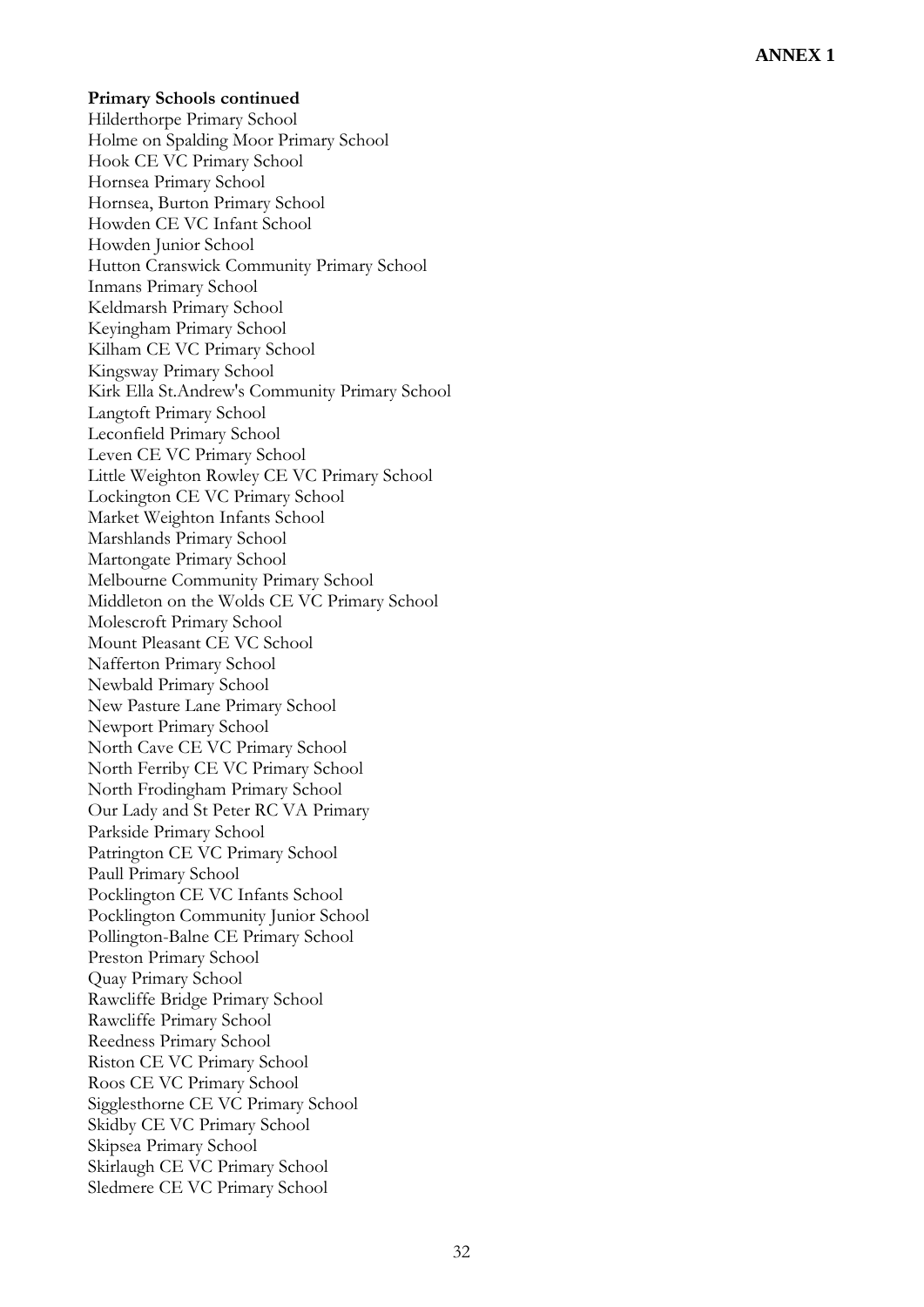#### **Primary Schools continued**

Snaith Primary School South Cave CE VC Primary School Springhead Primary School Sproatley Endowed CE VC Primary School St. John of Beverley RC VA Primary School St. Joseph's Catholic Primary School St. Martin's CE VA Primary School St. Mary's RC VA Primary School (Market Weighton) St Mary's CE VC Primary School St. Mary's & St. Joseph's RC VA Primary School Stamford Bridge Primary School Sutton-upon-Derwent CE VC Primary School Swinefleet Primary School Swinemoor Primary School Thorngumbald Primary School Tickton CE VC Primary School Walkington Primary School Warter CE Primary School Wawne Primary School Welton Primary School Westfield Primary School Wetwang CE VC Primary School Wilberfoss CE VC Primary School Willerby Carr Lane Primary School Withernsea Primary School Wold Newton Foundation School Woodmansey CE VC Primary School

#### **Secondary Schools**

Beverley High School Bridlington School Sports College Driffield School Headlands School & Community Science College Hornsea School & Language College Howden School & Technology College Longcroft School South Holderness Technology College The Market Weighton School The Snaith School Withernsea High School Specialising in Humanities Woldgate College Wolfreton School & Sixth Form College

## **Special Schools**

King's Mill School Riverside Special School St. Anne's Community Special School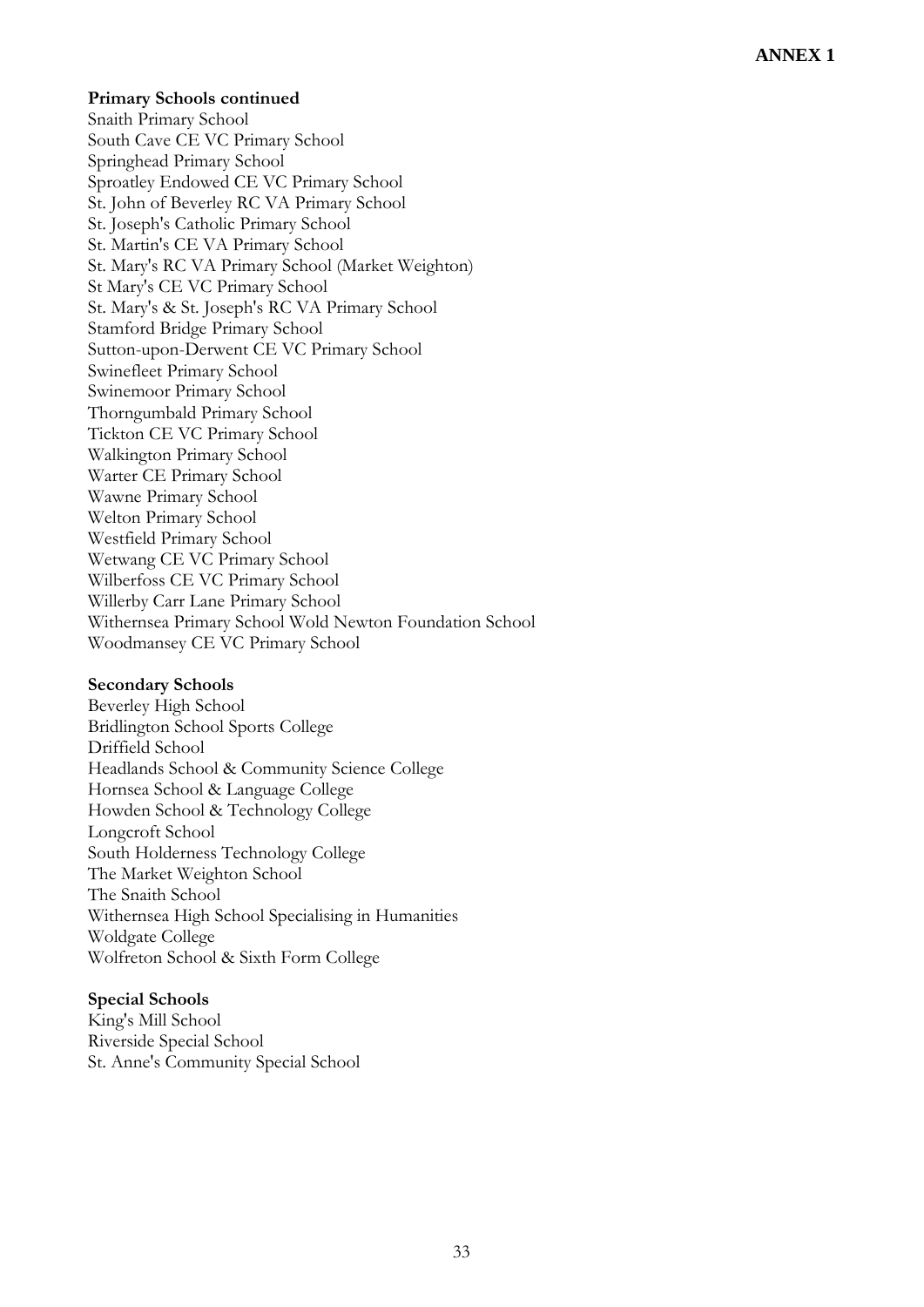# **Responsibility for Redundancy and Early Retirement Costs**

This guidance note summarises the position relating to the charging of voluntary early retirement and redundancy costs. It sets out what is specified in legislation and provides some examples of when it might be appropriate to charge an individual school's budget, the central Schools Budget or the local authority's non-schools budget.

# Section 37 of the 2002 Education Act says:

*(4) costs incurred by the local education authority in respect of any premature retirement of a member of the staff of a maintained school shall be met from the school's budget share for one or more financial years except in so far as the authority agree with the governing body in writing (whether before or after the retirement occurs) that they shall not be so me*

*(5) costs incurred by the local education authority in respect of the dismissal, or for the purpose of securing the resignation, of any member of the staff of a maintained school shall not be met from the school's budget share for any financial year except in so far as the authority have good reason for deducting those costs, or any part of those costs, from that share. (6) The fact that the authority have a policy precluding dismissal of their employees by reason of redundancy is not to be regarded as a good reason for the purposes of subsection (5); and in this subsection the reference to dismissal by reason of redundancy shall be read in accordance with section 139 of the Employment Rights Act 1996 (c. 18)*

The default position, therefore, is that premature retirement costs must be charged to the school's delegated budget, while redundancy costs must be charged to the local authority's budget. In the former case, the local authority has to agree otherwise for costs to be centrally funded, while in the latter case, there has to be a good reason for it not to be centrally funded, and that cannot include having a no redundancy policy. Ultimately, it would be for the courts to decide what was a good reason, but the examples set out below indicate the situations in which exceptions to the default position might be taken.

## *Charge of dismissal/resignation costs to delegated school budget*

- If a school has decided to offer more generous terms than the authority's policy, then it would be reasonable to charge the excess to the school
- If a school is otherwise acting outside the local authority's policy
- Where the school is making staffing reductions which the local authority does not believe are necessary to either set a balanced budget or meet the conditions of a licensed deficit
- Where staffing reductions arise from a deficit caused by factors within the school's control
- Where the school has excess surplus balances and no agreed plan to use these
- Where a school has refused to engage with the local authority's redeployment policy

## *Charge of premature retirement costs to local authority non-schools budget*

- Where a school has a long-term reduction in pupil numbers and charging such costs to their budget would impact on standards
- Where a school is closing, does not have sufficient balances to cover the costs and where the central Schools Budget does not have capacity to absorb the deficit
- Where charging such costs to the school's budget would prevent the school from complying with a requirement to recover a licensed deficit within the agreed timescale
- Where a school is in special measures, does not have excess balances and employment of the relevant staff is being/has been terminated as a result of local authority or government intervention to improve standards

Costs of new early retirements or redundancies can also be charged to the central part of the Schools Budget if the Schools Forum agree and the local authority can demonstrate that the "revenue savings achieved by any termination of employment are equal to or greater than the costs incurred". The Schools Forum must agree to any increase in this budget over the previous financial year. If the Schools Forum does not agree with the local authority's proposal, then the authority can appeal to the Secretary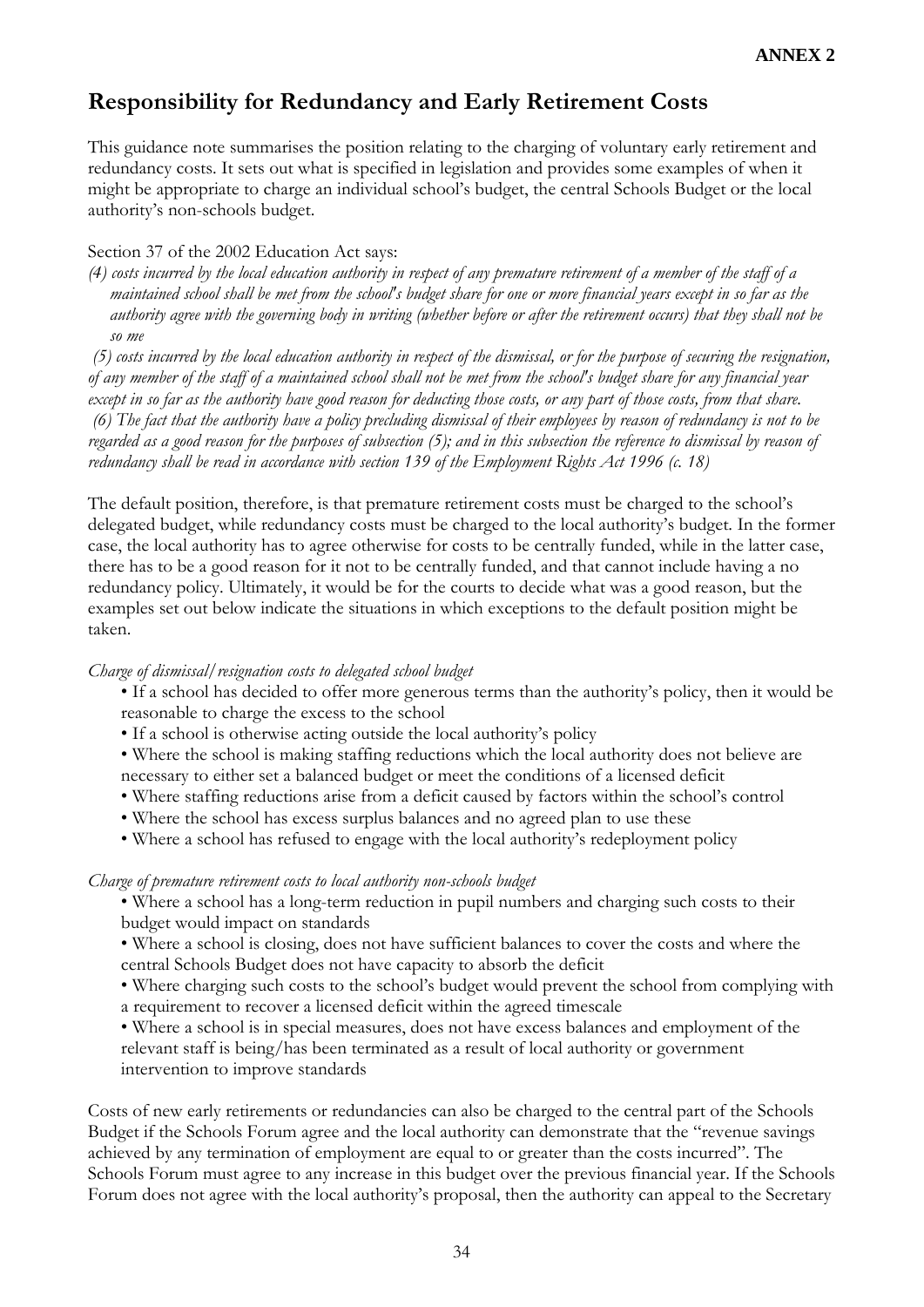of State. The Schools Forum would also be involved if the additional expenditure resulted in a breach of the central expenditure limit, whereby central expenditure increases faster than the Schools Budget as a whole.

An example of where a charge to the central Schools Budget might be appropriate would be a school reorganisation. A reorganisation involving the closure of a number of schools would be likely to result in savings because there would be a reduced amount being allocated through the formula for factors such as flat rate amounts to all schools or floor area. If the ongoing costs of the VER/redundancy exceeded the savings in the formula, then this would qualify.

It would be possible to consider savings at an individual school level as well, but this needs to be carefully managed so that there are clear ground rules in place for applications, recommendations and approval. It may be sensible to agree criteria for eligibility which are consistent with the general approach as to when costs should be centrally funded.

It is important that the local authority discusses its policy with its Schools Forum. Although each case should be considered on its merits, this should be within an agreed framework. It may be reasonable to share costs in some cases, and some authorities operate a panel to adjudicate on applications.

There are clearly difficulties in setting a budget, whether inside or outside the Schools Budget, at a point prior to the beginning of the financial year before schools have set their budgets and made staffing decisions. Local authorities can only make a best estimate of what may be needed, based on past experience, local knowledge of the financial position of individual schools and the context of that year's funding settlement. There are dangers in raising expectations that costs will be met centrally if the budget is set too high, and so an alternative would be to keep the budget tight and use contingency or schools in financial difficulties budgets if there is an unexpected need for staffing reductions and it is not appropriate for delegated budgets to fund VER/redundancy costs. To achieve best use of resources, local authorities should also have an active redeployment policy, to match staff at risk to vacancies.

One of the permitted uses of the contingency is where "a governing body has incurred expenditure which it would be unreasonable to expect them to meet from the school's budget share" while local authorities are also allowed to retain funding for schools in financial difficulties "provided that the authority consult the schools forum on their arrangements for the implementation of such support." For staff employed under the community facilities power, the default position is that any costs must be met by the governing body, but not from the delegated budget. Section 37 states:

*(7) Where a local education authority incur costs—*

*(a) in respect of any premature retirement of any member of the staff of a maintained school who is employed for community purposes, or* 

*(b) in respect of the dismissal, or for the purpose of securing the resignation, of any member of the staff of a maintained school who is employed for those purposes, they shall recover those costs from the governing body except in so far as the authority agree with the governing body in writing (whether before or after the retirement, dismissal or resignation occurs) that they shall not be so recoverable.* 

- *(8) Any amount payable by virtue of subsection (7) by the governing body of a maintained school to the local education authority shall not be met by the governing body out of the school's budget share for any financial year.*
- *(9) Where a person is employed partly for community purposes and partly for other purposes, any payment or costs in respect of that person is to be apportioned between the two purposes; and the preceding provisions of this section shall apply separately to each part of the payment or costs.*

(The DfE will review this provision in the context of the forthcoming changes which will allow other community facilities costs to be charged to delegated budgets from 1 April 2011, but this remains the legal position for the time being).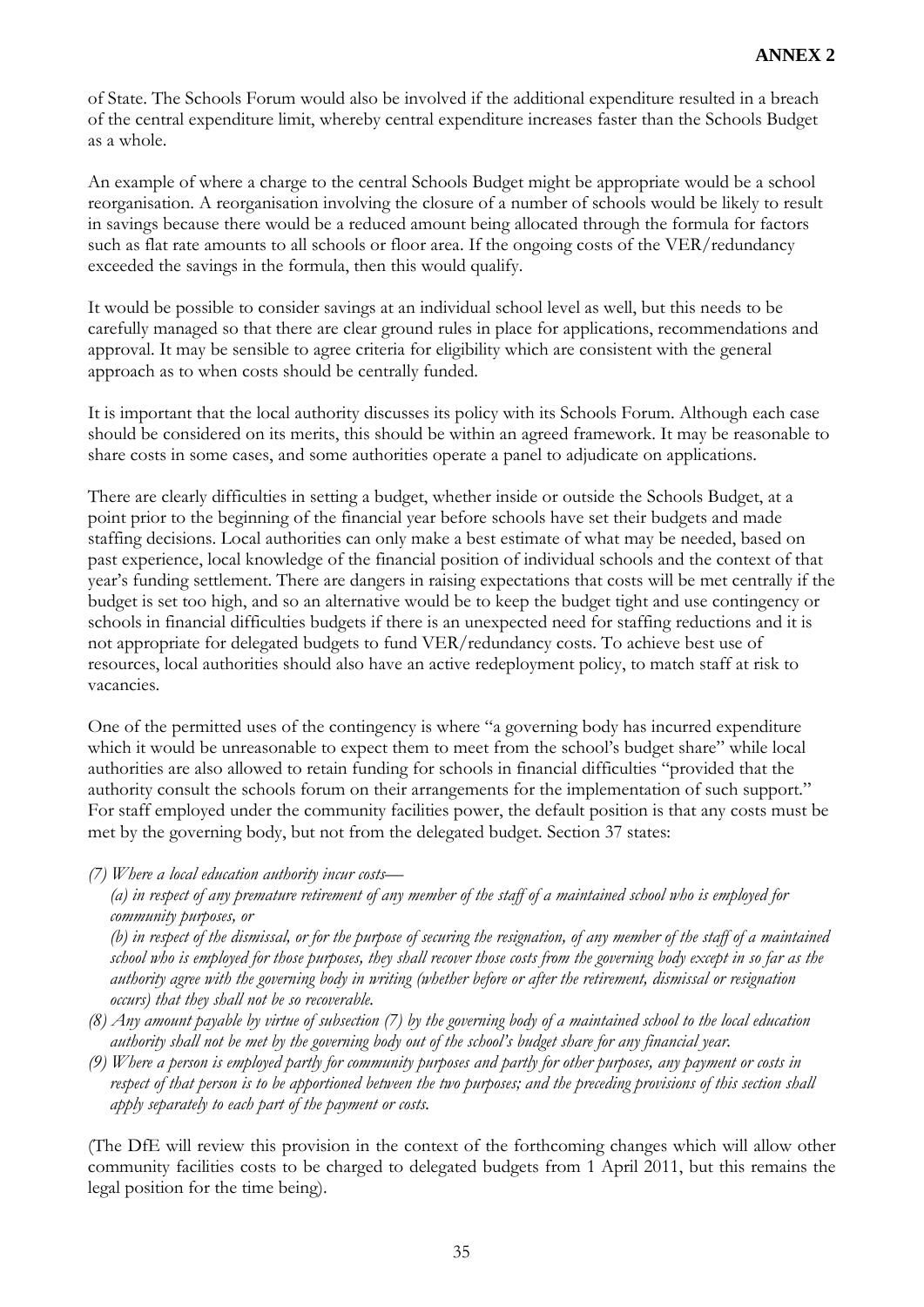# **Best Value And Schools**

- 1. This statement is intended to assist schools in considering the relevance of best value principles to the expenditure of funds from their delegated budget share.
- 2. Best value will be a statutory duty to deliver services to clear standards, covering both cost and quality, the most effective, economic and efficient means available. Legislation is to place a duty on local authorities to secure best value in respect of the way in which they exercise their functions. The new duty is not intended to apply to those functions which are exercised by the governing bodies of LEA maintained schools. However, schools will be encouraged to adopt the best value performance management framework.
- 3. In relation to schools and expenditure from delegated budgets, the main features of best value can be summarised as a need for the governing body of a school to ensure:
	- a. the existence of a programme of performance review which will aim for continual improvement. Existing mechanisms such as school development plans and post-OFSTED inspection plans can be developed to satisfy the requirements for review. The reviews should include:
		- challenging how and why a service is provided (including consideration of alternative providers);
		- comparison of performance against other schools taking into account the views of parents and pupils;
		- mechanisms to consult stakeholders, especially parents and pupils;
		- embracing competition as a means of securing efficient and effective services;
	- b. the development of a framework of performance indicators and targets which will provide a clear practical expression of a school's performance, taking national requirements into account;
	- c. that the following are included in school development plans:
		- a summary of objectives and strategy for the future;
		- forward targets on an annual and longer term basis;
		- description of the means by which performance targets will be achieved;
		- a report on current performance.
	- d. that internal and external audit takes place ensuring that performance information is scrutinised. LA oversight of school finances provides external review.
- 4. The independent inspection and intervention elements of the best value framework will be the responsibility of other bodies and therefore not relevant to demonstration by a governing body of adherence to best value principles.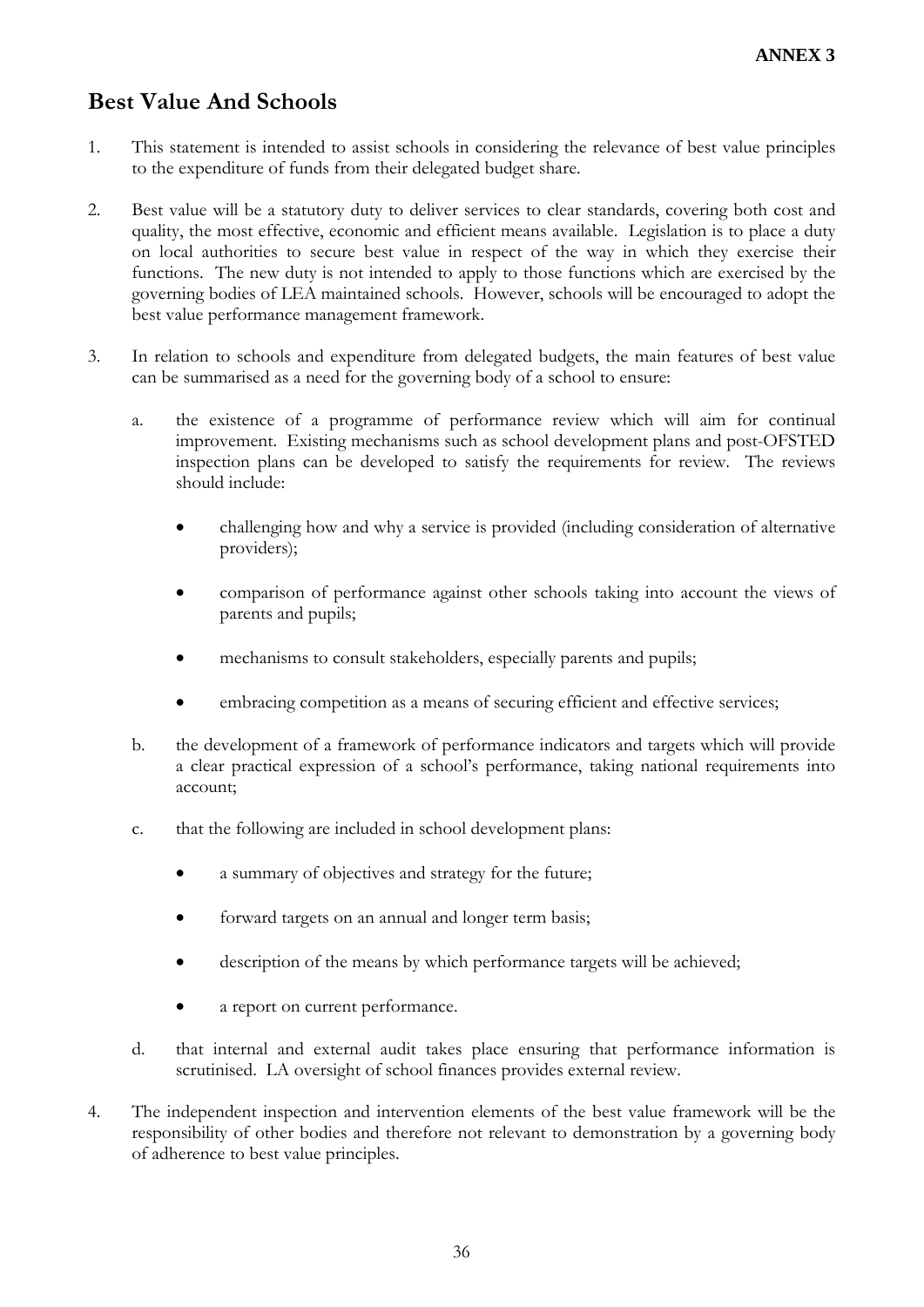# **Example Template for Scheme of Delegation**

Limits should be entered where appropriate

This is only an example and so you should adapt this for your school

|                                                                                                                         | <b>Scheme of Delegation</b> |                                            |                       |                 |                           |                                                      |                                    |                   |
|-------------------------------------------------------------------------------------------------------------------------|-----------------------------|--------------------------------------------|-----------------------|-----------------|---------------------------|------------------------------------------------------|------------------------------------|-------------------|
|                                                                                                                         | Full<br>Governing<br>Body   | Finance & General<br>Purposes<br>Committee | Chair Of<br>Governors | Head<br>Teacher | Deputy<br>Head<br>Teacher | <b>Business</b><br>Manager/Finance<br>Office Manager | Finance<br>Assts/Office<br>Manager | Budget<br>Holders |
| <b>Budget</b>                                                                                                           |                             |                                            |                       |                 |                           |                                                      |                                    |                   |
| Overall responsibility for setting the<br>budget before 31st May                                                        |                             |                                            |                       |                 |                           |                                                      |                                    |                   |
| Review Budget in Autumn & Spring<br>Terms                                                                               |                             |                                            |                       |                 |                           |                                                      |                                    |                   |
| Prepare 3 year plan/working papers                                                                                      |                             |                                            |                       |                 |                           |                                                      |                                    |                   |
| <b>Budget Monitoring</b>                                                                                                |                             |                                            |                       |                 |                           |                                                      |                                    |                   |
| Orders                                                                                                                  |                             |                                            |                       |                 |                           |                                                      |                                    |                   |
| Completion & authorisation of<br>internal order form                                                                    |                             |                                            |                       |                 |                           |                                                      |                                    |                   |
| Inputting of internal order forms on<br>to FMS to produce official order<br>form                                        |                             |                                            |                       |                 |                           |                                                      |                                    |                   |
| Authorisation of Official Order<br>depending on procurement<br>authorisation limits                                     |                             |                                            |                       |                 |                           |                                                      |                                    |                   |
| <b>Invoices</b>                                                                                                         |                             |                                            |                       |                 |                           |                                                      |                                    |                   |
| Initial invoice checked against<br>delivery                                                                             |                             |                                            |                       |                 |                           |                                                      |                                    |                   |
| Authorising an order invoice for<br>payment                                                                             |                             |                                            |                       |                 |                           |                                                      |                                    |                   |
| Authorising a non-order invoice for<br>payment - agreed contracts, SLA's,<br>agency invoices, rates and energy<br>costs |                             |                                            |                       |                 |                           |                                                      |                                    |                   |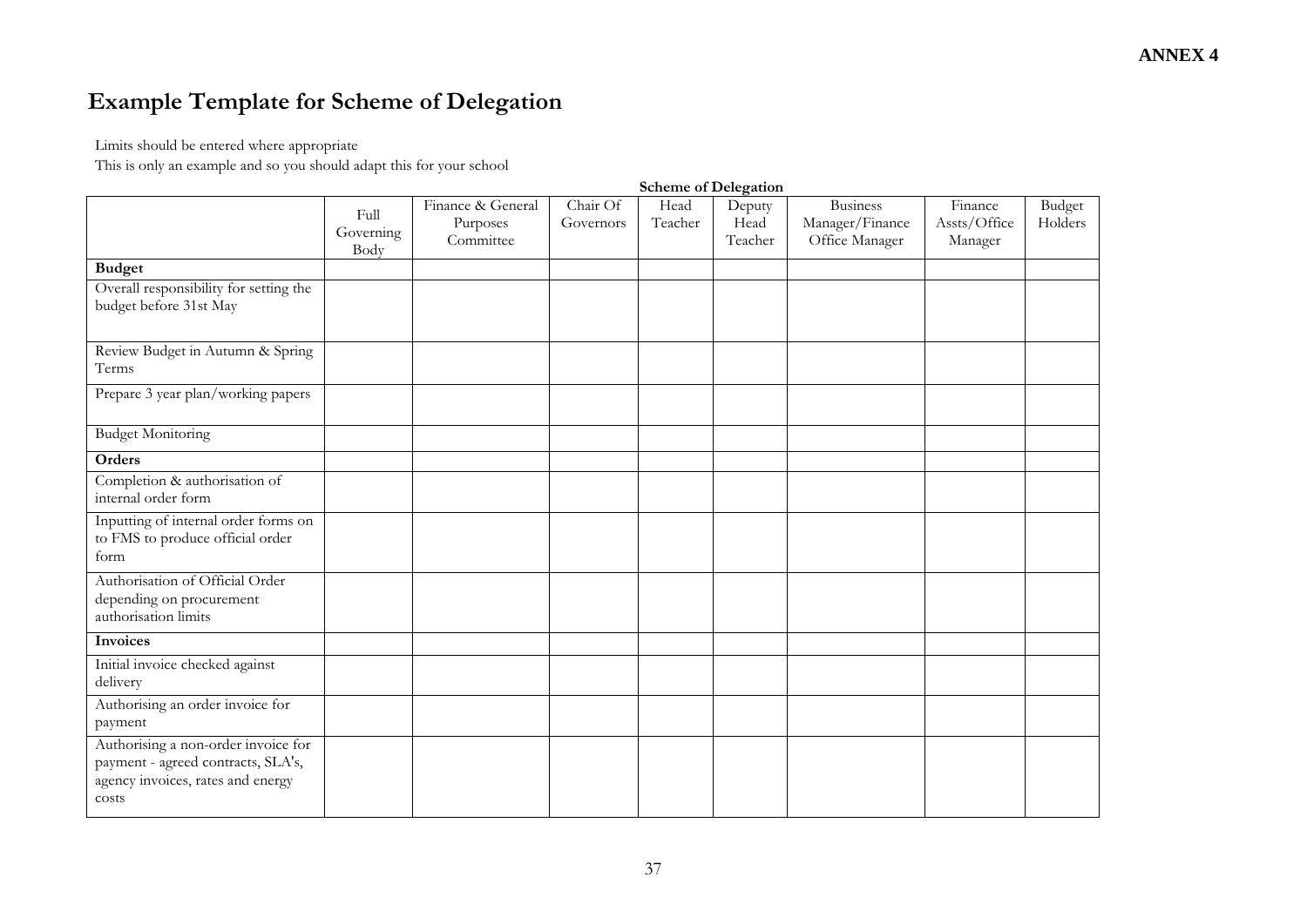| Authorising all other non-order<br>invoices for payment following<br>procurement rules |  |  |  |  |
|----------------------------------------------------------------------------------------|--|--|--|--|
| Processing of invoice onto FMS for<br>payment                                          |  |  |  |  |

|                                                                 | Full<br>Governing<br>Body | Finance & General<br>Purposes<br>Committee | Chair Of<br>Governors | Head<br>Teacher | Deputy<br>Head<br>Teacher | <b>Business</b><br>Manager/Finance<br>Office Manager | Finance<br>Assts/Office<br>Manager | Budget<br>Holders |
|-----------------------------------------------------------------|---------------------------|--------------------------------------------|-----------------------|-----------------|---------------------------|------------------------------------------------------|------------------------------------|-------------------|
| Payments                                                        |                           |                                            |                       |                 |                           |                                                      |                                    |                   |
| BACS & Cheque Runs from FMS                                     |                           |                                            |                       |                 |                           |                                                      |                                    |                   |
| Authorisation of Cheques                                        |                           |                                            |                       |                 |                           |                                                      |                                    |                   |
| Authorisation of BACS                                           |                           |                                            |                       |                 |                           |                                                      |                                    |                   |
| Verification of BACS                                            |                           |                                            |                       |                 |                           |                                                      |                                    |                   |
| Transmit BACS                                                   |                           |                                            |                       |                 |                           |                                                      |                                    |                   |
| Income                                                          |                           |                                            |                       |                 |                           |                                                      |                                    |                   |
| Collection of school meals income                               |                           |                                            |                       |                 |                           |                                                      |                                    |                   |
| Collection or other budget and<br>school fund income            |                           |                                            |                       |                 |                           |                                                      |                                    |                   |
| Banking and recording of school<br>meals income                 |                           |                                            |                       |                 |                           |                                                      |                                    |                   |
| Banking and recording of other<br>budget and school fund income |                           |                                            |                       |                 |                           |                                                      |                                    |                   |
| <b>Virements</b>                                                |                           |                                            |                       |                 |                           |                                                      |                                    |                   |
| Authorisation to vire between<br>budget headings                |                           |                                            |                       |                 |                           |                                                      |                                    |                   |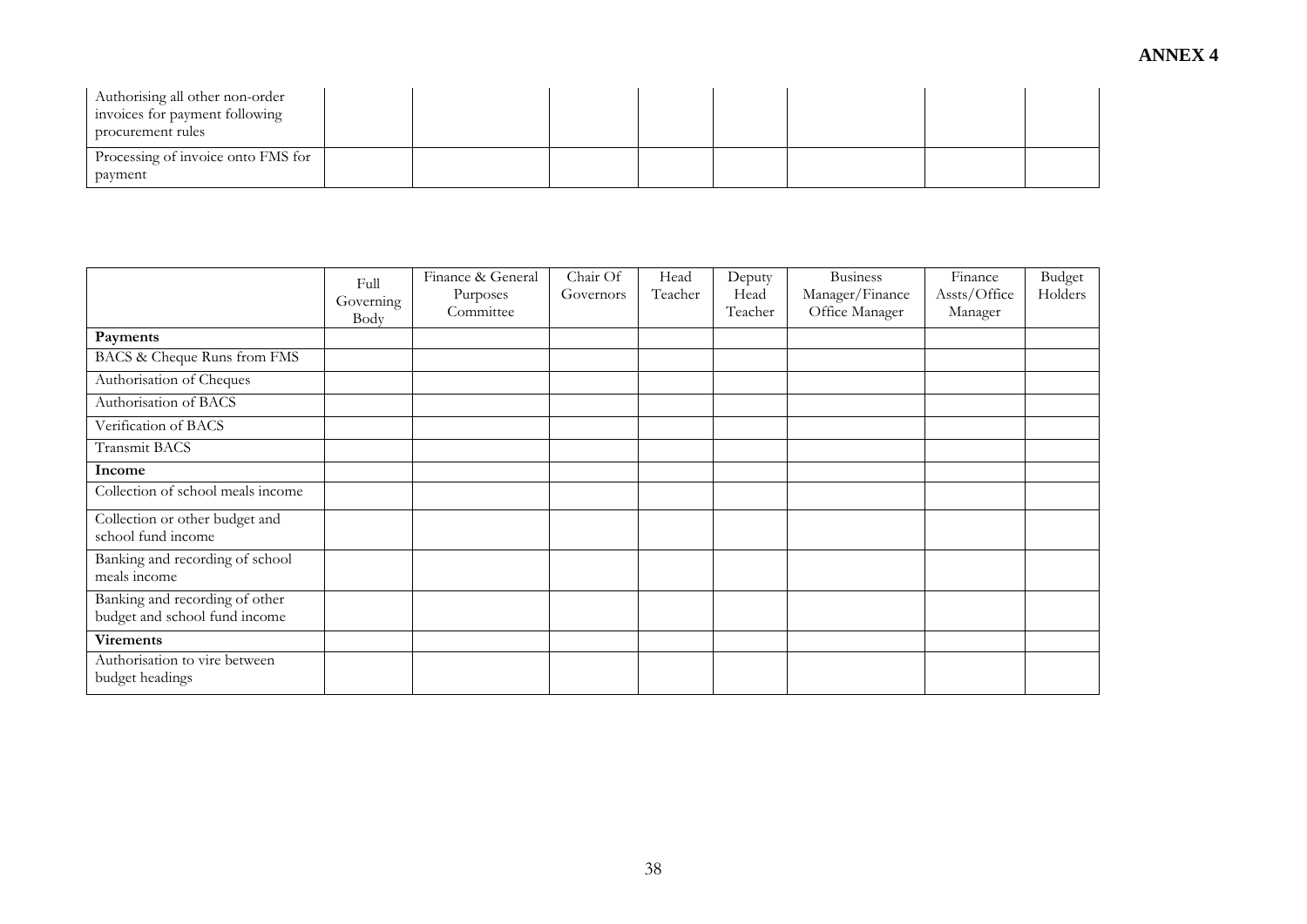# **Financial Information and Reports required by the Local Authority**

# **All Schools**

- Schools Financial Value Standard (SFVS) Form- by 31<sup>st</sup> March\*
- 3 Year Plan (Approved by Governors)- by  $31<sup>st</sup>$  May
- CFR Return (signed by the Headteacher)- by mid June
- Application for request to set a deficit budget- by  $30<sup>th</sup>$  June
- Revised 3 Year Plan (Approved by Governors)- by  $31<sup>st</sup>$  October
- Application for an excess balance- by  $31<sup>st</sup>$  December
- Application for request to carry forward Pupil Premium monies- by mid April

# **Bank Account Schools (In addition to above)**

- VAT Submittal (Signed by authorised signatory)- by  $1<sup>st</sup>$  working day of every month
- VAT Long Summary- by  $1<sup>st</sup>$  working day of every month
- VAT Full Report- by  $1<sup>st</sup>$  working day of every month
- Petty Cash Listing- by  $1^{st}$  working day of every month
- Completed Checklist- by  $15<sup>th</sup>$  day of the following month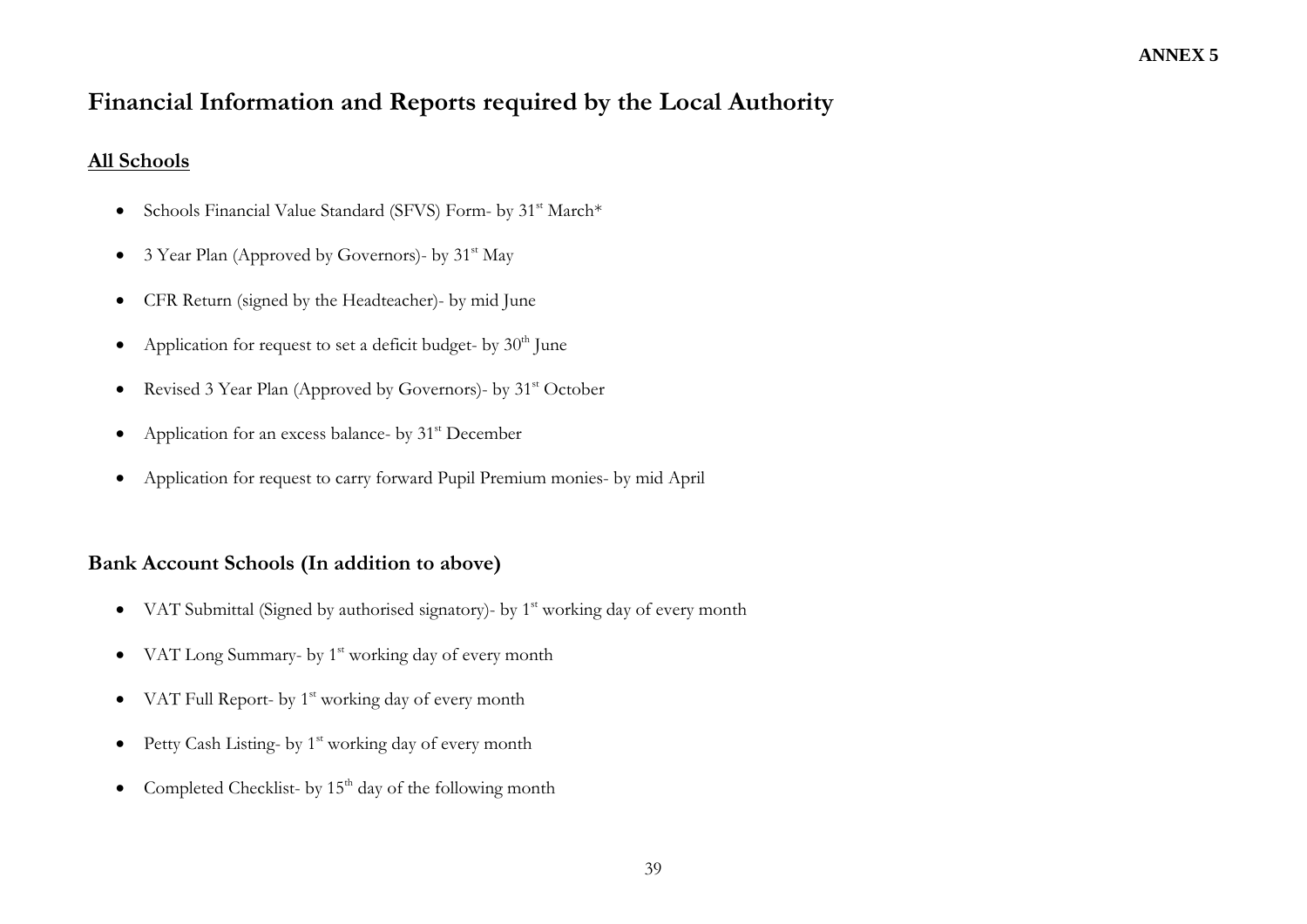# **ANNEX 5**

- Bank Reconciliation- by  $15<sup>th</sup>$  day of the following month
- Bank Statement from the Bank- by  $15<sup>th</sup>$  day of the following month
- Unreconciled Items Report- by  $15<sup>th</sup>$  day of the following month
- Summary Trial Balance- by  $15<sup>th</sup>$  day of the following month
- Summary Trial Balance Pro-Forma (Signed by authorised signatory)- by 15<sup>th</sup> day of the following month
- Fund to Bank Report
- Aged Debtor and Creditor Reports- Annually in February
- Admin Procedure Notes- Annually in January
- Central Cost Estimates- Annually by March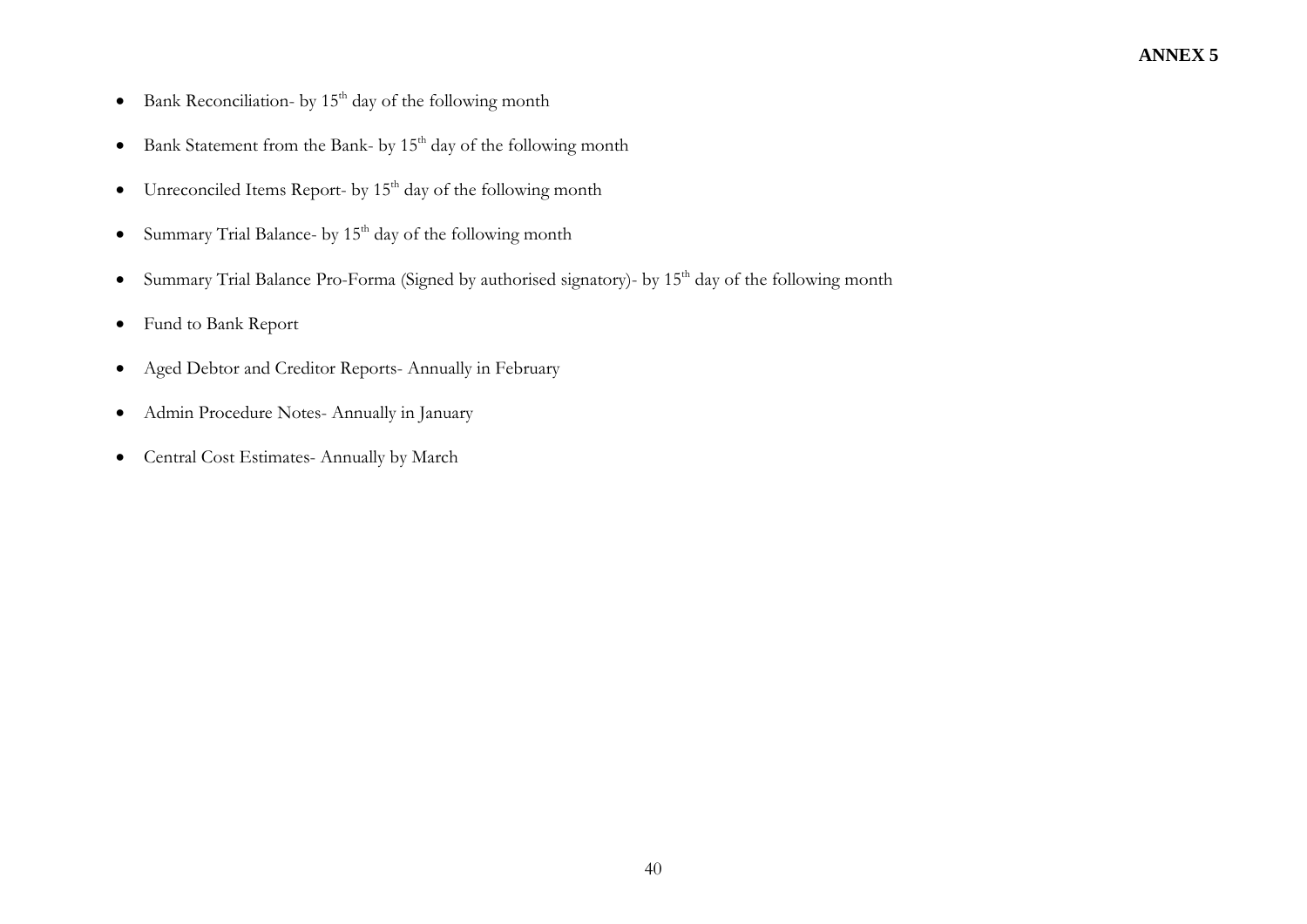# **CIPFA Code of Practice – Capital Expenditure Items**

| Illustrutive examples in line with DfE interpretation of the CIPFA Code of Practice: |  |  |  |  |
|--------------------------------------------------------------------------------------|--|--|--|--|
|--------------------------------------------------------------------------------------|--|--|--|--|

| Element      | <b>CAPITAL</b>                                                                                                                                             | <b>REVENUE: REPAIRS &amp;</b><br><b>MAINTENANCE</b>                                                                                     |
|--------------|------------------------------------------------------------------------------------------------------------------------------------------------------------|-----------------------------------------------------------------------------------------------------------------------------------------|
| <b>Roofs</b> |                                                                                                                                                            |                                                                                                                                         |
| Flat:        | • Structure. New (not replacement)<br>structure                                                                                                            | • Repair/replacement of small parts of an<br>existing structure                                                                         |
|              | • Structure. Replacement of all or<br>substantial part of an existing structure<br>to prevent imminent or correct actual<br>major failure of the structure | • Replace small areas of rotten or<br>defective timber, make good minor areas<br>of spalling concrete where reinforcing<br>bars exposed |
|              | • Screed / insulation in a new<br>building/extension                                                                                                       | • Repair/replacement of screed/<br>insulation where defective.                                                                          |
|              | • Screed / insulation. Replacement/<br>repair of substantially all. Improve<br>effectiveness of insulation                                                 | . Work to improve insulation standards,<br>during work to repair/replace small<br>areas of roof                                         |
|              | • Finish on new build. Replacement of<br>all/substantially all on existing roof                                                                            | • Replacement of roof finish on existing<br>building. Re-coating chippings to<br>improve life expectancy                                |
|              | • Edge Trim/ fascia on new build                                                                                                                           | • Repairs/replacement (UPVC) repainting                                                                                                 |
|              | · Edge Trim/ fascia, replacement of<br>all/substantially all on existing roof                                                                              | • Clearing out gutters and downpipes                                                                                                    |
|              | • Drainage on new build                                                                                                                                    | • Replacement/repair/ repainting of/<br>individual gutters/pipes                                                                        |
|              | • Other e.g. flashings, roof lights on new<br>build. Replacement of all/substantially<br>all on existing roof                                              | • Repair/replacement/cleaning of<br>individual items                                                                                    |
| Pitched:     | • Structure. New (not replacement)<br>structure                                                                                                            | • Repair/replacement of small parts of an<br>existing structure                                                                         |
|              | • Structure. Replacement of all or<br>substantial part of an existing structure<br>to prevent imminent or correct actual<br>major failure of the structure | • Replace/ repair small areas of rotten/<br>defective joists, rafters, purlins etc, not<br>complete trusses                             |
|              | • Insulation in a new building/extension                                                                                                                   | • Repair/replacement/ increasing<br>thickness of insulation in an existing roof                                                         |
|              | • Insulation. Replacement / repair of<br>substantially all. Improve insulation to                                                                          | • Replace missing/ damaged small parts                                                                                                  |
|              | current standards                                                                                                                                          | • Repairs/replacement/repainting                                                                                                        |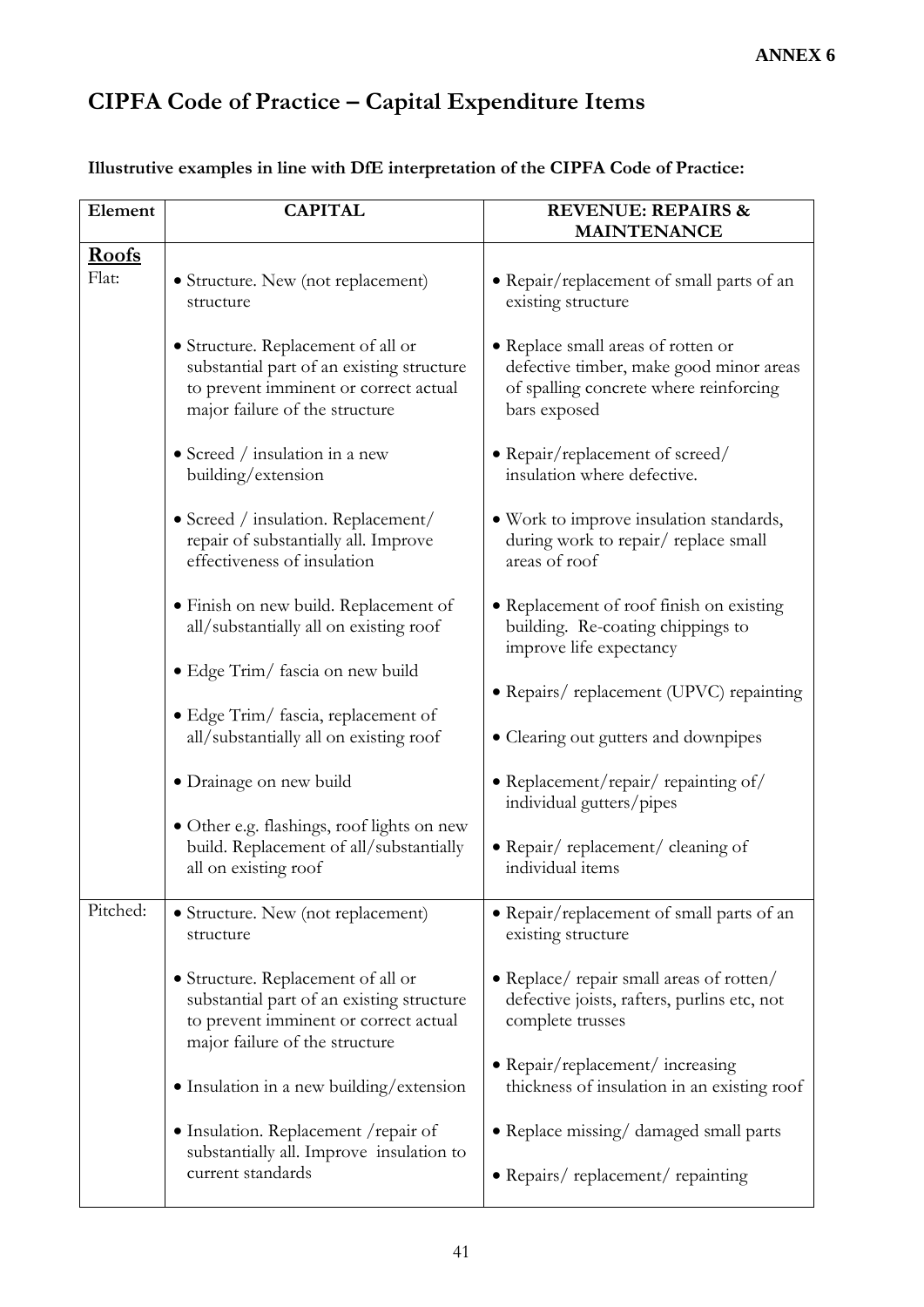|                                   | • Roof finish in a new<br>building/extension, replacement of<br>all/substantially all on existing roof<br>• Bargeboards/ fascias in a new<br>building/extension, replacement of<br>all/substantially all on existing roof<br>• Drainage in a new building/extension<br>• Drainage. Replacement of<br>all/substantially all on existing roof<br>• Other e.g. flashings, roof windows in a<br>new building/extension, replacement of<br>all/substantially all on existing roof | • Clearing out gutters and downpipes.<br>Replacement/repairs of individual<br>pipes/gutters<br>• Repair/replacement/cleaning                                                                                |
|-----------------------------------|------------------------------------------------------------------------------------------------------------------------------------------------------------------------------------------------------------------------------------------------------------------------------------------------------------------------------------------------------------------------------------------------------------------------------------------------------------------------------|-------------------------------------------------------------------------------------------------------------------------------------------------------------------------------------------------------------|
| Other:                            | • Provide new covered link etc. between<br>existing buildings<br>· Rebuild or substantially repair structure<br>of existing covered link<br>• Add porch etc. to existing building<br>• Rebuild or substantially repair structure<br>of existing porch                                                                                                                                                                                                                        | • Minor repairs, maintenance to existing<br>covered link<br>• Minor repairs, maintenance to existing<br>structure                                                                                           |
| <u>Floors</u><br>Ground<br>Floor: | • Structure and dpc in new building<br>• Structure and dpc - Replacement of all<br>or substantial part of an existing<br>structure to prevent imminent or<br>correct actual major failure of the<br>structure<br>• Screed and finish in new build,<br>replacement of all/substantially all on<br>existing floor - e.g. replacement of most<br>carpets/ tiles in a room                                                                                                       | • Repair/replacement of small parts of an<br>existing structure<br>• Replacement and repair of screed and<br>finishes/ replacement of mats/ matwells.<br>· Maintenance e.g. re-varnishing wooden<br>floors. |
| Upper<br>Floor:                   | • Structure - as ground floor<br>• Screed and Finish - as ground floor                                                                                                                                                                                                                                                                                                                                                                                                       | $\bullet$ As ground floor<br>• Repairs of finishes/ Replacement - as<br>ground floor                                                                                                                        |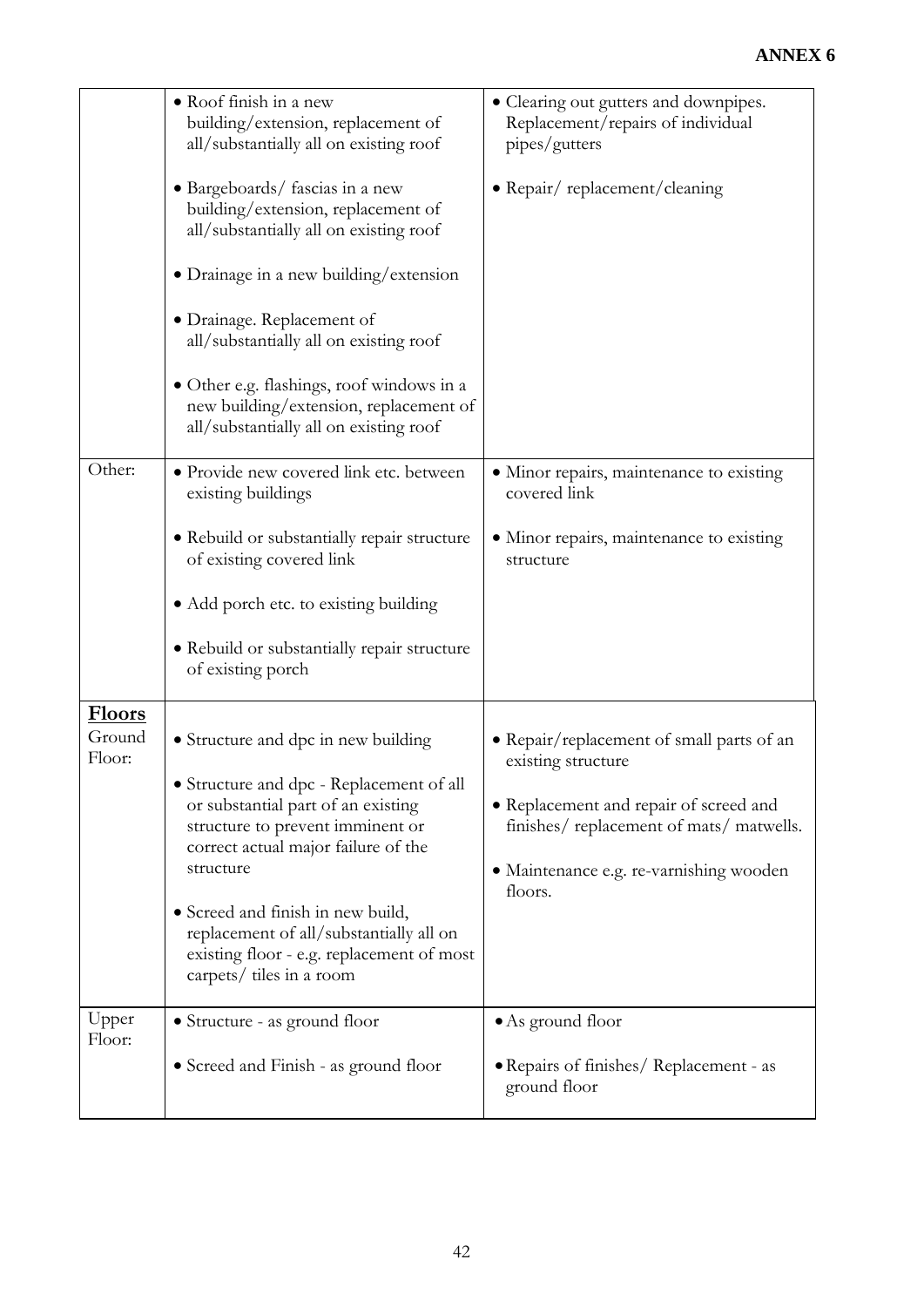| Ceilings<br>$\text{Top}/\text{}$<br>only<br>storey:<br>Lower<br>storeys: | • Suspension<br>· Membrane<br>$\bullet$ Fixed<br>• Access panels<br>• Suspension                                                                                                                                                                           | • Repair/replacement incl. from water<br>damage, & necessary decoration<br>· Repair/replacement                                                         |
|--------------------------------------------------------------------------|------------------------------------------------------------------------------------------------------------------------------------------------------------------------------------------------------------------------------------------------------------|---------------------------------------------------------------------------------------------------------------------------------------------------------|
|                                                                          | · Membrane                                                                                                                                                                                                                                                 |                                                                                                                                                         |
|                                                                          | $\bullet$ Fixed                                                                                                                                                                                                                                            |                                                                                                                                                         |
| All:                                                                     | • Specialist removal/ replacement of<br>damaged/ disturbed asbestos based<br>materials, planned or emergency                                                                                                                                               | • Inspection/air testing/applying sealant<br>coats to asbestos surfaces for protection                                                                  |
| <b>External walls</b>                                                    |                                                                                                                                                                                                                                                            |                                                                                                                                                         |
| Masonry/<br>cladding:                                                    | • Structure                                                                                                                                                                                                                                                | • Repairs                                                                                                                                               |
|                                                                          | • Underpinning/ propping for new build                                                                                                                                                                                                                     | • Preventive measures e.g. tree removal                                                                                                                 |
|                                                                          | · External Finish on new build<br>• External Finish on existing builds<br>where needed to prevent imminent or<br>correct actual major failure of the<br>structure. e.g. re-pointing/re-cladding<br>work affecting most of a building/<br>replacement build | • Repair/replacement of small parts of an<br>existing structure. e.g. re-pointing/re-<br>cladding a proportion of a wall where<br>failure has occurred. |
| Windows<br>& Doors:                                                      | · Framing - new build                                                                                                                                                                                                                                      | · Repair/replacement of individual frames                                                                                                               |
|                                                                          | • Framing - structural replacement<br>programme                                                                                                                                                                                                            | • Repainting frames                                                                                                                                     |
|                                                                          | • Glazing - new build                                                                                                                                                                                                                                      | • Repair/replacement of individual<br>windows                                                                                                           |
|                                                                          | • Upgrading existing glazing                                                                                                                                                                                                                               | • Replacing broken glass                                                                                                                                |
|                                                                          | • Ironmongery                                                                                                                                                                                                                                              | · Repair/replacement, upgrading locks etc.                                                                                                              |
|                                                                          | • Improved security                                                                                                                                                                                                                                        | · Internal and external decoration to<br>include cleaning down and preparation.                                                                         |
|                                                                          | · Jointing including mastic joints                                                                                                                                                                                                                         |                                                                                                                                                         |
|                                                                          | • Internal and external decorations to<br>new build                                                                                                                                                                                                        |                                                                                                                                                         |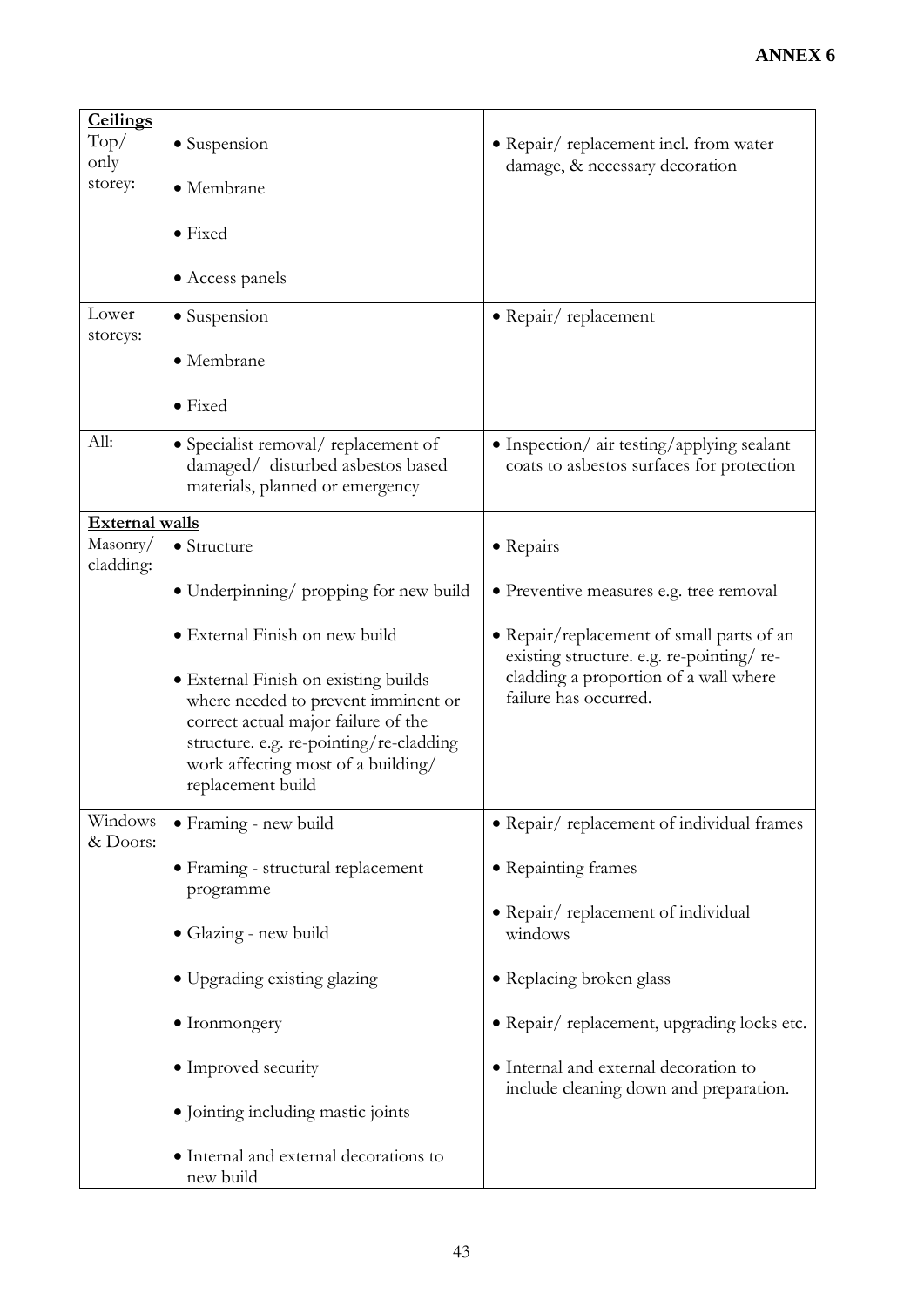| Masonry<br>chimneys:     | $\bullet$ Structure                                                                                       | $\bullet$ Repair/re-pointing                                                    |
|--------------------------|-----------------------------------------------------------------------------------------------------------|---------------------------------------------------------------------------------|
|                          | • Jointing including expansion and<br>mortar joints/ pointing/ DPC                                        |                                                                                 |
| <b>Internal walls</b>    |                                                                                                           |                                                                                 |
| Solid:                   | · Complete including various internal<br>finishes, linings and decorations                                | • Repairs and redecoration to internal<br>plaster/linings tiles, pin boards etc |
|                          | • Refurbishment and alterations                                                                           | • Minor alterations                                                             |
| Partitions:              | • Complete structure including linings,<br>framing, glazing, decoration etc                               | · Repairs and redecoration                                                      |
|                          | • Refurbishment and alterations                                                                           | · Minor alterations                                                             |
| Doors &<br>Screens:      | • Framing/ Screens/ Doors to new<br>buildings including glazing,                                          | • Internal maintenance and redecoration.                                        |
|                          | ironmongery, jointing and internal<br>decorations                                                         | • Repair/replacement of defective doors<br>and screens                          |
| All:                     | • Glazing to meet statutory Health &<br>Safety requirements                                               | • Replacement of broken glass                                                   |
| <b>Sanitary Services</b> |                                                                                                           |                                                                                 |
| Lavatories               | • In new buildings provision of all toilet<br>fittings, waste plumbing and internal<br>drainage           | • Repair/replacement of damaged sanitary<br>ware, fittings, waste plumbing etc. |
|                          | • Large scale toilet refurbishment                                                                        | • Small areas of refurbishment                                                  |
|                          | · Provision of disabled facilities, and                                                                   | • Repair/replacement of damaged fittings,<br>waste plumbing etc.                |
|                          | specialist facilities related to pupils with<br>statements                                                |                                                                                 |
| Kitchens                 | • Kitchens in new buildings complete<br>with fittings, equipment, waste<br>plumbing and internal drainage | • Maintain kitchen to requirements of<br>Local Authority                        |
|                          | • Internal finishes and decorations                                                                       | • Cleaning out drainage systems                                                 |
|                          | • General refurbishment                                                                                   | • Redecoration/repairs/replacement parts                                        |
|                          | • Large and costly items of equipment                                                                     |                                                                                 |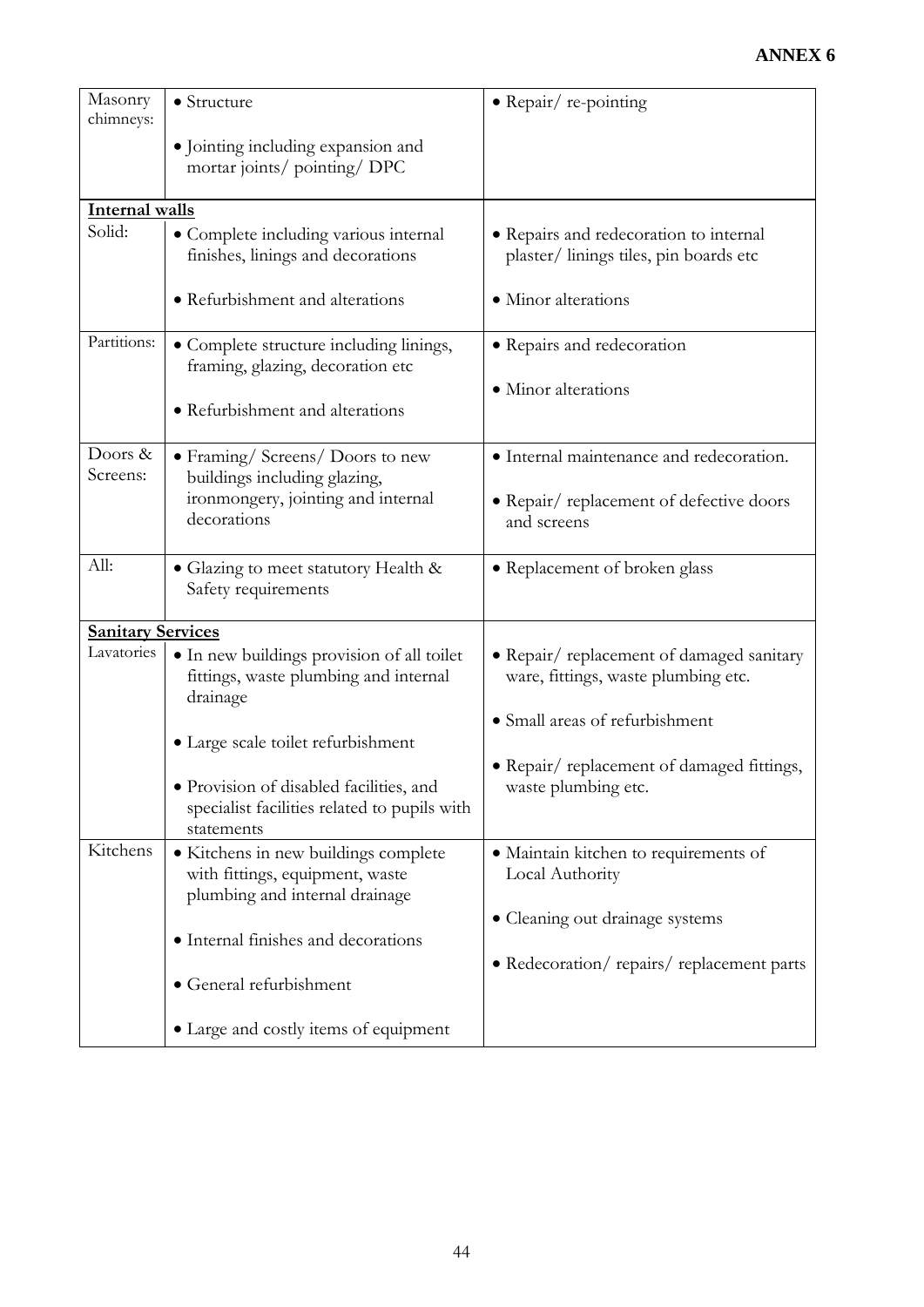| <b>Mechanical services</b> |                                                                                                                            |                                                                                                                       |
|----------------------------|----------------------------------------------------------------------------------------------------------------------------|-----------------------------------------------------------------------------------------------------------------------|
| Heating/<br>hot<br>water:  | • Complete heating and hot water<br>systems to new projects, including fuel,<br>storage, controls, distribution, flues etc | • General maintenance of all boiler house<br>plant including replacement of defective<br>parts                        |
|                            | • Safe removal of old/ damaged asbestos<br>boiler and pipe-work insulation, where<br>risk to Health & Safety.              | • Regular cleaning<br>• Energy saving projects                                                                        |
|                            |                                                                                                                            |                                                                                                                       |
|                            | • Planned replacement of old boiler/<br>controls systems past the end of their                                             | • Monitoring systems<br>• Health & safety issues                                                                      |
|                            | useful life                                                                                                                |                                                                                                                       |
|                            | • Emergency replacement of boiler<br>plant/ systems                                                                        | • Replacement of defective parts                                                                                      |
| Cold<br>water:             | · Provision of cold water services,<br>storage tanks, distribution, boosters,                                              | · Maintenance and repair/replacement of<br>defective parts such as servicing pipes.                                   |
|                            | hose reels etc. in major projects                                                                                          | • Annual servicing of cold water tanks                                                                                |
| Gas:                       | · Distribution on new and major<br>refurbishment's, terminal units                                                         | · Repairs, maintenance and gas safety                                                                                 |
|                            |                                                                                                                            | • All servicing                                                                                                       |
| Ventila-<br>tion:          | · Mechanical ventilation/air<br>conditioning to major projects                                                             | · Provision of local ventilation. Repair/<br>replacement of defective systems and<br>units                            |
| Other:                     | · Swimming pool plant and its complete<br>installation, including heat recovery<br>systems                                 | · Repair/replacement of parts to plant,<br>pumps and controls                                                         |
|                            |                                                                                                                            | · Water treatment equipment and all<br>distribution pipe-work                                                         |
|                            |                                                                                                                            | • Simple heat recovery systems                                                                                        |
|                            |                                                                                                                            | • Solar heating plant and equipment                                                                                   |
| <b>Electrical services</b> |                                                                                                                            |                                                                                                                       |
| General:                   | • Main switchgear and distribution in<br>major projects                                                                    | • Testing/replacement of distribution<br>boards.                                                                      |
|                            | • Replacement of obsolete and dangerous<br>wiring systems, including distribution<br>boards                                | • The repair and maintenance of all<br>switchgear and interconnecting cables<br>including that in temporary buildings |
|                            |                                                                                                                            | • All testing, earthing and bonding to meet<br>Health & Safety                                                        |
|                            |                                                                                                                            | • All servicing                                                                                                       |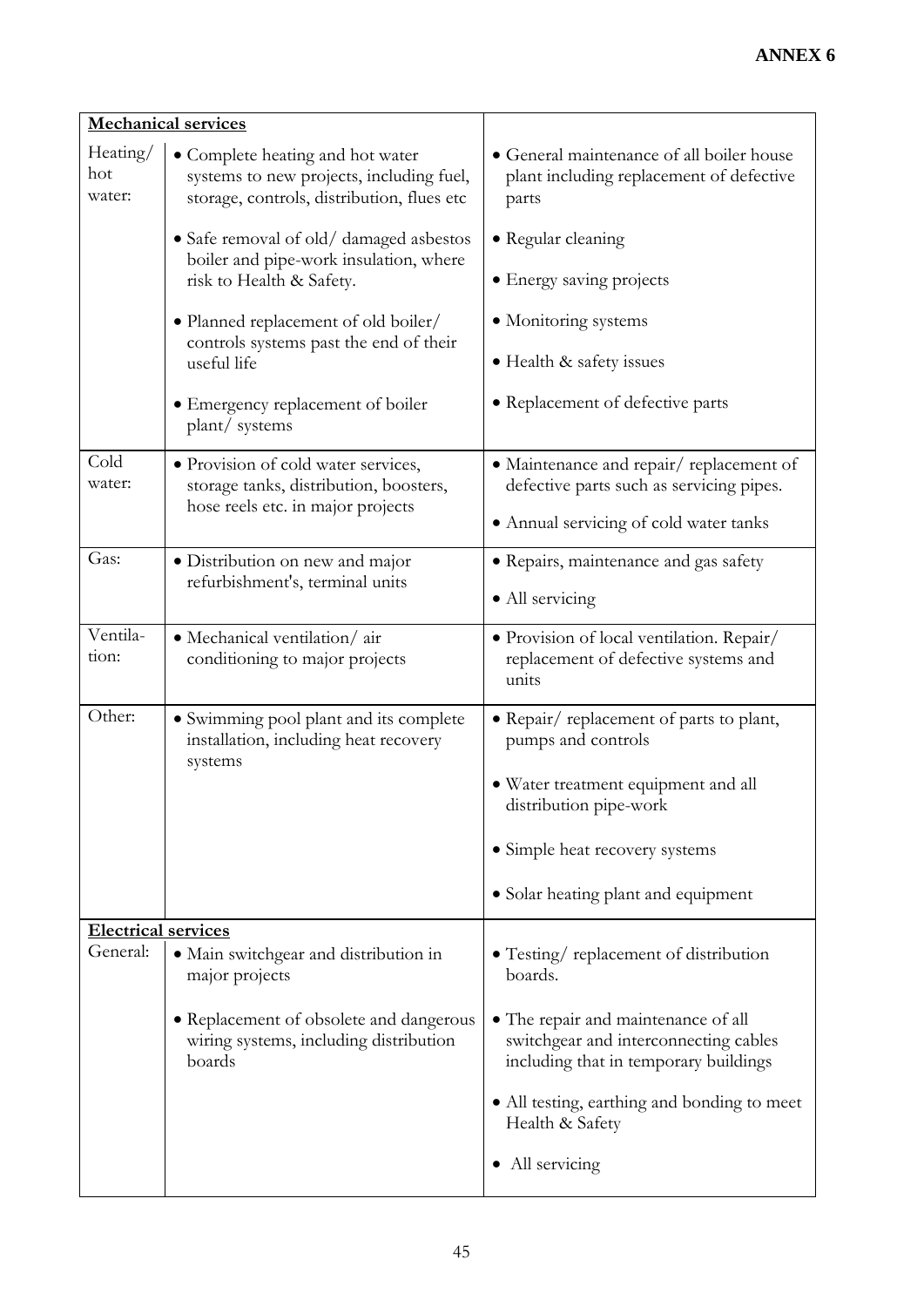# **ANNEX 6**

| Power:                         | · Control gear, distribution, fixed<br>equipment, protection etc                                                                                                                                                            | · All testing, repair and replacement of<br>small items of equipment                                                                                                       |
|--------------------------------|-----------------------------------------------------------------------------------------------------------------------------------------------------------------------------------------------------------------------------|----------------------------------------------------------------------------------------------------------------------------------------------------------------------------|
| Lighting:                      | · Provision of luminaires and emergency                                                                                                                                                                                     | • Replacement of luminaires, all testing,<br>adjustments and improvements to<br>emergency                                                                                  |
| Other:                         | • Lightning protection in new build for<br>alarm systems, CCTV, lifts/hoists etc<br>• New installation of communication<br>systems, radio/ TV, call, telephone,<br>data transmission, IT etc and provision<br>in new build. | · Repair/replacement/repair and<br>maintenance, including all door access<br>systems                                                                                       |
| <b>External Works</b>          |                                                                                                                                                                                                                             |                                                                                                                                                                            |
| Pavings:                       | • Provision of new roads, car parks,<br>paths, court, terraces, play pitches, steps<br>and handrails, as part of major project,<br>including disabled access                                                                | • Maintenance and repair<br>• Car park and playground markings                                                                                                             |
| Miscel-<br>laneous:            | · Provision of walls, fencing, gates and<br>ancillary buildings as part of major<br>project                                                                                                                                 | • Maintenance and repair of all perimeter/<br>boundary/retaining walls, fencing and<br>gates.                                                                              |
| Drainage                       | · Drains, soakaways, inspection<br>chambers and sewage plant as part of<br>new projects                                                                                                                                     | · Maintenance and repair of drains, gullies,<br>grease traps and manholes between<br>buildings and main sewers.<br>• Cleaning of the above and unblocking as<br>necessary. |
| Open air<br>pools:             | · Structure, Hygiene/ safety in new build                                                                                                                                                                                   | · Hygiene, cleaning, maintenance and<br>repairs, including replacement parts.<br>• Simple energy saving systems.                                                           |
| Services<br>distribu-<br>tion: | • Heating mains<br>$\bullet$ Gas mains                                                                                                                                                                                      | • Annual servicing                                                                                                                                                         |
|                                | • Water mains                                                                                                                                                                                                               |                                                                                                                                                                            |
|                                | · Electricity mains                                                                                                                                                                                                         |                                                                                                                                                                            |
|                                | • Renewal of any above                                                                                                                                                                                                      |                                                                                                                                                                            |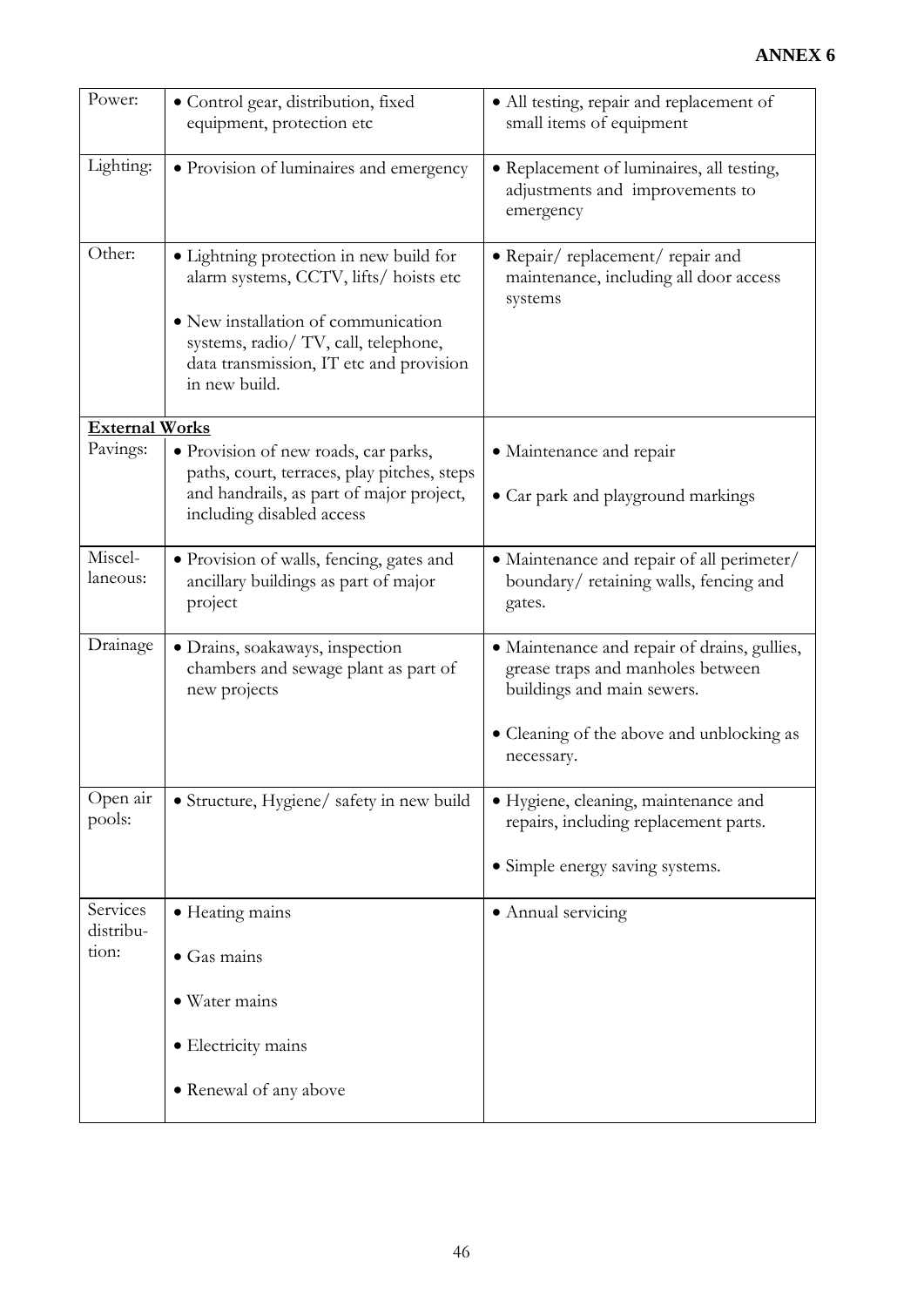# **CFR Framework Table**

| <b>EXPENDITURE</b> |                                                             |  |
|--------------------|-------------------------------------------------------------|--|
| <b>E01</b>         | <b>Teaching Staff</b>                                       |  |
| E02                | <b>Supply Teaching Staff</b>                                |  |
| E <sub>03</sub>    | <b>Education Support Staff</b>                              |  |
| E04                | <b>Premises Staff</b>                                       |  |
| E05                | <b>Administrative and Clerical Staff</b>                    |  |
| E06                | <b>Catering Staff</b>                                       |  |
| E07                | <b>Cost of Other Staff</b>                                  |  |
| <b>E08</b>         | <b>Indirect Employee Expenses</b>                           |  |
| E09                | Development and Training                                    |  |
| E <sub>10</sub>    | <b>Supply Teacher Insurance</b>                             |  |
| E11                | <b>Staff Related Insurance</b>                              |  |
| E12                | <b>Building Maintenance and Improvement</b>                 |  |
| E13                | <b>Grounds Maintenance and Improvement</b>                  |  |
| E14                | <b>Cleaning and Caretaking</b>                              |  |
| E <sub>15</sub>    | Water and Sewerage                                          |  |
| E16                | Energy                                                      |  |
| E17                | Rates                                                       |  |
| E18                | <b>Other Occupation Costs</b>                               |  |
| E19                | Learning Resources (not ICT equipment)                      |  |
| E20                | <b>ICT Learning Resources</b>                               |  |
| E21                | <b>Exam Fees</b>                                            |  |
| E22                | <b>Administrative Supplies</b>                              |  |
| E23                | <b>Other Insurance Premiums</b>                             |  |
| E24                | <b>Special Facilities</b>                                   |  |
| E25                | <b>Catering Supplies</b>                                    |  |
| E <sub>26</sub>    | <b>Agency Supply Teaching Staff</b>                         |  |
| E27                | <b>Bought In Professional Services (Curriculum)</b>         |  |
| E28                | <b>Bought In Professional Services (Other)</b>              |  |
| E29                | <b>Loan Interest</b>                                        |  |
| E30                | Direct Revenue Financing (Revenue Contributions to Capital) |  |
| E31                | <b>Community Focused School Staff</b>                       |  |
| E32                | <b>Community Focused School Costs</b>                       |  |

| <b>INCOME</b>   |                                                       |
|-----------------|-------------------------------------------------------|
| <b>I01</b>      | Funds Delegated by the LA                             |
| <b>I02</b>      | <b>Funding for Sixth Form Students</b>                |
| <b>I03</b>      | <b>High Needs Top-Up Funding</b>                      |
| <b>I04</b>      | <b>Funding for Minority Ethnic Pupils</b>             |
| <b>I05</b>      | <b>Pupil Premium</b>                                  |
| <b>I06</b>      | <b>Other Government Grants</b>                        |
| <b>I07</b>      | <b>Other Grants and Payments Received</b>             |
| <b>I08</b>      | <b>Income from Facilities and Services</b>            |
| I <sub>09</sub> | Income from Catering                                  |
| <b>I10</b>      | <b>Receipts from Supply Teacher Insurance Claims</b>  |
| <b>I11</b>      | <b>Receipts from Other Insurance Claims</b>           |
| <b>I12</b>      | Income from Contributions to Visits etc.              |
| I13             | Donations and / or Voluntary Funds                    |
| <b>I15</b>      | Pupil Focused Extended School Funding and / or Grants |
| <b>I</b> 16     | Community Focused School Funding and / or Grants      |
| <b>I17</b>      | <b>Community Focused School Facilities Income</b>     |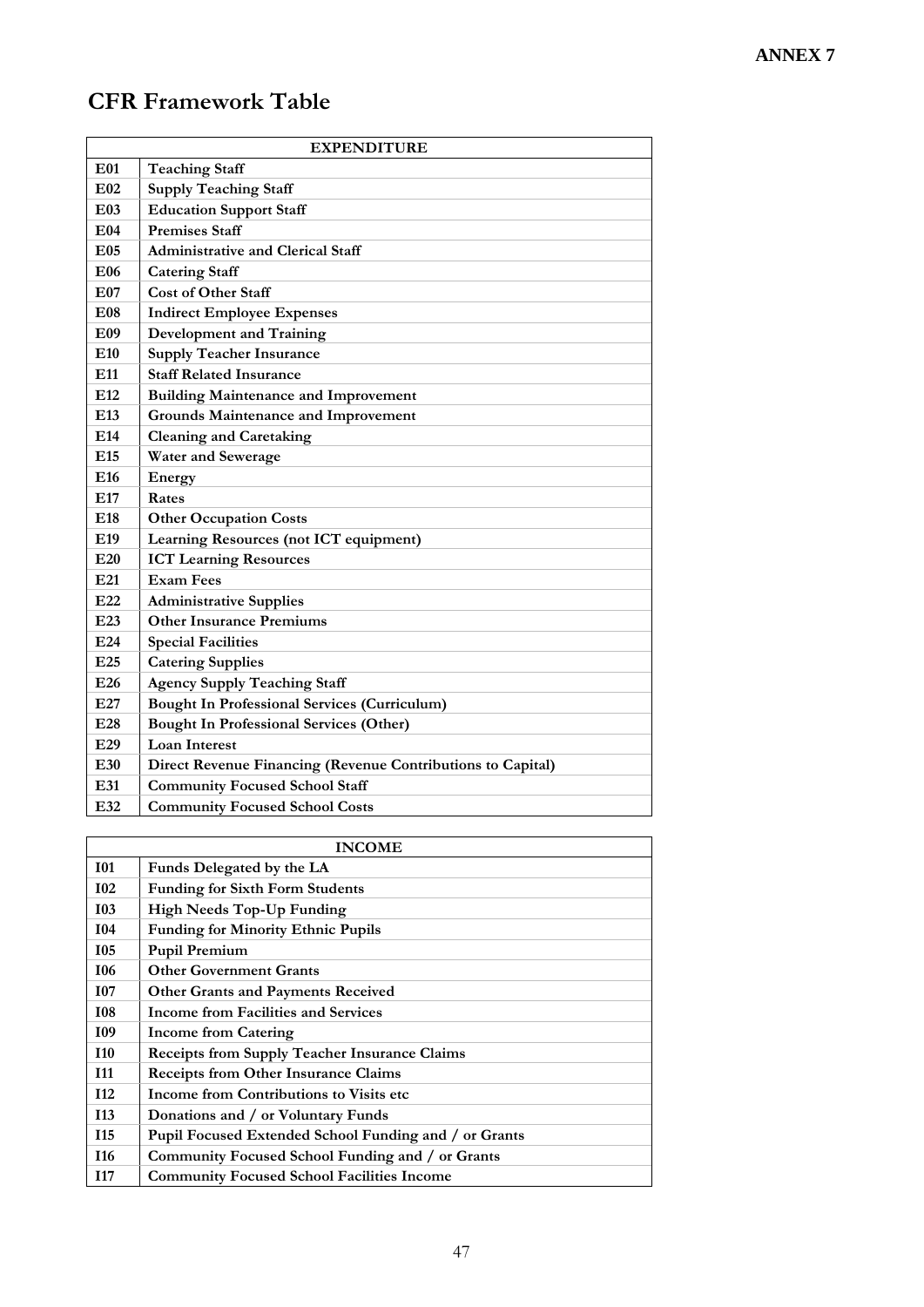# **ANNEX 7**

| <b>CAPITAL EXPENDITURE</b> |                                                   |  |
|----------------------------|---------------------------------------------------|--|
| $\mathbf{CE}$ 01           | <b>Acquisition of Land and Existing Buildings</b> |  |
|                            | CE02   New Construction Conversion and Renovation |  |
| $\mathbf{CE}$ 03           | Vehicles, Plant, Equipment and Machinery          |  |
| $\mathbf{CE}$ 04           | <b>Information and Communication Technology</b>   |  |

#### **CAPITAL INCOME**

| CI01   Capital Income                  |
|----------------------------------------|
| CI03   Voluntary or Private Income     |
| <b>CI04</b>   Direct Revenue Financing |

 $\overline{\phantom{a}}$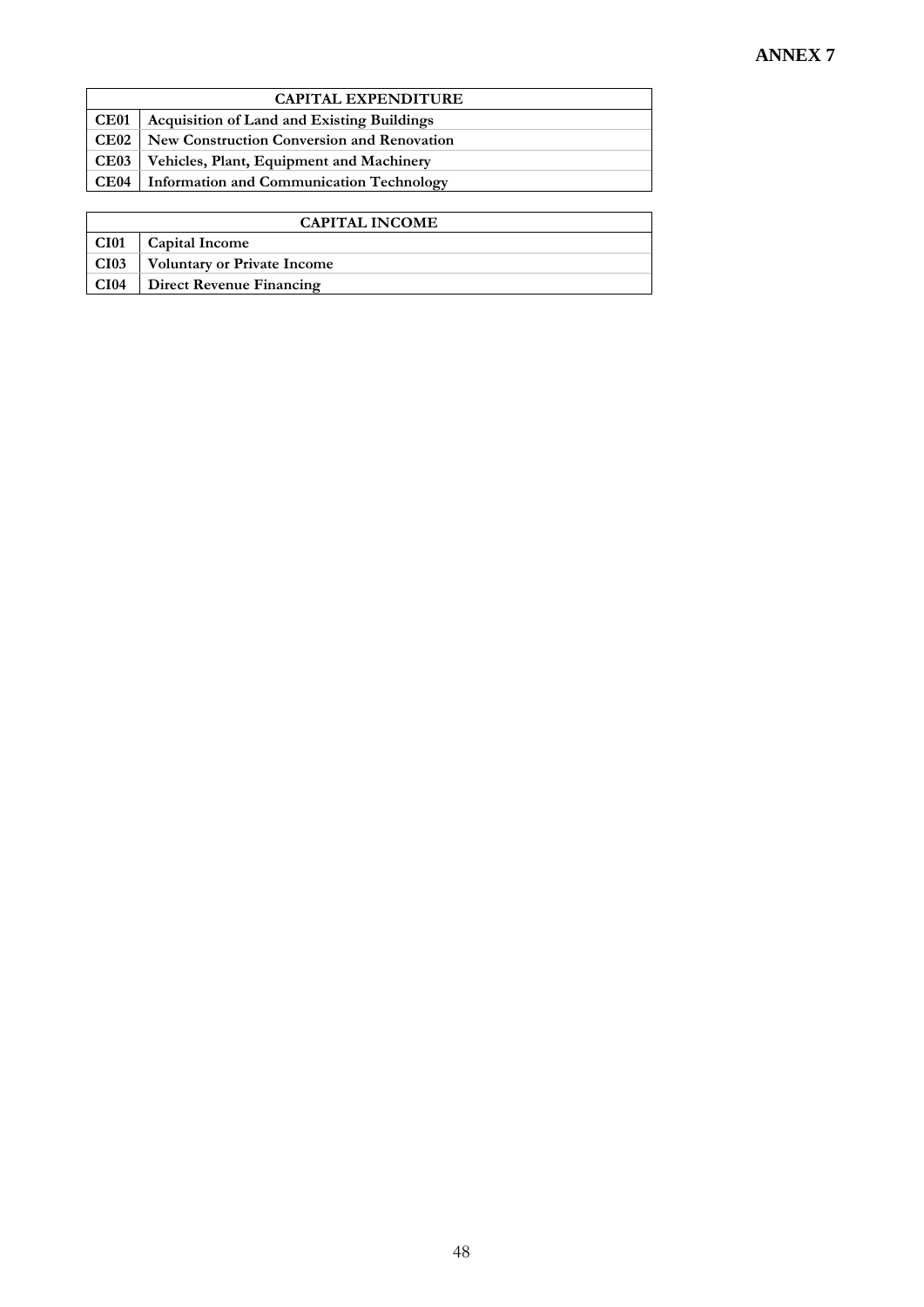# **Glossary of Terms**

**The explanations given for the following key terms and phrases are intended to assist understanding. These explanations are not meant to be legally definitive.**

| Accounts -                  | Statements setting out records of income and expenditure.                                                                                                                                                                                                                                                                                                                                               |  |
|-----------------------------|---------------------------------------------------------------------------------------------------------------------------------------------------------------------------------------------------------------------------------------------------------------------------------------------------------------------------------------------------------------------------------------------------------|--|
| Best value -                | Statutory duty placed on local authorities to secure Best<br>Value in respect of the way in which they exercise their<br>functions covering both cost and quality. The new duty is not<br>intended to apply to those functions which are exercised by<br>the Governing Bodies of LA maintained schools. However,<br>schools are encouraged to adopt the Best Value performance<br>management framework. |  |
| Budget -                    | Representation in financial terms of the Governing Body's<br>plan for a given period of time.                                                                                                                                                                                                                                                                                                           |  |
| Budgeting -                 | Preparation of estimates of expenditure and income to form<br>a budget.                                                                                                                                                                                                                                                                                                                                 |  |
| Budget plan -               | Governing Body's spending intentions for the financial year,<br>drawn up having regard to curriculum priorities and the<br>overall level of resources available to the school.                                                                                                                                                                                                                          |  |
| (Individual) Budget Share - | A school's share of the Individual Schools Budget for a<br>financial year, worked out using the Authority's funding<br>formula.                                                                                                                                                                                                                                                                         |  |
| CIPFA -                     | The Chartered Institute of Public Finance and Accountancy.                                                                                                                                                                                                                                                                                                                                              |  |
| Capital expenditure -       | Spending on building projects, including new build and<br>(subject to the thresholds determined by the Authority)<br>repairs and maintenance, and large items of equipment.                                                                                                                                                                                                                             |  |
| Central services -          | Services provided to schools by the Authority, using centrally<br>retained funds from the Schools Budget. Can also refer to<br>the services purchased by schools from the Authority if<br>funds for these services are delegated.                                                                                                                                                                       |  |
| Competitive tendering -     | Obtaining quotes from a variety of possible Providers,<br>(including, for example, the Authority and private sector<br>companies) before awarding contracts for goods and<br>services.                                                                                                                                                                                                                  |  |
| Delegated budget -          | Budget share allocated to a school through the application of<br>the funding formula. The spending of the delegated budget is<br>controlled and managed by the Governing Body.                                                                                                                                                                                                                          |  |
| Delegation -                | Process by which one body or person gives another body or<br>person authority to take decisions on a particular matter.                                                                                                                                                                                                                                                                                 |  |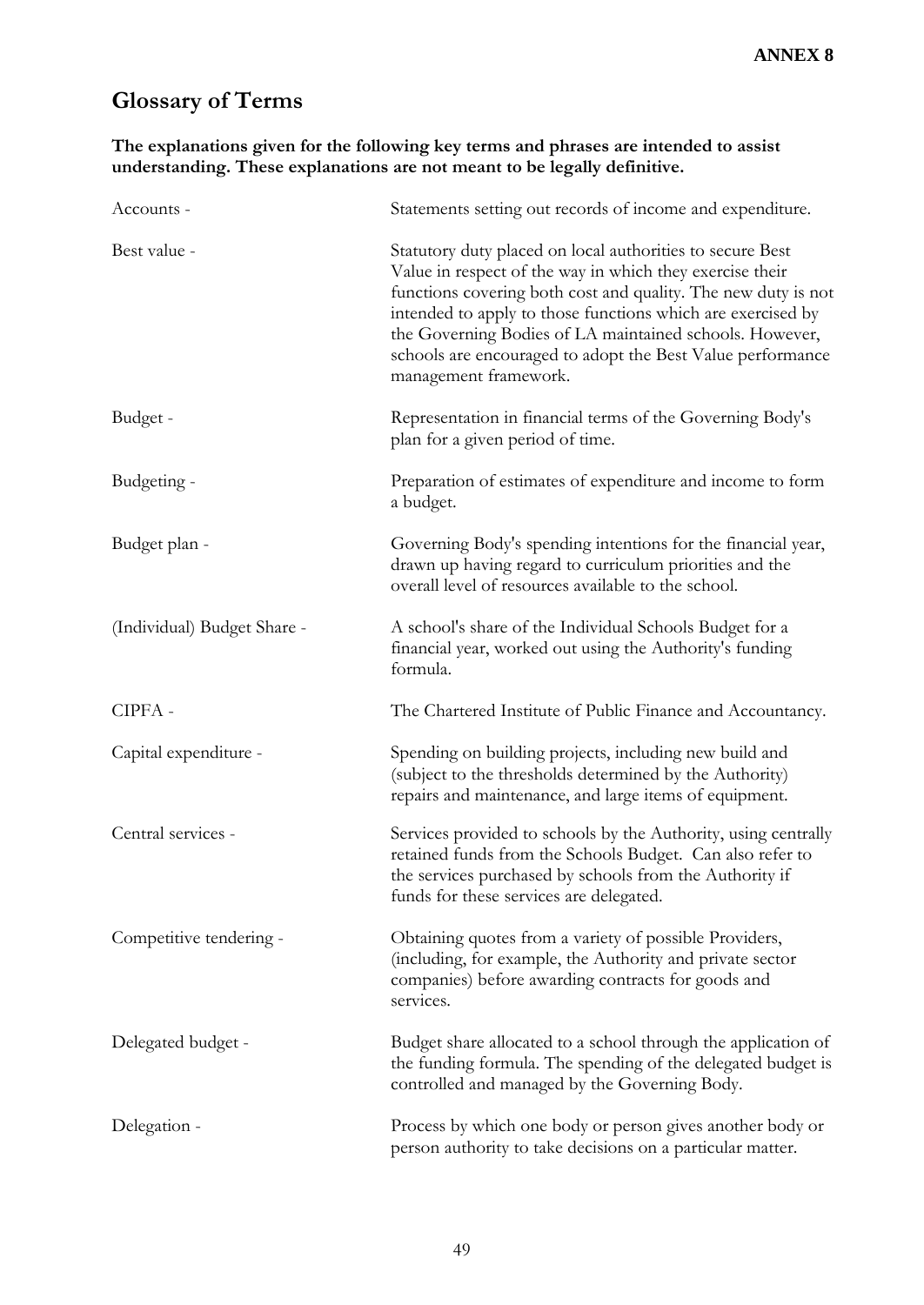# **ANNEX 8**

| Devolved Funding -               | Funding allocated to schools for a specific purpose. Such<br>funding cannot be used to support the general activities of<br>the school and is often referred to as "earmarked funding".                                                                                                                                                                                                                                                                                                                                                                      |  |
|----------------------------------|--------------------------------------------------------------------------------------------------------------------------------------------------------------------------------------------------------------------------------------------------------------------------------------------------------------------------------------------------------------------------------------------------------------------------------------------------------------------------------------------------------------------------------------------------------------|--|
| Earmarked Funds -                | Funds allocated to the school separately from the budget<br>share which can only be used for a particular purpose.                                                                                                                                                                                                                                                                                                                                                                                                                                           |  |
| Financial Year -                 | The 12 months from 1 April to 31 March.                                                                                                                                                                                                                                                                                                                                                                                                                                                                                                                      |  |
| Maintained School -              | Any maintained nursery, primary, secondary or special school<br>covered by the Authority's Scheme for Financing Schools.                                                                                                                                                                                                                                                                                                                                                                                                                                     |  |
| Outturn statement -              | Statement of what the school actually spent for the whole<br>financial year.                                                                                                                                                                                                                                                                                                                                                                                                                                                                                 |  |
| $PFI/PPP -$                      | Private Finance Initiative/Public and Private Partnership.<br>These are Government initiatives aimed at providing better<br>and more cost effective public services, and improving value<br>for money through partnership with the private sector.                                                                                                                                                                                                                                                                                                           |  |
| Public Funds -                   | Monies provided by the state or local authority for specific<br>purposes.                                                                                                                                                                                                                                                                                                                                                                                                                                                                                    |  |
| Quarter -                        | Period of three months beginning on 1 April, 1 July, 1<br>October or 1 January.                                                                                                                                                                                                                                                                                                                                                                                                                                                                              |  |
| Register of Business Interests - | A list covering both Governors and school staff with<br>significant financial responsibilities, of all business interests<br>such as directorships, significant share holdings, close family<br>or personal ties with any business which may have dealings<br>with the school.                                                                                                                                                                                                                                                                               |  |
| Revenue expenditure -            | The resources available to be spent on day-to-day running<br>costs but not on capital projects.                                                                                                                                                                                                                                                                                                                                                                                                                                                              |  |
| Schools Budget -                 | Total of all expenditure direct and indirect on the Authority's<br>maintained nursery, primary, secondary and special schools.<br>The Individual Schools Budget is distributed via the funding<br>formula and is the Schools Budget net of any central<br>retention for identified purposes.                                                                                                                                                                                                                                                                 |  |
| Section 251 Statement -          | Statement published each year setting out details of the<br>Authority's planned expenditure on education, showing the<br>amounts to be centrally retained, the budget share of each<br>school, the formula used to calculate these budget shares and<br>the detailed budget calculation for each school. A separate<br>Statement is published after the end of the financial year<br>showing actual expenditure at both central level and for each<br>school, and the balances held in respect of each school. This<br>is known as the 'out turn' statement. |  |